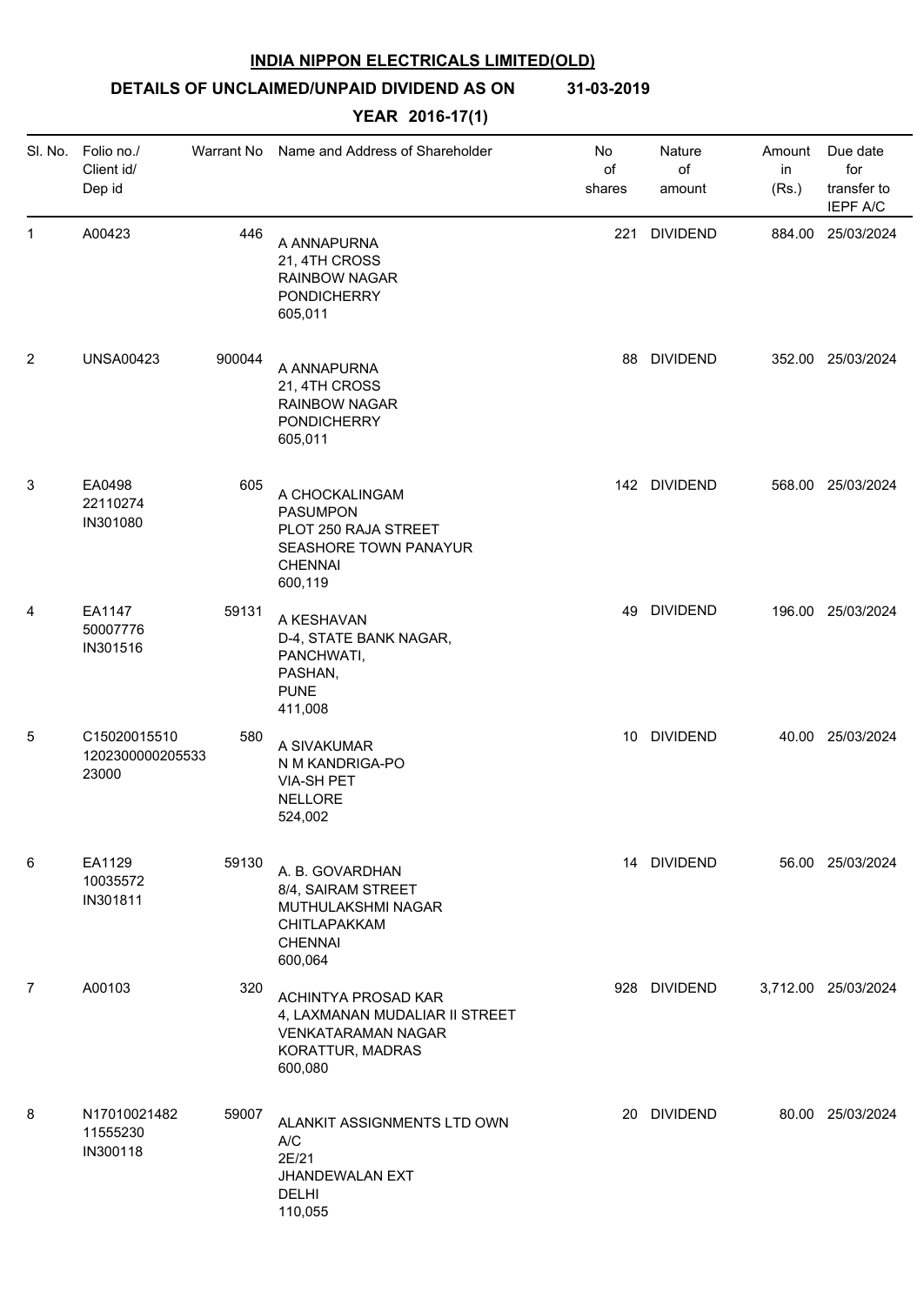# **DETAILS OF UNCLAIMED/UNPAID DIVIDEND AS ON 31-03-2019**

|    | SI. No. Folio no./<br>Client id/<br>Dep id | Warrant No | Name and Address of Shareholder                                                                                                    | No<br>of<br>shares | Nature<br>of<br>amount | Amount<br>in<br>(Rs.) | Due date<br>for<br>transfer to<br><b>IEPF A/C</b> |
|----|--------------------------------------------|------------|------------------------------------------------------------------------------------------------------------------------------------|--------------------|------------------------|-----------------------|---------------------------------------------------|
| 9  | <b>UNSA00347</b>                           | 900001     | <b>ALOK SIDHARTHA</b><br>PO BOX NO 21801<br>LEHIGH VALLEY PA 18002-1801<br><b>USA</b><br>0                                         |                    | 538 DIVIDEND           |                       | 2,152.00 25/03/2024                               |
| 10 | A00347                                     | 230        | <b>ALOK SIDHARTHA</b><br>PO BOX NO 21801<br>LEHIGH VALLEY PA 18002-1801<br><b>USA</b><br>0                                         |                    | 390 DIVIDEND           |                       | 1,560.00 25/03/2024                               |
| 11 | C10010002968<br>1202990003492439<br>29900  | 542        | AMIT KIRTIKUMAR SHAH<br>102 RAMKRISHNANIWAS OPP<br>PORTIGUS CHURCH GOKHALE<br>RD DADAR W<br><b>MUMBAI</b><br>400,028               |                    | 140 DIVIDEND           |                       | 560.00 25/03/2024                                 |
| 12 | C14120015061<br>1201910102231091<br>19101  | 674        | <b>AMIT SHARMA</b><br>VILLA 6<br>17 TUNGARRA RD<br><b>GIRRAWEEN NSW 2145</b><br><b>SYDNEY</b><br>2,145                             |                    | 280 DIVIDEND           |                       | 1,120.00 25/03/2024                               |
| 13 | N16100019957<br>11826473<br>IN300513       | 59119      | AMIT SUBHASH PITALE<br>JINAY CHS PLOT NO 11<br>SECTOR 8 B/303 CHARKOP<br><b>KANDIVALI W</b><br>MUMBAI MAHARASHTRA INDIA<br>400,067 |                    | 25 DIVIDEND            |                       | 100.00 25/03/2024                                 |
| 14 | C17010021662<br>1205730000174237<br>57300  | 659        | ANIL AR.<br><b>ANIL BHAVAN</b><br>MELOODU PO<br><b>ADOOR</b><br>691,523                                                            |                    | 17 DIVIDEND            |                       | 68.00 25/03/2024                                  |
| 15 | EA0896<br>10867155<br>IN300206             | 59128      | <b>ANITA RANI</b><br>$D - 176$<br>SECTOR - 49<br><b>NOIDA</b><br><b>UTTAR PRADESH</b><br>201,301                                   |                    | 9 DIVIDEND             |                       | 36.00 25/03/2024                                  |
| 16 | N16120021201<br>20088957<br>IN301557       | 488        | ANJANI KUMAR PANDEY<br>H. NO.-117-K<br>21-A, R. S. PURAM<br>SARVODAYA NAGAR<br><b>KANPUR</b><br>208,025                            |                    | 10 DIVIDEND            |                       | 40.00 25/03/2024                                  |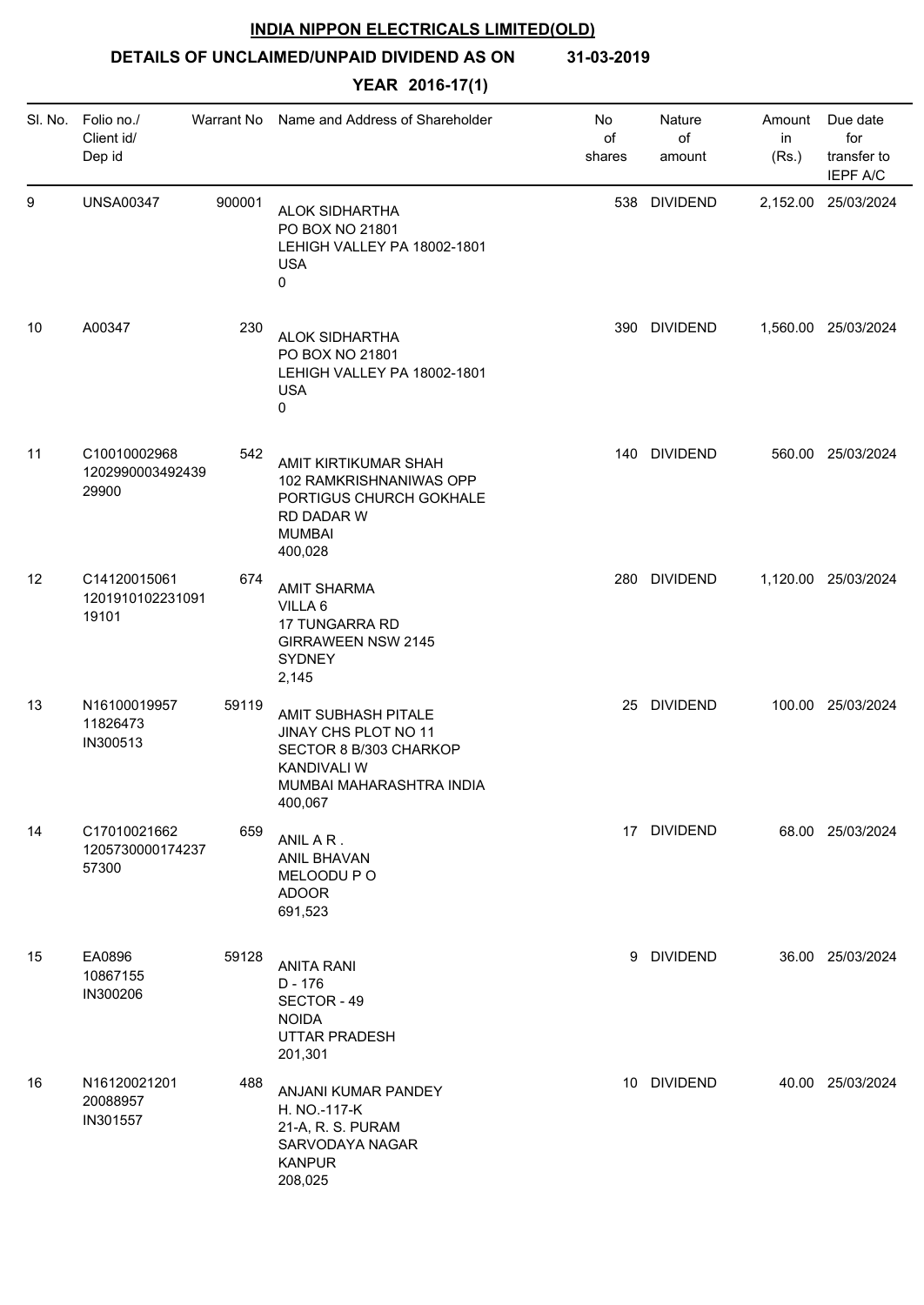**DETAILS OF UNCLAIMED/UNPAID DIVIDEND AS ON 31-03-2019**

| SI. No. | Folio no./<br>Client id/<br>Dep id        | Warrant No | Name and Address of Shareholder                                                                                                                                | No<br>of<br>shares | Nature<br>of<br>amount | Amount<br>in<br>(Rs.) | Due date<br>for<br>transfer to<br><b>IEPF A/C</b> |
|---------|-------------------------------------------|------------|----------------------------------------------------------------------------------------------------------------------------------------------------------------|--------------------|------------------------|-----------------------|---------------------------------------------------|
| 17      | N14120015097<br>10376481<br>IN300974      | 502        | ARUNKUMAR DWARKADAS GANDHI<br>ABHIJYOT - 5, BUNGLOW NO. 6,<br>VIBHUSHA BUNGLOWS ROAD,<br>OPP. HOMIOPETHIC COLLEGE,<br>DIST. AHMEDABAD, BOPAL-GHUMA.<br>380,058 |                    | 10 DIVIDEND            |                       | 40.00 25/03/2024                                  |
| 18      | A00495                                    | 388        | <b>ASHOK CHABRA</b><br>1/7261<br><b>EAST GORAKH PARK</b><br><b>SHAHDARA</b><br><b>NEW DELHI</b><br>110,032                                                     |                    | 100 DIVIDEND           |                       | 400.00 25/03/2024                                 |
| 19      | N16110020465<br>12357208<br>IN302269      | 516        | ASHOK KUMAR BABULAL PATEL<br>35 PARTH DIVAN BUNGLOWS<br><b>HANSAPUR ROAD</b><br>PATAN GUJARAT<br><b>INDIA</b><br>384,255                                       |                    | 20 DIVIDEND            |                       | 80.00 25/03/2024                                  |
| 20      | EA0788<br>10924416<br>IN300610            | 586        | ASHOKKUMAR R SADARANGANI<br>2D RAJMAHAL APTS<br>26/27 RMV EXTENSION<br>9TH MAIN ROAD<br><b>BANGALORE</b><br>560,080                                            |                    | 35 DIVIDEND            |                       | 140.00 25/03/2024                                 |
| 21      | C17010021455<br>1205730000092310<br>57300 | 651        | ATHIRA.<br>445 C<br><b>ARCHANA</b><br>22, MUNDUPARAMBA<br>MALAPPURAM<br>676,509                                                                                |                    | 2 DIVIDEND             |                       | 8.00 25/03/2024                                   |
| 22      | A00739                                    | -1         | ATHREYA INVESTMENTS PRIVATE<br><b>LIMITED</b><br>8 HADDOWS ROAD<br><b>MADRAS</b><br>600,006                                                                    |                    | 476 DIVIDEND           |                       | 1,904.00 25/03/2024                               |
| 23      | N17010021391<br>10003257<br>IN303212      | 59124      | AVDESH CHAND KHANDELWAL<br>P 4/14 D D PURAM<br><b>BAREILLY</b><br>243,122                                                                                      |                    | 50 DIVIDEND            |                       | 200.00 25/03/2024                                 |
| 24      | K00528                                    | 459        | <b>B A KRISHNAN</b><br><b>B V PATTADAI VILLAGE</b><br>OOMERABAD PO<br><b>AMBUR</b><br><b>VELLORE DIST</b><br>635,808                                           |                    | 49 DIVIDEND            |                       | 196.00 25/03/2024                                 |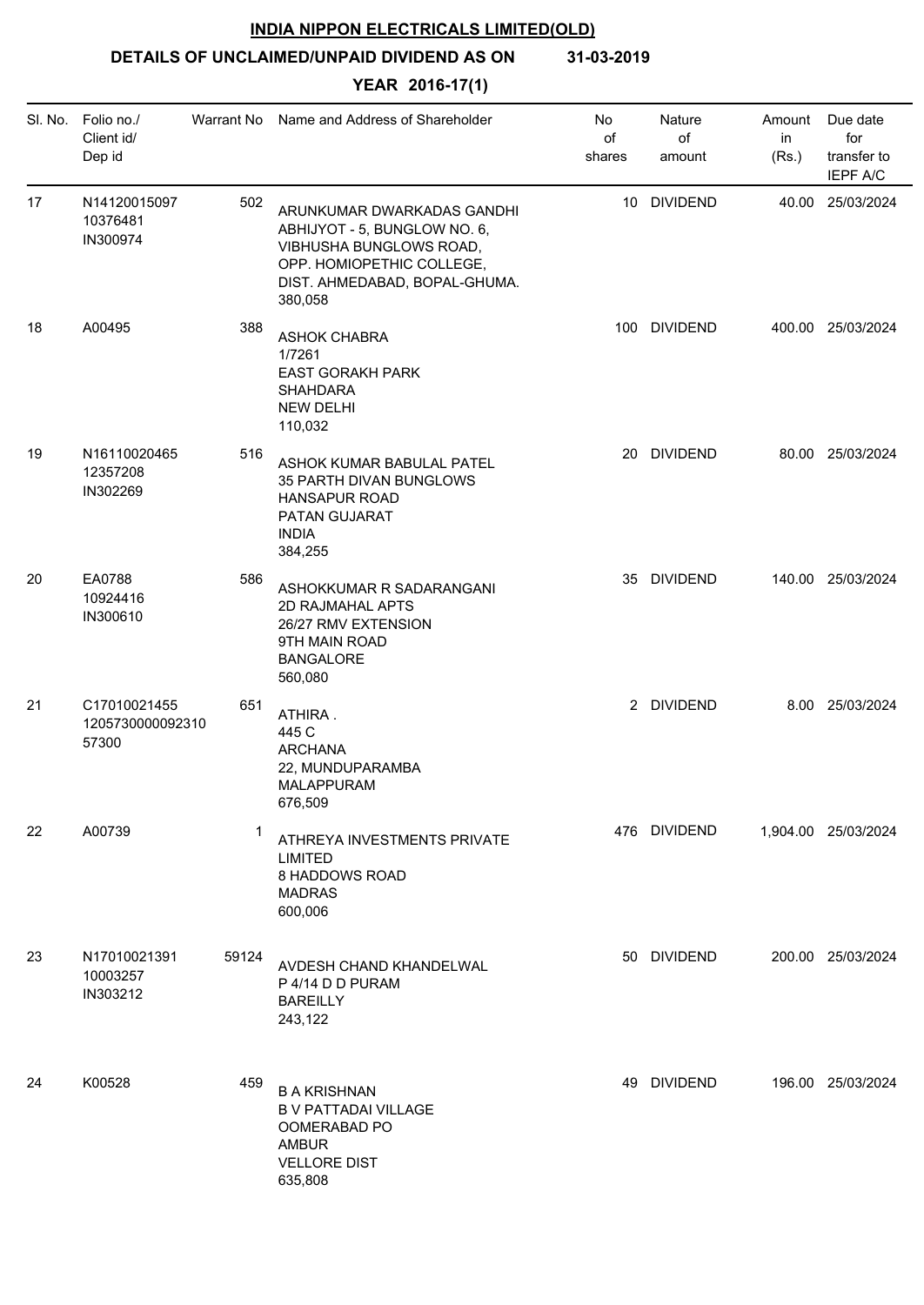**DETAILS OF UNCLAIMED/UNPAID DIVIDEND AS ON 31-03-2019**

| SI. No. | Folio no./<br>Client id/<br>Dep id   | Warrant No | Name and Address of Shareholder                                                                                                  | No<br>of<br>shares | Nature<br>of<br>amount | Amount<br>in<br>(Rs.) | Due date<br>for<br>transfer to<br>IEPF A/C |
|---------|--------------------------------------|------------|----------------------------------------------------------------------------------------------------------------------------------|--------------------|------------------------|-----------------------|--------------------------------------------|
| 25      | B00382                               | 387        | <b>B N BEHAL</b><br>13 BIRBAL ROAD<br><b>JANG PURA</b><br><b>NEW DELHI</b><br>110,014                                            | 150                | <b>DIVIDEND</b>        |                       | 600.00 25/03/2024                          |
| 26      | <b>UNSB00382</b>                     | 900002     | <b>B N BEHAL</b><br>13 BIRBAL ROAD<br><b>JANG PURA</b><br><b>NEW DELHI</b><br>110,014                                            |                    | 778 DIVIDEND           |                       | 3,112.00 25/03/2024                        |
| 27      | S00641                               | 59203      | <b>B SHARADA</b><br>8-3-24 25<br><b>RED CROSS ROAD</b><br>SECUNDERABAD<br>500,003                                                | 928                | <b>DIVIDEND</b>        |                       | 3,712.00 25/03/2024                        |
| 28      | B00592                               | 390        | <b>BABU LAL</b><br>C/O MEENA SINGAL 108 AMBICA<br><b>APTS</b><br>SECTOR 14 ROHINI<br><b>DELHI</b><br>110,085                     |                    | 142 DIVIDEND           |                       | 568.00 25/03/2024                          |
| 29      | B00362                               | 192        | <b>BALU SUBRAMANIAM</b><br>S/O SRI SM SUBRAMANIAM<br>37 PRASAD ROAD<br>NARIMEDU<br>625,002                                       |                    | 663 DIVIDEND           |                       | 2,652.00 25/03/2024                        |
| 30      | <b>UNSB00362</b>                     | 900026     | <b>BALU SUBRAMANIAM</b><br>S/O SRI SM SUBRAMANIAM<br>37 PRASAD ROAD<br>NARIMEDU<br>625,002                                       |                    | 265 DIVIDEND           |                       | 1,060.00 25/03/2024                        |
| 31      | N11040006868<br>10274007<br>IN300773 | 662        | <b>BARSA RANJAN PARIA</b><br><b>VILL.- HARINAKHURI</b><br>P.O.- MAKUNDA<br>P.S.- KESHIARY<br>DIST.- PASCHIM MEDINIPUR<br>721,133 |                    | 5 DIVIDEND             |                       | 20.00 25/03/2024                           |
| 32      | B00370                               | 281        | <b>BASAVARAJ ANGADI</b><br>35 IST A CROSS<br>RAJAMAHAL VILAS EXTN<br><b>BANGALORE</b><br>560,080                                 |                    | 928 DIVIDEND           |                       | 3,712.00 25/03/2024                        |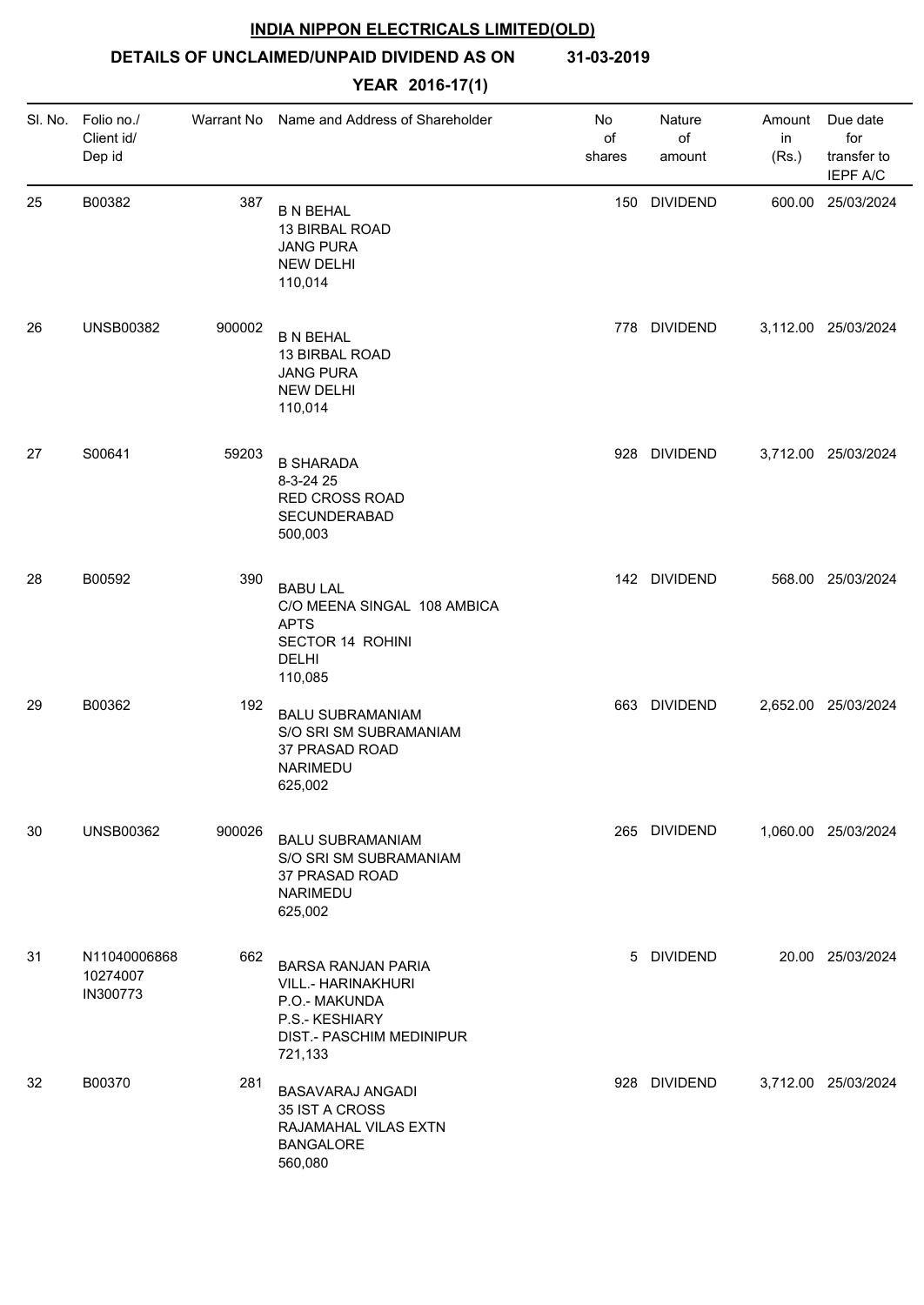**DETAILS OF UNCLAIMED/UNPAID DIVIDEND AS ON 31-03-2019**

|    | SI. No. Folio no./<br>Client id/<br>Dep id |        | Warrant No Name and Address of Shareholder                                                                              | No<br>of<br>shares | Nature<br>of<br>amount | Amount<br>in<br>(Rs.) | Due date<br>for<br>transfer to<br>IEPF A/C |
|----|--------------------------------------------|--------|-------------------------------------------------------------------------------------------------------------------------|--------------------|------------------------|-----------------------|--------------------------------------------|
| 33 | N14110014209<br>10510862<br>IN301983       | 511    | <b>BHARTIBEN KIRITIKUMAR PATEL</b><br>11, GIRIVAR HOMES,<br>OPP. UNION BANK,<br>VASTRAL,<br>AHMEDABAD (GUJ.)<br>384,218 |                    | 50 DIVIDEND            |                       | 200.00 25/03/2024                          |
| 34 | M00378                                     | 102    | C N MALLKA<br><b>VRANDA</b><br><b>FRIENDS COLONY</b><br>BHARATINAGAR DHARWAD<br>580,001                                 |                    | 663 DIVIDEND           |                       | 2,652.00 25/03/2024                        |
| 35 | <b>UNSM00378</b>                           | 900010 | C N MALLKA<br><b>VRANDA</b><br><b>FRIENDS COLONY</b><br>BHARATINAGAR DHARWAD<br>580,001                                 |                    | 265 DIVIDEND           |                       | 1,060.00 25/03/2024                        |
| 36 | EV0445<br>18797622<br>IN301330             | 59179  | C N VIJAYAN<br>11/761 ROHINI<br>VAYAL ROAD<br>PLAMOOD PATTOM<br>TRIVANDRUM<br>695,004                                   |                    | 928 DIVIDEND           |                       | 3,712.00 25/03/2024                        |
| 37 | <b>UNSC00307</b>                           | 900031 | <b>CHAMAN LAL DUA</b><br>3276 GALI DOOR WALI MORI GATE<br><b>DELHI</b><br>110,006                                       |                    | 129 DIVIDEND           |                       | 516.00 25/03/2024                          |
| 38 | C00307                                     | 9      | CHAMAN LAL DUA<br>3276 GALI DOOR WALI MORI GATE<br>DELHI<br>110,006                                                     |                    | 323 DIVIDEND           |                       | 1,292.00 25/03/2024                        |
| 39 | C00445                                     | 612    | CHANDRA C<br>FLAT NO.F - 1 MARUTHI<br>APARTMENTS<br>NEW NO.9, OLD NO.1 POSTAL<br>COLONY<br>4TH STREET, WEST MAMBALAM    |                    | 150 DIVIDEND           |                       | 600.00 25/03/2024                          |
| 40 | C15080016670<br>1204470001690970<br>44700  | 59034  | CHANDRIKA PRAVINKUMAR SEVAK<br>48-MOHANNAGAR-R NARODA<br>AHMEDABAD<br>380,001                                           |                    | 5 DIVIDEND             |                       | 20.00 25/03/2024                           |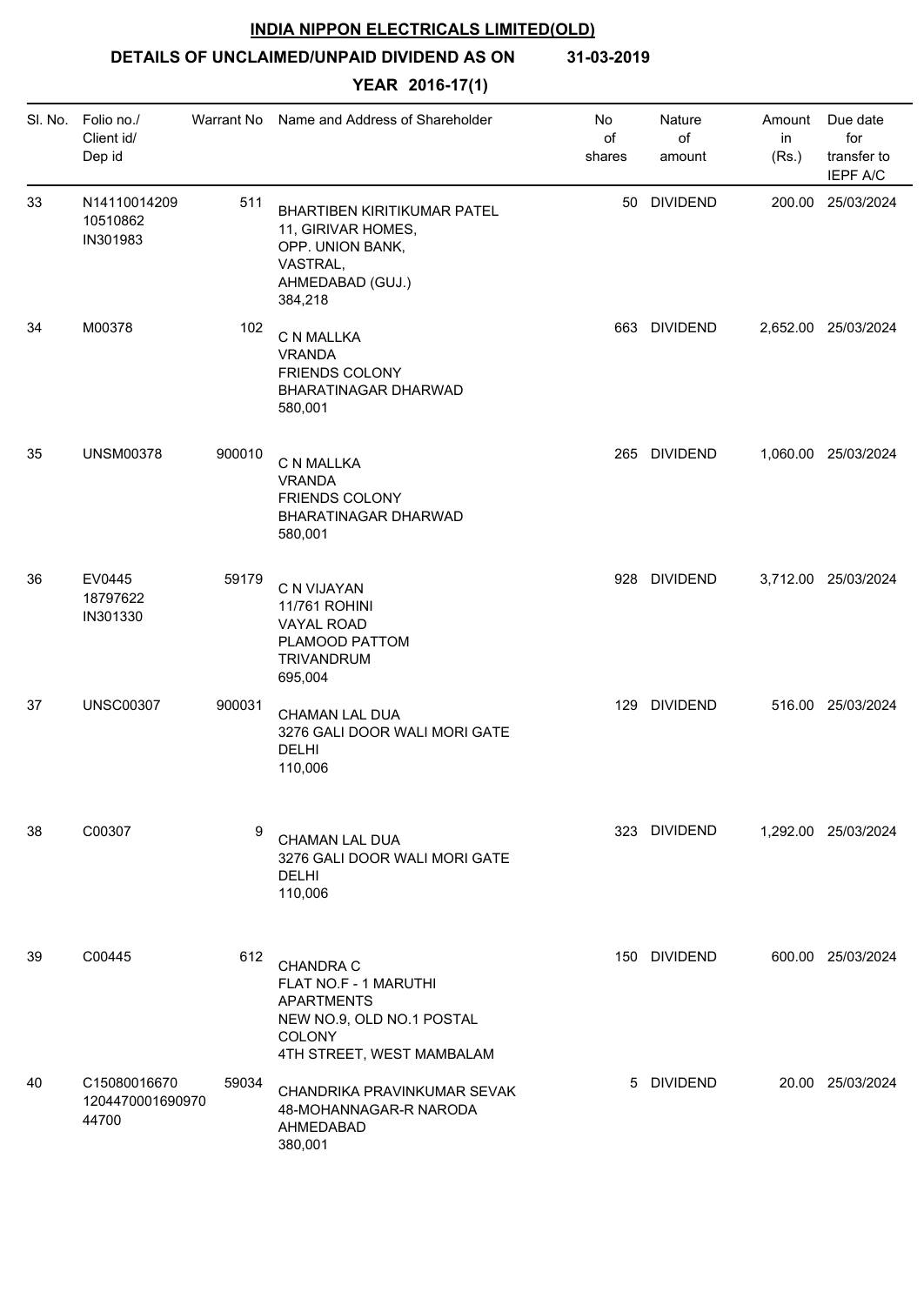**DETAILS OF UNCLAIMED/UNPAID DIVIDEND AS ON 31-03-2019**

| SI. No. | Folio no./<br>Client id/<br>Dep id        | Warrant No | Name and Address of Shareholder                                                                                                         | No<br>of<br>shares | Nature<br>of<br>amount | Amount<br>in<br>(Rs.) | Due date<br>for<br>transfer to<br><b>IEPF A/C</b> |
|---------|-------------------------------------------|------------|-----------------------------------------------------------------------------------------------------------------------------------------|--------------------|------------------------|-----------------------|---------------------------------------------------|
| 41      | N15110017124<br>11187466<br>IN300159      | 59112      | CHHABILAL MOHANLAL SANGHVI<br><b>NAGNATH STREET</b><br>L/ M NAGNATH TEMPLE STREET<br>MORBI, GUJARAT<br>363,641                          |                    | 436 DIVIDEND           |                       | 1,744.00 25/03/2024                               |
| 42      | R00422                                    | 59196      | D D RAJANNA<br>NO 13 GROUND FLOOR 3RD CROSS<br>WEST LINK ROAD MALLESWARAM<br><b>BANGALORE</b><br>560,003                                |                    | 928 DIVIDEND           |                       | 3,712.00 25/03/2024                               |
| 43      | ED0281<br>28694861<br>IN301250            | 59136      | <b>DEBRANI SANYAL</b><br>12/1 OLD CALCUTTA ROAD<br><b>DASPARA</b><br><b>BARRACKPORE</b><br>PO TALPUKUR<br>DIST 24 PARAGANAS NORTH       |                    | 928 DIVIDEND           |                       | 3,712.00 25/03/2024                               |
| 44      | D00324                                    | 373        | DEEPA SOM<br>CE 117 SALT LAKE CITY<br><b>SECTOR-I</b><br><b>CALCUTTA</b><br>700,064                                                     |                    | 928 DIVIDEND           |                       | 3,712.00 25/03/2024                               |
| 45      | C17010021826<br>1204470006243484<br>44700 | 564        | DEEPAKKUMAR BHAGIRATH BIYANI<br>H NO 3-3-101 G YADAGIRI<br>CHIKALWADI NANDED<br><b>NANDED</b><br>431,601                                |                    | 10 DIVIDEND            |                       | 40.00 25/03/2024                                  |
| 46      | <b>UNSD00429</b>                          | 900004     | DENDULURI VENKATA RAMA<br><b>SESHADRI</b><br>176 SECTOR 8<br><b>GANDHI NAGAR</b><br><b>GUJARAT</b><br>382,043                           |                    | 538 DIVIDEND           |                       | 2.152.00 25/03/2024                               |
| 47      | D00429                                    | 25         | DENDULURI VENKATA RAMA<br><b>SESHADRI</b><br>176 SECTOR 8<br><b>GANDHI NAGAR</b><br><b>GUJARAT</b><br>382,043                           |                    | 390 DIVIDEND           |                       | 1,560.00 25/03/2024                               |
| 48      | ED0251<br>20785898<br>IN301313            | 59135      | DEVDUTT SHANKAR BAVDEKAR<br>179 OFFICERS MODEL COLONY<br>SUBROTO MUKHARJEE ROAD<br><b>DASARAHALLI PO</b><br><b>BANGALORE</b><br>560,057 |                    | 25 DIVIDEND            |                       | 100.00 25/03/2024                                 |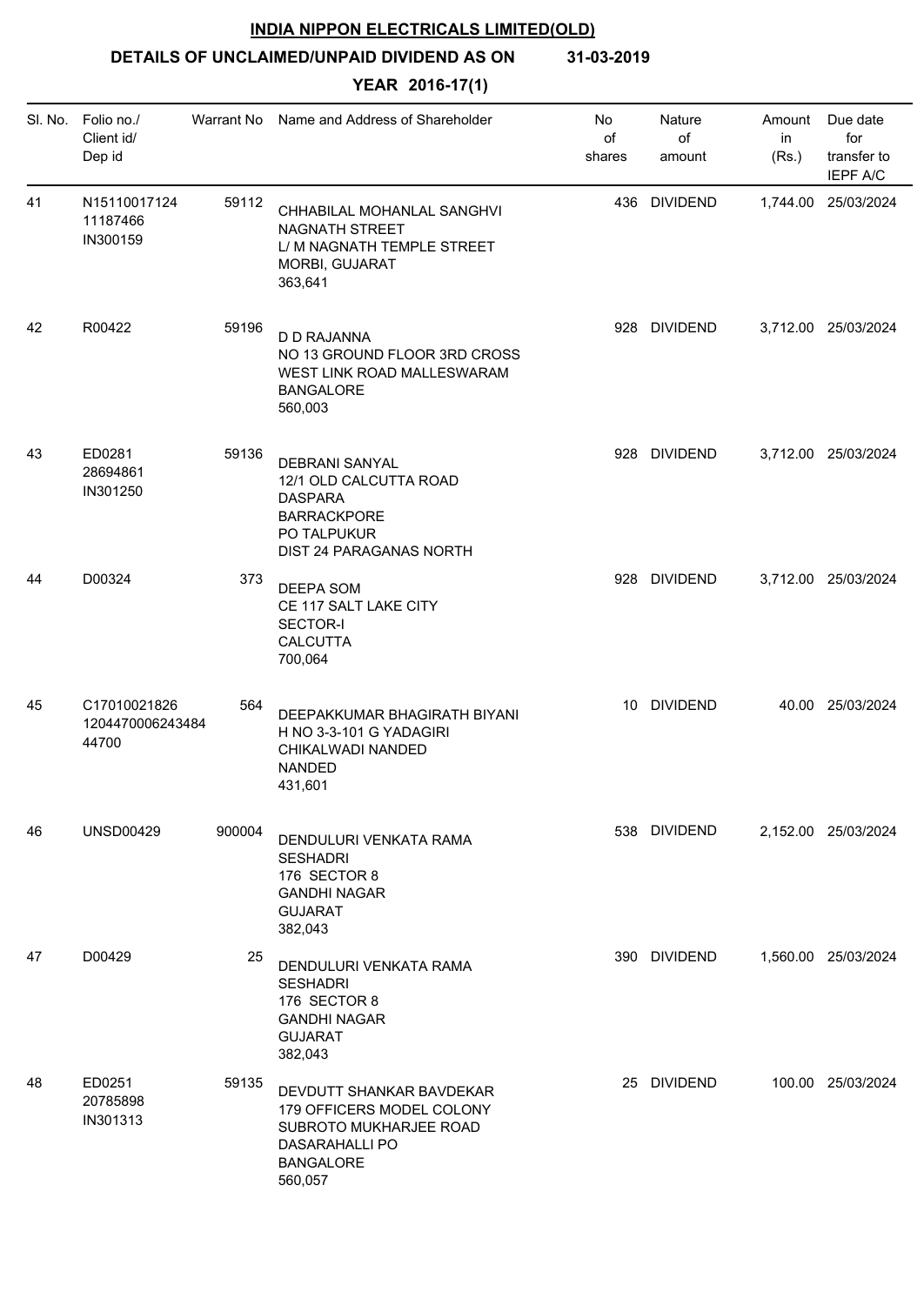**DETAILS OF UNCLAIMED/UNPAID DIVIDEND AS ON 31-03-2019**

| SI. No. | Folio no./<br>Client id/<br>Dep id        | Warrant No | Name and Address of Shareholder                                                                                                         | No<br>of<br>shares | Nature<br>of<br>amount | Amount<br>in<br>(Rs.) | Due date<br>for<br>transfer to<br><b>IEPF A/C</b> |
|---------|-------------------------------------------|------------|-----------------------------------------------------------------------------------------------------------------------------------------|--------------------|------------------------|-----------------------|---------------------------------------------------|
| 49      | D00342                                    | 36         | <b>DEVIDAS AVAL</b><br>53/12 SHAKTI BHAVAN, 2ND FLOOR<br><b>SION WEST</b><br><b>BOMBAY</b><br>400,022                                   | 928                | <b>DIVIDEND</b>        |                       | 3,712.00 25/03/2024                               |
| 50      | N14120014925<br>10909322<br>IN300513      | 59102      | DHARMENDRA UTTAMCHAND JAIN<br>NEW SAINATH APPARTMENT<br>SHOP NO 4 T P ROAD<br><b>BHANDUP WEST</b><br><b>MUMBAI</b><br>400,078           |                    | 10 DIVIDEND            |                       | 40.00 25/03/2024                                  |
| 51      | D00368                                    | 97         | <b>DILIP KUMAR JAIN</b><br><b>SHANTI SADAN</b><br>K R ROAD<br>SUBHASH NAGAR<br>MANDYA<br>571,401                                        |                    | 630 DIVIDEND           |                       | 2,520.00 25/03/2024                               |
| 52      | C09110001865<br>1303870000233649<br>38700 | 59010      | DINESHBHAI KESHAVLAL PATEL<br>(HUF)<br>PLOT NO 166 B LAXMI APPT.<br><b>SECTOR 28</b><br><b>GANDHINAGAR</b><br>GANDHINAGAR               |                    | 140 DIVIDEND           |                       | 560.00 25/03/2024                                 |
| 53      | N15090016938<br>10024718<br>IN300011      | 528        | DIPAK MAGANLAL BHAGWAGAR<br>1/656 BHATIA STREET<br><b>NANPURA</b><br><b>NANPURA</b><br><b>SURAT</b><br>395,002                          |                    | 20 DIVIDEND            |                       | 80.00 25/03/2024                                  |
| 54      | D00581                                    | 59184      | <b>DIPANKAR DAS</b><br><b>BG/62 SALT LAKE CITY</b><br><b>CALCUTTA</b><br>700,091                                                        | $\mathbf 1$        | <b>DIVIDEND</b>        |                       | 4.00 25/03/2024                                   |
| 55      | D00521                                    | 406        | DURGESH VENGSARKAR<br>SAI GREEN VARTIKA CHS LTD<br><b>B-701 DATTANI PARK</b><br>THAKUR VILLAGE KANDIVLI (E)<br><b>MUMBAI</b><br>400,101 |                    | 100 DIVIDEND           |                       | 400.00 25/03/2024                                 |
| 56      | ED0209<br>10766894<br>IN300095            | 59134      | Damyanti M Bhatia<br>501 Harishandra Apt<br>286 Mogal Lane<br>Mahim<br><b>MUMBAI</b><br>400,016                                         | 928                | <b>DIVIDEND</b>        |                       | 3,712.00 25/03/2024                               |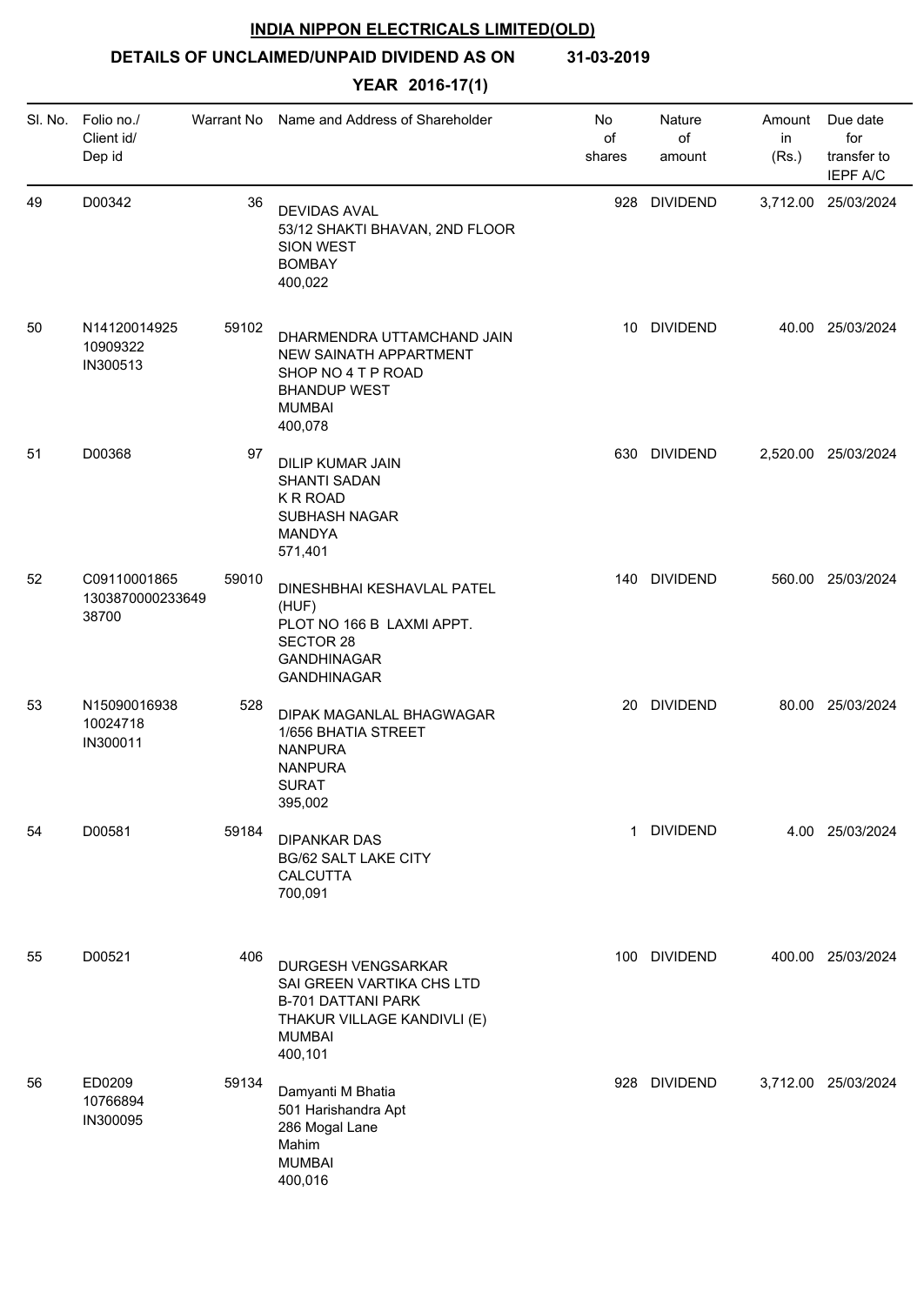**DETAILS OF UNCLAIMED/UNPAID DIVIDEND AS ON 31-03-2019**

| SI. No. | Folio no./<br>Client id/<br>Dep id | Warrant No | Name and Address of Shareholder                                                                              | No<br>of<br>shares | Nature<br>of<br>amount | Amount<br>in<br>(Rs.) | Due date<br>for<br>transfer to<br><b>IEPF A/C</b> |
|---------|------------------------------------|------------|--------------------------------------------------------------------------------------------------------------|--------------------|------------------------|-----------------------|---------------------------------------------------|
| 57      | E00101                             | 226        | <b>ENDUGU RAMA RAO</b><br>AT PO HOLODIAPADAR<br>BEHRAMPUR (GANJAM)<br><b>ORISSA</b><br>760,003               | 323                | <b>DIVIDEND</b>        |                       | 1,292.00 25/03/2024                               |
| 58      | <b>UNSE00101</b>                   | 900049     | ENDUGU RAMA RAO<br>AT PO HOLODIAPADAR<br>BEHRAMPUR (GANJAM)<br><b>ORISSA</b><br>760,003                      | 129                | <b>DIVIDEND</b>        |                       | 516.00 25/03/2024                                 |
| 59      | F00306                             | 460        | <b>FATIMA RANI</b><br>SOCIAL WORKER ICC UNIT<br><b>GOVERNMENT HQ HOSPITAL</b><br><b>SALEM</b><br>636,001     | 100                | <b>DIVIDEND</b>        |                       | 400.00 25/03/2024                                 |
| 60      | <b>UNSF00306</b>                   | 900029     | <b>FATIMA RANI</b><br>SOCIAL WORKER ICC UNIT<br><b>GOVERNMENT HQ HOSPITAL</b><br><b>SALEM</b><br>636,001     |                    | 828 DIVIDEND           |                       | 3,312.00 25/03/2024                               |
| 61      | ER0199<br>10070104<br>IN300610     | 587        | <b>G RAVISHANKAR</b><br>225<br><b>NEETHI MARGA</b><br>2ND STAGE, SIDDARTHA NAGAR<br><b>MYSORE</b><br>570,011 | 120                | <b>DIVIDEND</b>        |                       | 480.00 25/03/2024                                 |
| 62      | <b>UNSV00575</b>                   | 900039     | <b>G VISWANATHAN</b><br>11 CHENGALANEER<br>PILLAYARKOILST<br><b>MYLAPORE</b><br><b>MADRAS</b><br>600,004     |                    | 41 DIVIDEND            |                       | 164.00 25/03/2024                                 |
| 63      | V00575                             | 427        | <b>G VISWANATHAN</b><br>11 CHENGALANEER<br>PILLAYARKOILST<br><b>MYLAPORE</b><br><b>MADRAS</b><br>600,004     |                    | 30 DIVIDEND            |                       | 120.00 25/03/2024                                 |
| 64      | G00462                             | 300        | <b>GIRDHARIDAS VIRBHANDAS</b><br>18 DR MUNNIAPPA'S ROAD<br><b>KILPAUK</b><br><b>CHENNAI</b><br>600,010       |                    | 2237 DIVIDEND          |                       | 8,948.00 25/03/2024                               |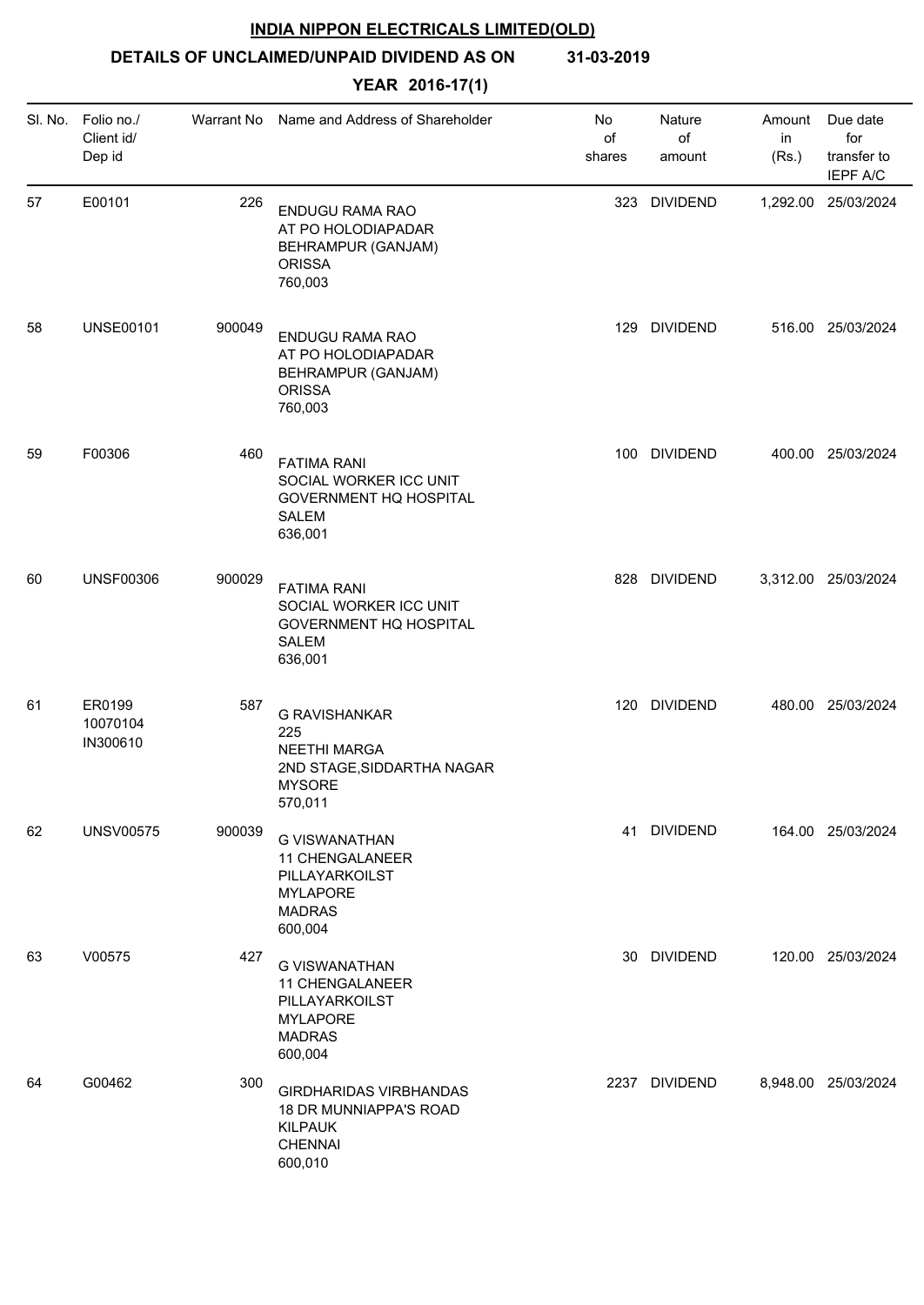**DETAILS OF UNCLAIMED/UNPAID DIVIDEND AS ON 31-03-2019**

|    | SI. No. Folio no./<br>Client id/<br>Dep id | Warrant No | Name and Address of Shareholder                                                                                              | No<br>of<br>shares | Nature<br>of<br>amount | Amount<br>in<br>(Rs.) | Due date<br>for<br>transfer to<br><b>IEPF A/C</b> |
|----|--------------------------------------------|------------|------------------------------------------------------------------------------------------------------------------------------|--------------------|------------------------|-----------------------|---------------------------------------------------|
| 65 | EG0220<br>18673825<br>IN301330             | 247        | <b>GOMATHY RAMNATH</b><br>7/387 HAZARE BHAVAN<br>SHANKAR MATHAM ROAD<br><b>MATUNGA</b><br><b>MUMBAI</b><br>400,019           |                    | 604 DIVIDEND           |                       | 2,416.00 25/03/2024                               |
| 66 | N10020003391<br>10057297<br>IN302252       | 59061      | <b>GOPA KANRAR</b><br>29/1 BHAIRAB GHATAK LANE<br><b>SALKIA</b><br><b>HOWRAH</b><br>711,106                                  |                    | 35 DIVIDEND            |                       | 140.00 25/03/2024                                 |
| 67 | N14080012466<br>10242370<br>IN303093       | 615        | <b>GOPU MKT</b><br><b>DOOR NO 53/26</b><br><b>SEVENWELLS STREET</b><br><b>SEVEN WELLS</b><br><b>CHENNAI</b><br>600,001       | $\mathbf 1$        | <b>DIVIDEND</b>        |                       | 4.00 25/03/2024                                   |
| 68 | <b>UNSG00127</b>                           | 900028     | <b>GOVINDAN P R</b><br>A 84 SIPCOT HOUSING COLONY<br><b>HOSUR</b><br>635,126                                                 |                    | 265 DIVIDEND           |                       | 1,060.00 25/03/2024                               |
| 69 | G00127                                     | 59185      | <b>GOVINDAN P R</b><br>A 84 SIPCOT HOUSING COLONY<br><b>HOSUR</b><br>635,126                                                 |                    | 663 DIVIDEND           |                       | 2,652.00 25/03/2024                               |
| 70 | N00461                                     | 409        | <b>GURBUX MATNANI</b><br>ANISH COMPLEX PLOT NO 163<br><b>PIMPRI</b><br><b>PUNE</b><br>411,017                                |                    | 56 DIVIDEND            |                       | 224.00 25/03/2024                                 |
| 71 | C16110020824<br>1202890000481242<br>28900  | 523        | <b>HEMANT BHAGVANDAS SHAH</b><br>9, NEHARU SOCIETY<br>CHAKALIYA ROAD<br><b>DAHOD</b><br>389,151                              |                    | 100 DIVIDEND           |                       | 400.00 25/03/2024                                 |
| 72 | H00350                                     | 46         | HEMLATA PANDURANG UNAVANE<br>502 DUDHWALA TOWERS OFF<br>AAREY ROAD<br>SHREYAS COLONY GOREGAON(E)<br><b>MUMBAI</b><br>400,063 |                    | 928 DIVIDEND           |                       | 3,712.00 25/03/2024                               |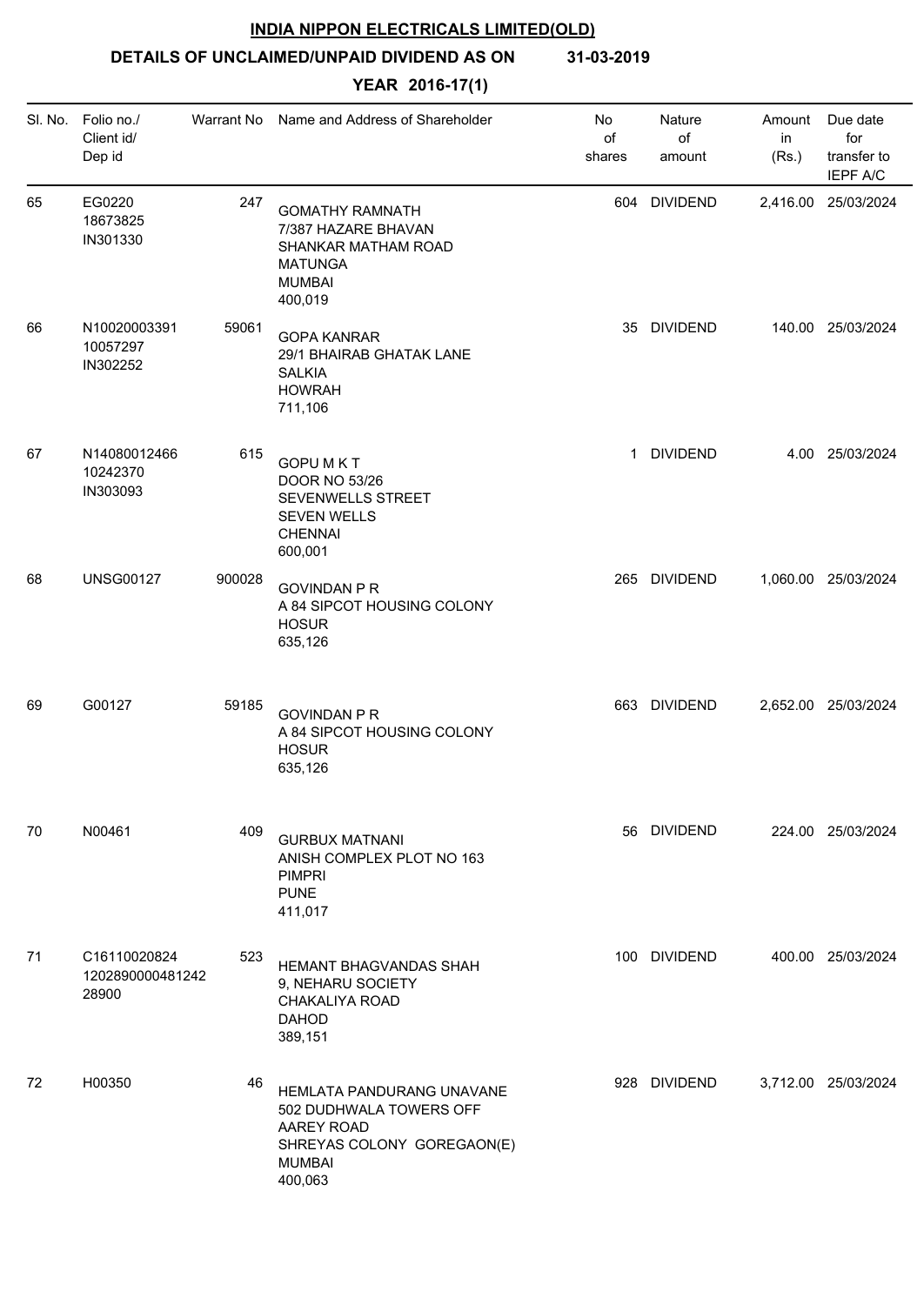# **DETAILS OF UNCLAIMED/UNPAID DIVIDEND AS ON 31-03-2019**

|    | SI. No. Folio no./<br>Client id/<br>Dep id | Warrant No | Name and Address of Shareholder                                                                                            | No<br>of<br>shares | Nature<br>of<br>amount | Amount<br>in<br>(Rs.) | Due date<br>for<br>transfer to<br><b>IEPF A/C</b> |
|----|--------------------------------------------|------------|----------------------------------------------------------------------------------------------------------------------------|--------------------|------------------------|-----------------------|---------------------------------------------------|
| 73 | C17010021797<br>1201120000139331<br>11200  | 545        | HIMANSHU YOGESH PATEL<br>8, BHANU KUNJ,<br>5, TEJPAL ROAD,<br>VILE PARLE (EAST),<br><b>MUMBAI</b><br>400,057               |                    | 100 DIVIDEND           |                       | 400.00 25/03/2024                                 |
| 74 | 100349                                     | 472        | <b>INDU DEVI JAISWAL</b><br><b>C/O GUPTA TRADERS</b><br>2-C REFUGEE LANE<br><b>CALCUTTA</b><br>700,012                     | 80                 | <b>DIVIDEND</b>        |                       | 320.00 25/03/2024                                 |
| 75 | J00621                                     | 59188      | <b>JAYALAKSHMIS</b><br>C/O S SIVARAMAN<br>S-4 II FLOOR 'AMLATHUR' FLATS<br>AMBATTUR CHENNAI<br>600,053                     | 180                | <b>DIVIDEND</b>        |                       | 720.00 25/03/2024                                 |
| 76 | EJ0253<br>18861482<br>IN301330             | 59142      | JAYASREE RADHAKRISHNAN<br>PARASU BHAVAN TC 24/1036<br>W C HOSPITAL ROAD<br><b>THYCAUD</b><br>THIRUVANANTHAPURAM<br>695,014 |                    | 2 DIVIDEND             |                       | 8.00 25/03/2024                                   |
| 77 | J00639                                     | 125        | JEEVA JUSTINA<br>NO.15/3, NANCY STREET<br>PURASSAWALKAM<br><b>CHENNAI</b><br>600,007                                       |                    | 382 DIVIDEND           |                       | 1,528.00 25/03/2024                               |
| 78 | J00454                                     | 233        | JOGINDER SINGH KHOSA<br><b>JAMMU BASTI</b><br><b>ABOHAR</b><br><b>PUNJAB</b><br>152,116                                    |                    | 571 DIVIDEND           |                       | 2,284.00 25/03/2024                               |
| 79 | J00416                                     | 485        | <b>JOGINDER SINGH KHOSA</b><br><b>JAMMU BASTI</b><br>ABOHAR P B<br>152,116                                                 |                    | 95 DIVIDEND            |                       | 380.00 25/03/2024                                 |
| 80 | J00532                                     | 426        | JOSEPH WILLIAM<br>3-A EDEN DALE<br>6 BISHOP WALLERS AVENUE(E),<br><b>MYLAPORE</b><br><b>MADRAS</b><br>600,004              |                    | 10 DIVIDEND            |                       | 40.00 25/03/2024                                  |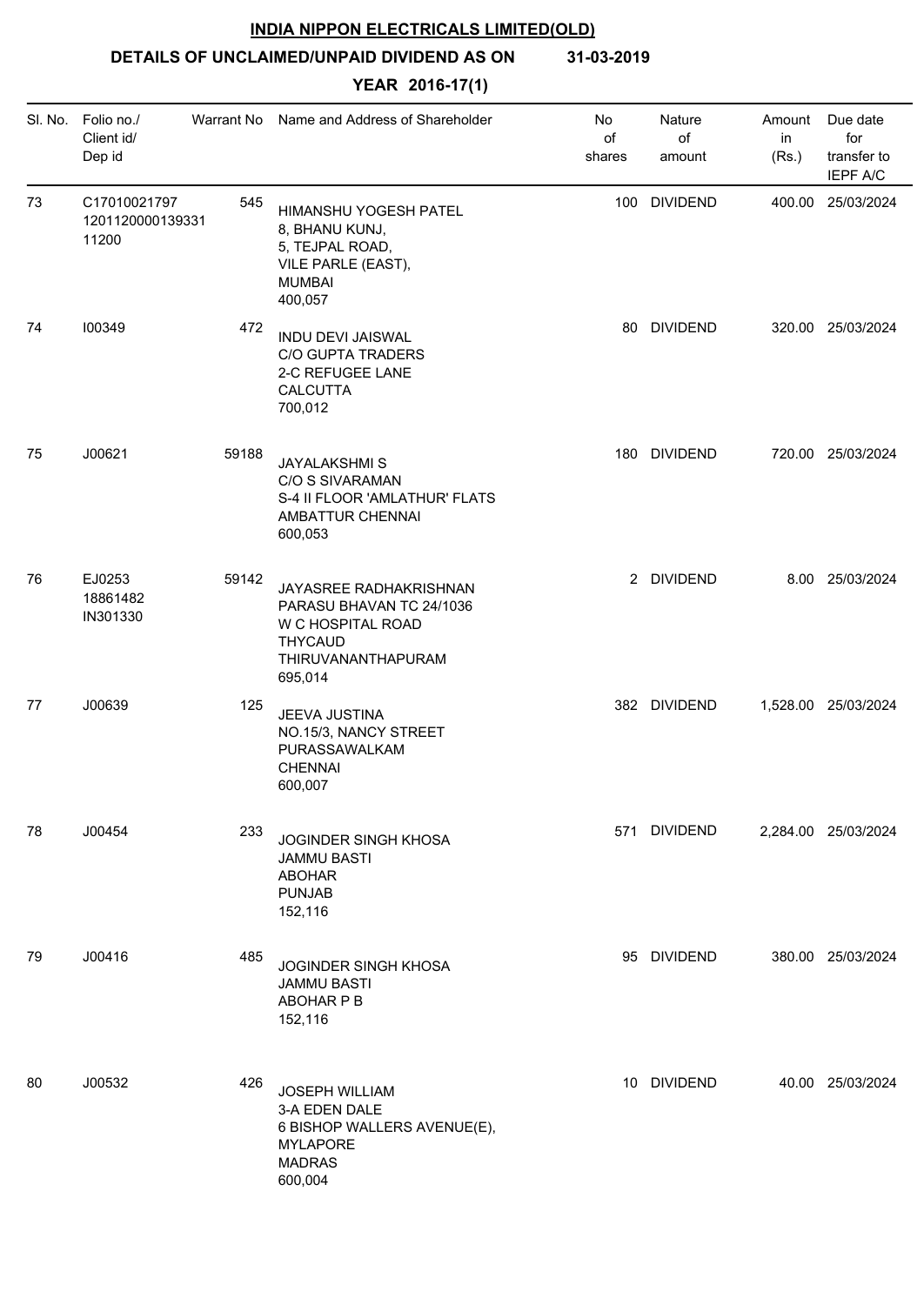**DETAILS OF UNCLAIMED/UNPAID DIVIDEND AS ON 31-03-2019**

|    | SI. No. Folio no./<br>Client id/<br>Dep id | Warrant No | Name and Address of Shareholder                                                                                      | No<br>of<br>shares | Nature<br>of<br>amount | Amount<br>in<br>(Rs.) | Due date<br>for<br>transfer to<br>IEPF A/C |
|----|--------------------------------------------|------------|----------------------------------------------------------------------------------------------------------------------|--------------------|------------------------|-----------------------|--------------------------------------------|
| 81 | <b>UNSJ00532</b>                           | 900038     | <b>JOSEPH WILLIAM</b><br>3-A EDEN DALE<br>6 BISHOP WALLERS AVENUE(E),<br><b>MYLAPORE</b><br><b>MADRAS</b><br>600,004 |                    | 4 DIVIDEND             |                       | 16.00 25/03/2024                           |
| 82 | N00334                                     | 201        | <b>K R NALINA</b><br>A/557 NATESAIYAR COLONY<br><b>ATTUR</b><br><b>SALEM DT</b><br>636,102                           |                    | 928 DIVIDEND           |                       | 3,712.00 25/03/2024                        |
| 83 | R00139                                     | 200        | <b>K RAJU</b><br><b>5 MADHAIAN STREET</b><br>ARISIPALAYAM<br><b>SALEM</b><br>636,009                                 |                    | 928 DIVIDEND           |                       | 3,712.00 25/03/2024                        |
| 84 | S00174                                     | 138        | K SRIDHARAN<br>NEW NO.15, OLD NO.05,<br>CENOTAPH FIRST LANE<br><b>ALWARPET</b><br><b>CHENNAI</b><br>600,018          |                    | 928 DIVIDEND           |                       | 3,712.00 25/03/2024                        |
| 85 | S01016                                     | 330        | <b>K SUNDARAM</b><br>BLOCK AC 100<br>ANNA NAGAR<br><b>MADRAS</b><br>600,040                                          |                    | 452 DIVIDEND           |                       | 1,808.00 25/03/2024                        |
| 86 | R00666                                     | 182        | K V RANGASAMY<br>173 EAST CHITRA STREET<br><b>SRIRANGAM</b><br><b>TIRUCHY DISTRICT</b><br>620,006                    |                    | 390 DIVIDEND           |                       | 1,560.00 25/03/2024                        |
| 87 | <b>UNSR00666</b>                           | 900023     | K V RANGASAMY<br>173 EAST CHITRA STREET<br>SRIRANGAM<br><b>TIRUCHY DISTRICT</b><br>620,006                           |                    | 538 DIVIDEND           |                       | 2,152.00 25/03/2024                        |
| 88 | S00474                                     | 453        | K V SAROJINI<br>18 F F ROAD<br>CHAIRMAN MUTHURAMIER ROAD<br><b>MADURAI</b><br>625,009                                |                    | 217 DIVIDEND           |                       | 868.00 25/03/2024                          |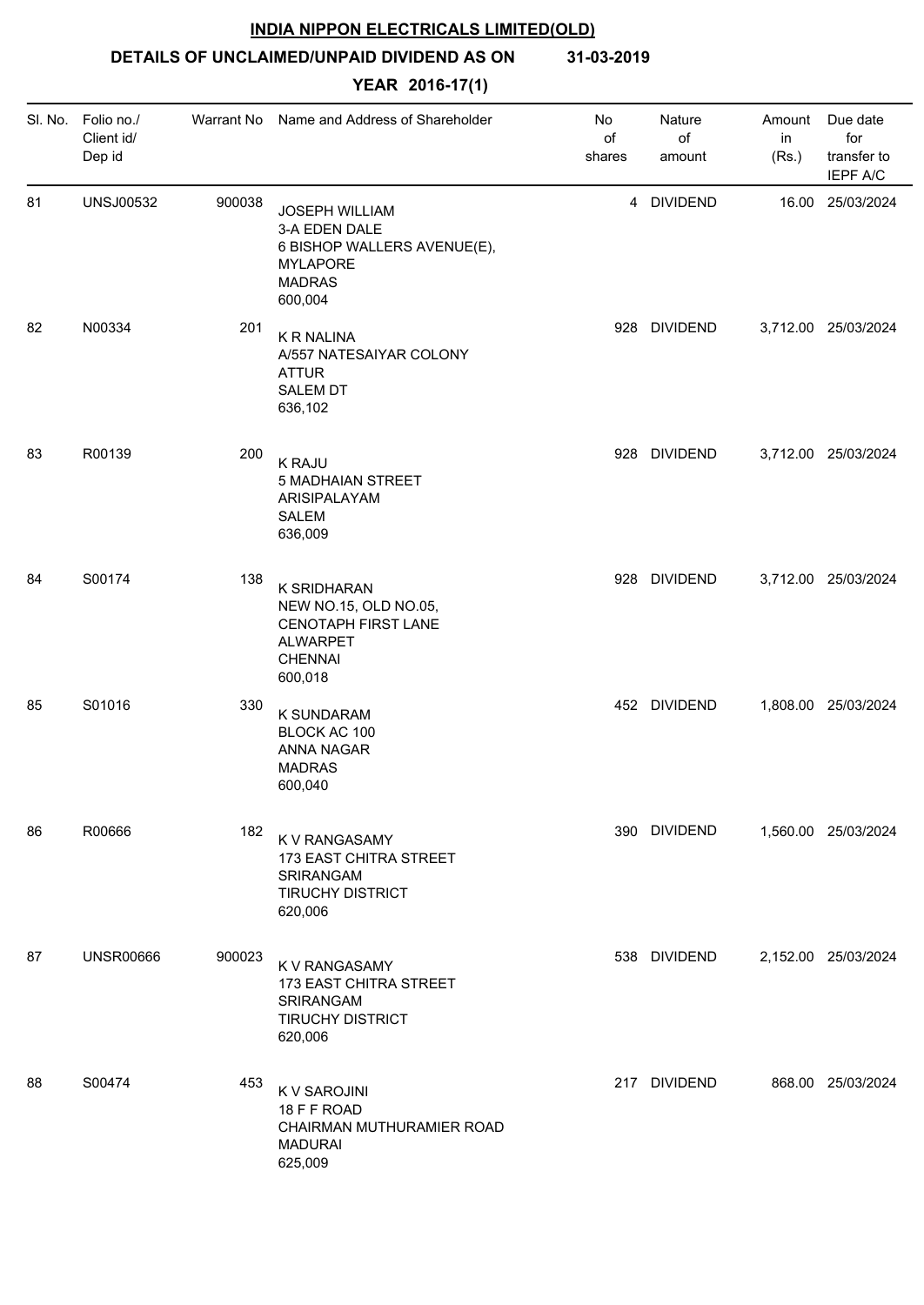**DETAILS OF UNCLAIMED/UNPAID DIVIDEND AS ON 31-03-2019**

|    | SI. No. Folio no./<br>Client id/<br>Dep id | Warrant No | Name and Address of Shareholder                                                                                                               | No<br>of<br>shares | Nature<br>of<br>amount | Amount<br>in<br>(Rs.) | Due date<br>for<br>transfer to<br><b>IEPF A/C</b> |
|----|--------------------------------------------|------------|-----------------------------------------------------------------------------------------------------------------------------------------------|--------------------|------------------------|-----------------------|---------------------------------------------------|
| 89 | N09020000035<br>10325933<br>IN302349       | 59049      | KAILASH MAGOTRA<br>H NO 452 SEC 3<br><b>CHANNI HIMMAT</b><br><b>JAMMU</b><br>JAMMU AND KASHMIR<br>180,015                                     |                    | 84 DIVIDEND            |                       | 336.00 25/03/2024                                 |
| 90 | K00314                                     | 59189      | KALPANA MALLYA<br>883 IST FLOOR 11TH CROSS 23RD<br><b>MAIN</b><br>J P NAGAR 2ND PHASE<br><b>BANGALORE</b><br>560,078                          |                    | 782 DIVIDEND           |                       | 3,128.00 25/03/2024                               |
| 91 | K00318                                     | 26         | KALYANI KIRITBHAI PATEL<br>C/O DR R J PATEL<br>SANTOSH NEAR UNION BANK<br>P.O. VALLABH VIDYANAGAR<br>388,120                                  |                    | 336 DIVIDEND           |                       | 1,344.00 25/03/2024                               |
| 92 | EK0562<br>10870144<br>IN300610             | 275        | <b>KAMEPALLI SIVA PARVATHI</b><br><b>MOVVA VARI PALEM</b><br>NARASAYA PALEM POST<br><b>GUNTUR</b><br>522,201                                  |                    | 928 DIVIDEND           |                       | 3,712.00 25/03/2024                               |
| 93 | C15080016561<br>1202200000016251<br>22000  | 59033      | KAMLESH AVCHAR SHAH<br>1303 SUBHAM C H S ROAD NO 1<br>RAJAWADI B/H BANK OF BARODA<br><b>GHATKOPAR EAST</b><br><b>MUMBAI</b><br>400,077        |                    | 45 DIVIDEND            |                       | 180.00 25/03/2024                                 |
| 94 | N14110014217<br>10730396<br>IN302269       | 59099      | KAMLESHBHAI HIRALAL BHATT<br>8, PRITI CO. OP. SOC,<br><b>B/H GOPAL BUNGLOW,</b><br>BHAIRANATH ROAD MANINAGAR,<br>AHMEDABAD GUJARAT<br>380,008 |                    | 5 DIVIDEND             |                       | 20.00 25/03/2024                                  |
| 95 | K00871                                     | 72         | KANYA KUMARI V<br>H.NO.7-4-50, INDIRA NAGAR,<br>NIRMAL (AP)<br>504,106                                                                        |                    | 618 DIVIDEND           |                       | 2,472.00 25/03/2024                               |
| 96 | K00639                                     | 456        | <b>KARTHIK S</b><br>7 ODAIPATTY THERU<br>ARUPPUKOTTAI<br>626,101                                                                              |                    | 140 DIVIDEND           |                       | 560.00 25/03/2024                                 |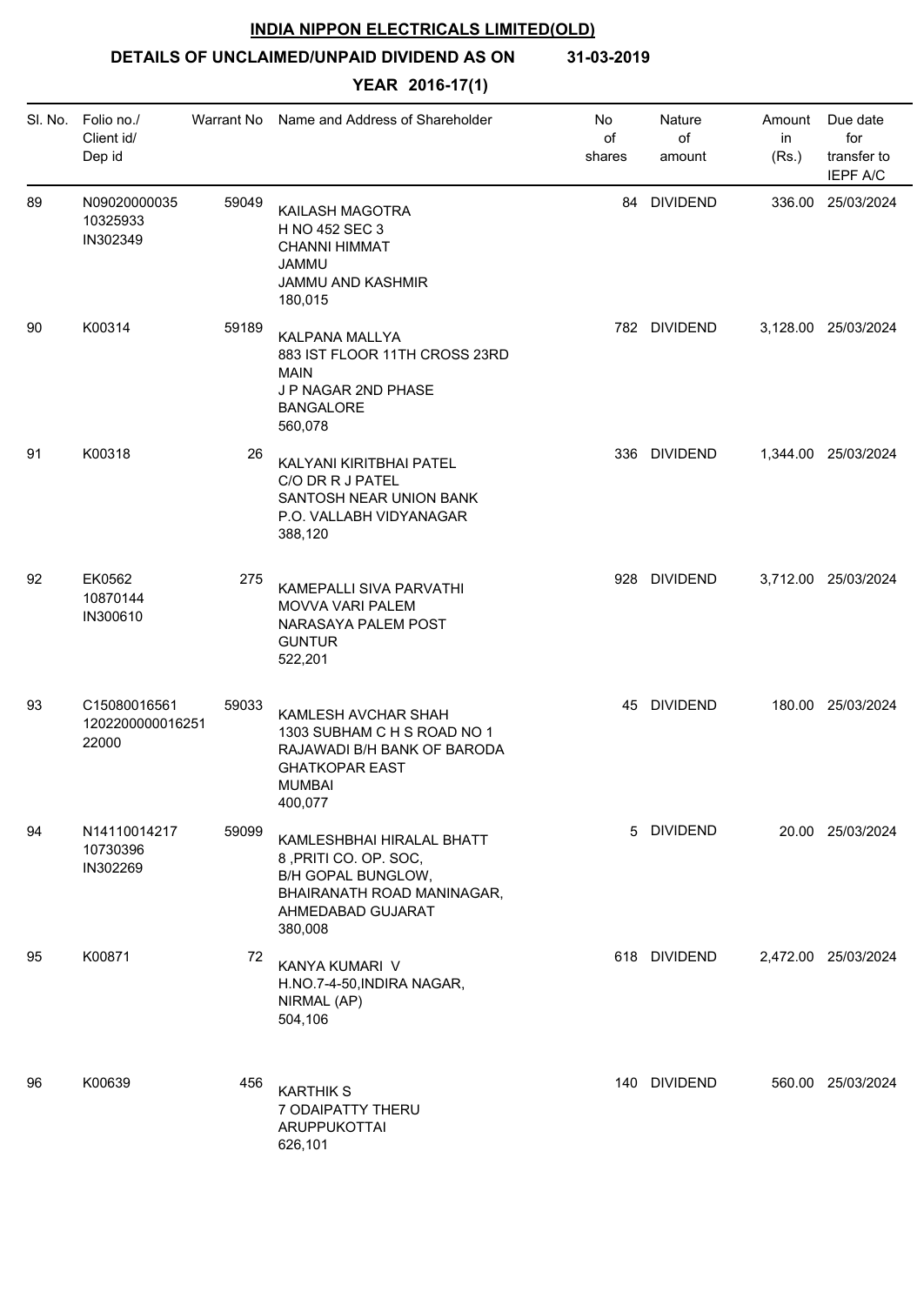# **DETAILS OF UNCLAIMED/UNPAID DIVIDEND AS ON 31-03-2019**

| SI. No. | Folio no./<br>Client id/<br>Dep id        | Warrant No | Name and Address of Shareholder                                                                                                                         | No<br>of<br>shares | Nature<br>of<br>amount | Amount<br>in<br>(Rs.) | Due date<br>for<br>transfer to<br><b>IEPF A/C</b> |
|---------|-------------------------------------------|------------|---------------------------------------------------------------------------------------------------------------------------------------------------------|--------------------|------------------------|-----------------------|---------------------------------------------------|
| 97      | K00111                                    | 224        | <b>KARTICK CHANDRA ROY</b><br>KADARHAT VILLAGE R K PALLY PO<br>(VIA) SONARPUR 24 PARGANAS<br><b>SOUTH</b><br><b>WEST BENGAL</b><br>743,369              |                    | 255 DIVIDEND           |                       | 1,020.00 25/03/2024                               |
| 98      | <b>UNSK00111</b>                          | 900048     | KARTICK CHANDRA ROY<br>KADARHAT VILLAGE R K PALLY PO<br>(VIA) SONARPUR 24 PARGANAS<br><b>SOUTH</b><br><b>WEST BENGAL</b><br>743,369                     |                    | 102 DIVIDEND           |                       | 408.00 25/03/2024                                 |
| 99      | EK0779<br>12434155<br>IN300394            | 385        | KARVY STOCK BROKING LIMITED<br>482/483 SNV CHAMBERS<br>FIRST FLOOR OPP-POWER HOUSE<br><b>CROSS-CUT ROAD GANDHIPURAM</b><br><b>COIMBATORE</b><br>641,012 |                    | 140 DIVIDEND           |                       | 560.00 25/03/2024                                 |
| 100     | EK0354<br>16813668<br>IN301127            | 555        | <b>KASHYAP SHAH</b><br>406 D/8 YOGI NAGAR<br><b>EKSAR ROAD</b><br><b>BORIVALI WEST</b><br><b>MUMBAI</b><br>400,091                                      |                    | 142 DIVIDEND           |                       | 568.00 25/03/2024                                 |
| 101     | EK0321<br>10044178<br>IN300597            | 59145      | KEERTHI VASAN R MR.<br>NO.9,<br>FIRST FLOOR<br><b>SAROJINI NAIR NAGAR</b><br>VIRUDHACHALAM<br>606,001                                                   |                    | 144 DIVIDEND           |                       | 576.00 25/03/2024                                 |
| 102     | C14120014884<br>1203000000225870<br>30000 | 59030      | KETANKUMAR KANUBHAI DAVE<br>42, KULIN TENAMENT, VASNA<br>BARRAGE, SHAHVADI,<br>AHMEDABAD<br>380,007                                                     |                    | 10 DIVIDEND            |                       | 40.00 25/03/2024                                  |
| 103     | EK0832<br>10090157<br>IN301991            | 239        | KIRITBHAI RAOJIBHAI PATEL<br>"SANTOSH"<br>OPP. GUNATI JYOT<br>VALLABH VIDHYA NAGAR<br>DIST. ANAND<br>388,001                                            |                    | 1184 DIVIDEND          |                       | 4,736.00 25/03/2024                               |
| 104     | K00586                                    | 27         | KIRITBHAI RAOJIBHAI PATEL<br>C/O DR R J PATEL SANTOSH<br>NEAR UNION BANK PO<br>VALLABH VIDYANAGAR TAL ANAND<br>388,120                                  |                    | 336 DIVIDEND           |                       | 1,344.00 25/03/2024                               |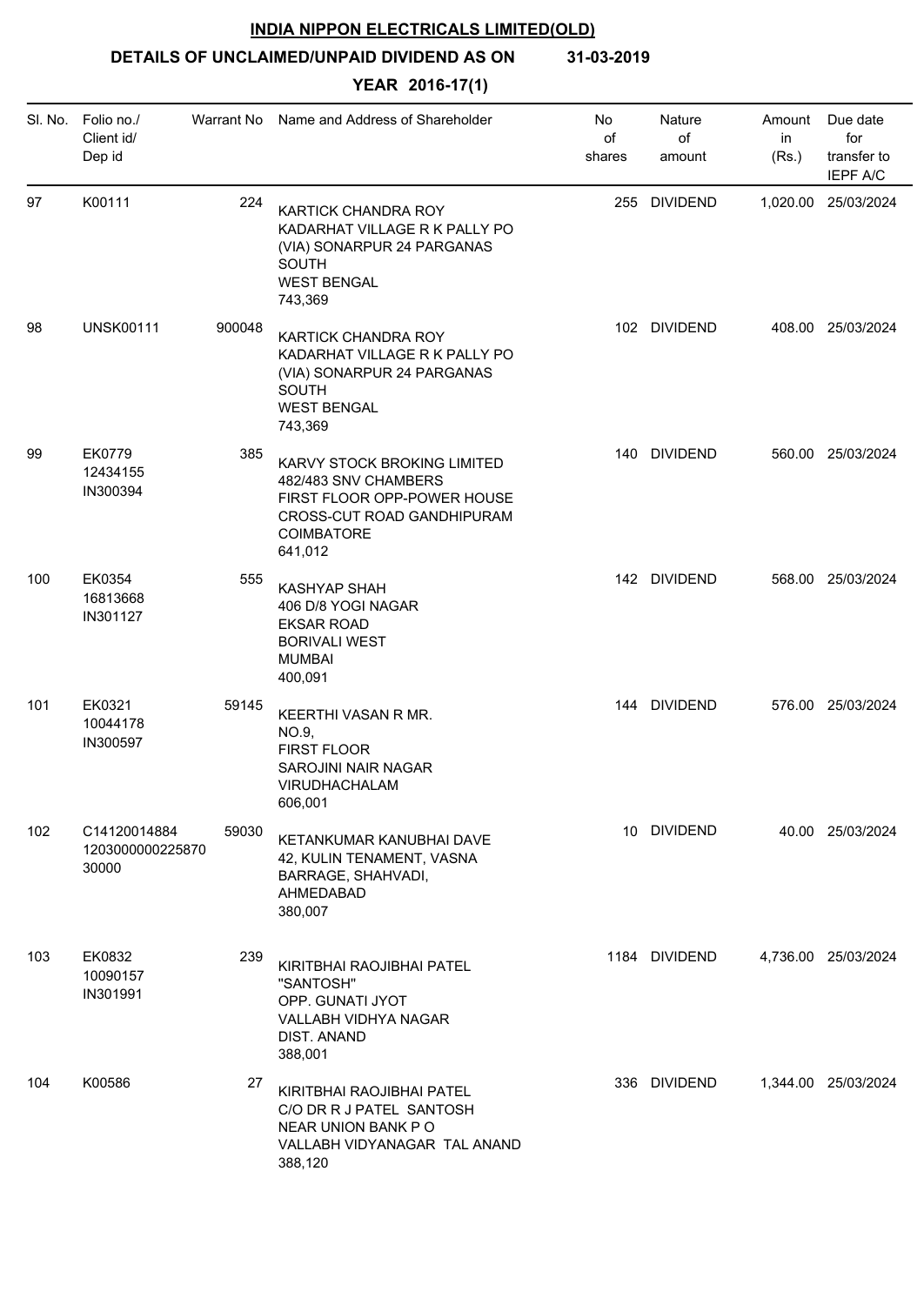# **DETAILS OF UNCLAIMED/UNPAID DIVIDEND AS ON 31-03-2019**

| SI. No. | Folio no./<br>Client id/<br>Dep id        | Warrant No | Name and Address of Shareholder                                                                                                         | No<br>of<br>shares | Nature<br>of<br>amount | Amount<br>in<br>(Rs.) | Due date<br>for<br>transfer to<br><b>IEPF A/C</b> |
|---------|-------------------------------------------|------------|-----------------------------------------------------------------------------------------------------------------------------------------|--------------------|------------------------|-----------------------|---------------------------------------------------|
| 105     | K00467                                    | 401        | KISHINCHAND ARITMAL CHHABRIA<br>TULSI CHHAYA BLDG<br>SAROJINI NAIDU RD<br><b>IRANI WADI KANDIVLI W</b><br>400,067                       | 95                 | <b>DIVIDEND</b>        |                       | 380.00 25/03/2024                                 |
| 106     | C14110014714<br>1203320000709217<br>33200 | 646        | <b>KUMANAN L</b><br><b>SUKKAMPATTY PO</b><br><b>HARUR VIA</b><br><b>SALEM DT</b><br><b>SALEM</b><br>636,122                             |                    | 2 DIVIDEND             |                       | 8.00 25/03/2024                                   |
| 107     | K00873                                    | 471        | KUNJ BIHARI DALMIA<br>44, BURTOLLA STREET<br>3RD FLOOR<br><b>KOLKATA</b><br>700,007                                                     | 37                 | <b>DIVIDEND</b>        |                       | 148.00 25/03/2024                                 |
| 108     | K00591                                    | 67         | KUPPUSWAMY BALASUBRAMANIAN<br>201 CHAMUNDESHWARI TOWERS<br>7-1-64/1 DHARAM KARAN ROAD<br><b>AMEERPET</b><br><b>HYDERABAD</b><br>500,016 |                    | 1856 DIVIDEND          |                       | 7,424.00 25/03/2024                               |
| 109     | V00306                                    | 463        | L S VAIDYANATHAN<br>30 SANNATHI STREET<br><b>KARUR</b><br><b>TRICHY DIST</b><br>639,001                                                 |                    | 150 DIVIDEND           |                       | 600.00 25/03/2024                                 |
| 110     | <b>UNSV00306</b>                          | 900030     | L S VAIDYANATHAN<br><b>30 SANNATHI STREET</b><br><b>KARUR</b><br><b>TRICHY DIST</b><br>639,001                                          |                    | 778 DIVIDEND           |                       | 3,112.00 25/03/2024                               |
| 111     | L00347                                    | 218        | <b>LALIT KUMAR JAIN</b><br>C/O DURGA DUTT N P KALYANI<br>207 MAHARSHI DEBENDRA RD<br><b>CALCUTTA</b><br>700,007                         |                    | 928 DIVIDEND           |                       | 3,712.00 25/03/2024                               |
| 112     | L00352                                    | 59191      | <b>LALITA VISHWANATH BERDE</b><br>182/4972 PANT NAGAR<br><b>GHATKOPAR EAST</b><br><b>MUMBAI</b><br>400,075                              |                    | 744 DIVIDEND           |                       | 2,976.00 25/03/2024                               |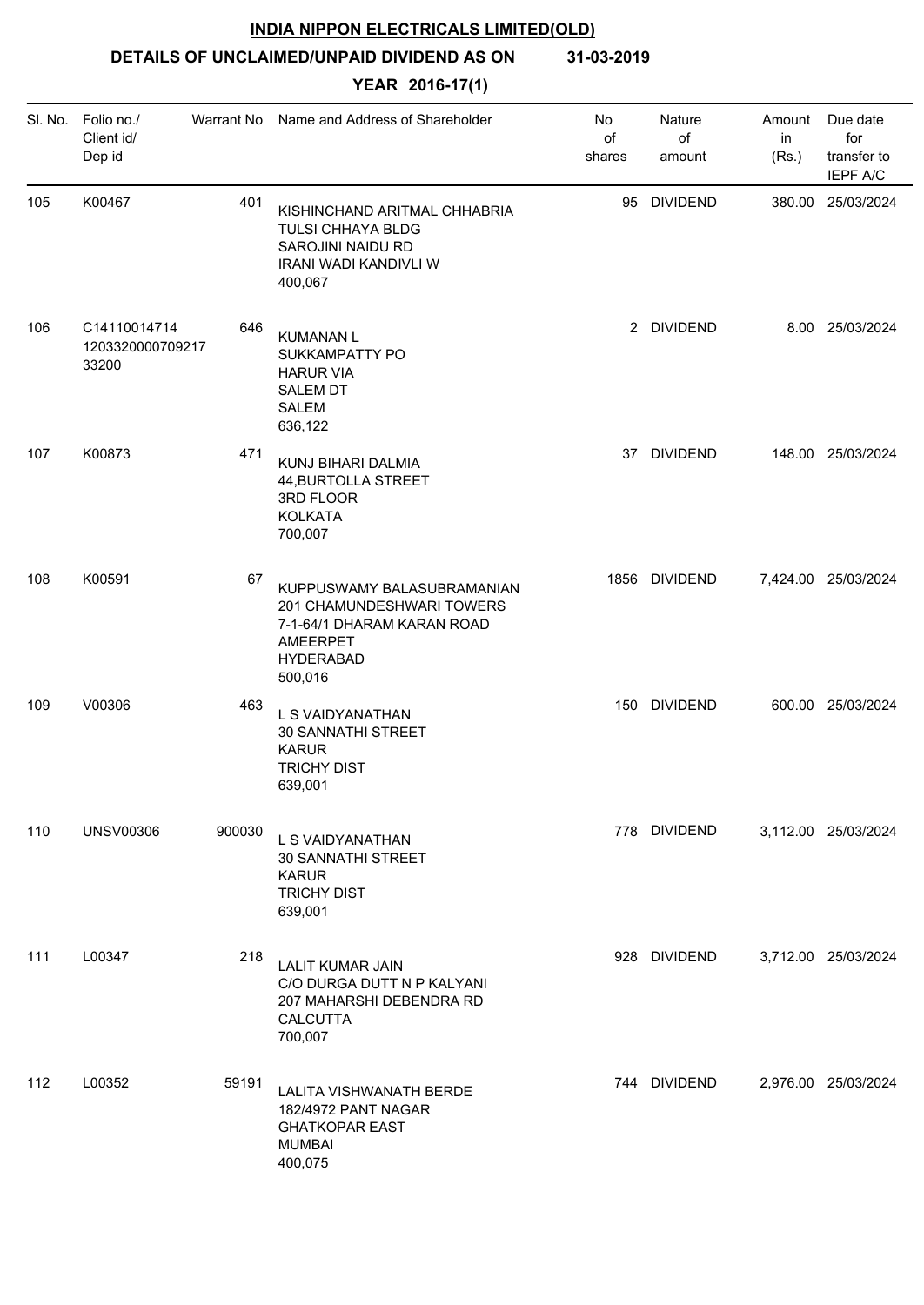**DETAILS OF UNCLAIMED/UNPAID DIVIDEND AS ON 31-03-2019**

| SI. No. | Folio no./<br>Client id/<br>Dep id        | Warrant No | Name and Address of Shareholder                                                                                                                | No<br>of<br>shares | Nature<br>of<br>amount | Amount<br>in<br>(Rs.) | Due date<br>for<br>transfer to<br><b>IEPF A/C</b> |
|---------|-------------------------------------------|------------|------------------------------------------------------------------------------------------------------------------------------------------------|--------------------|------------------------|-----------------------|---------------------------------------------------|
| 113     | L00476                                    | 382        | LALITHA JEWELLERY MART P LTD<br>123 USMAN ROAD<br>T NAGAR<br><b>MADRAS</b><br>600,017                                                          |                    | 14 DIVIDEND            |                       | 56.00 25/03/2024                                  |
| 114     | EL0157<br>20872867<br>IN301313            | 59147      | <b>LALITHA KRISHNAN</b><br>RAMS RAJYASHREE<br>2ND FLOOR 49/5 WARREN ROAD<br><b>MYLAPORE</b><br><b>CHENNAI</b><br>600,004                       | 280                | <b>DIVIDEND</b>        |                       | 1,120.00 25/03/2024                               |
| 115     | C17010021431<br>1202350000262957<br>23500 | 59045      | LATA BHAUSAHEB WAVHAL.<br>654, VITHAL NAGAR,<br>SHIRPUR,<br><b>DIST-PUNE</b><br><b>PUNE</b><br>412,210                                         | 65                 | <b>DIVIDEND</b>        |                       | 260.00 25/03/2024                                 |
| 116     | L00454                                    | 598        | <b>LATHASJ</b><br>13/5 SABARI 52 SOUTH BOAG RD<br>T NAGAR<br><b>CHENNAI</b><br>600,017                                                         |                    | 86 DIVIDEND            |                       | 344.00 25/03/2024                                 |
| 117     | EL0254<br>10139335<br>IN302863            | 59148      | <b>LOKANATH PABBISETTY</b><br>H NO 1-10-347 SANTINIKETAN<br><b>BRAHMANWADI</b><br><b>BEGUMPET</b><br><b>HYDERABAD</b><br>500,016               |                    | 14 DIVIDEND            |                       | 56.00 25/03/2024                                  |
| 118     | M00528                                    | 347        | M D MOHAMED MEERA MOHIDEEN<br><b>NATHAR MAHAL</b><br><b>19 MOHAMADHIAR EAST STREET</b><br><b>UTHAMAPALAYAM</b><br><b>THENI DIST</b><br>625,533 |                    | 928 DIVIDEND           |                       | 3,712.00 25/03/2024                               |
| 119     | D00335                                    | 295        | M K DEVARAJ<br><b>C-3 SUMANT APARTMENTS</b><br>2A, BHEEMAMA MUDALI STREET<br><b>ALWARPET</b><br>600,018                                        |                    | 928 DIVIDEND           |                       | 3,712.00 25/03/2024                               |
| 120     | M00359                                    | 183        | M K S MAHMOOD EASA<br>56 AMMAN KOIL STREET<br><b>BRYANT NAGAR</b><br><b>TUTICORIN</b><br>622,008                                               |                    | 663 DIVIDEND           |                       | 2,652.00 25/03/2024                               |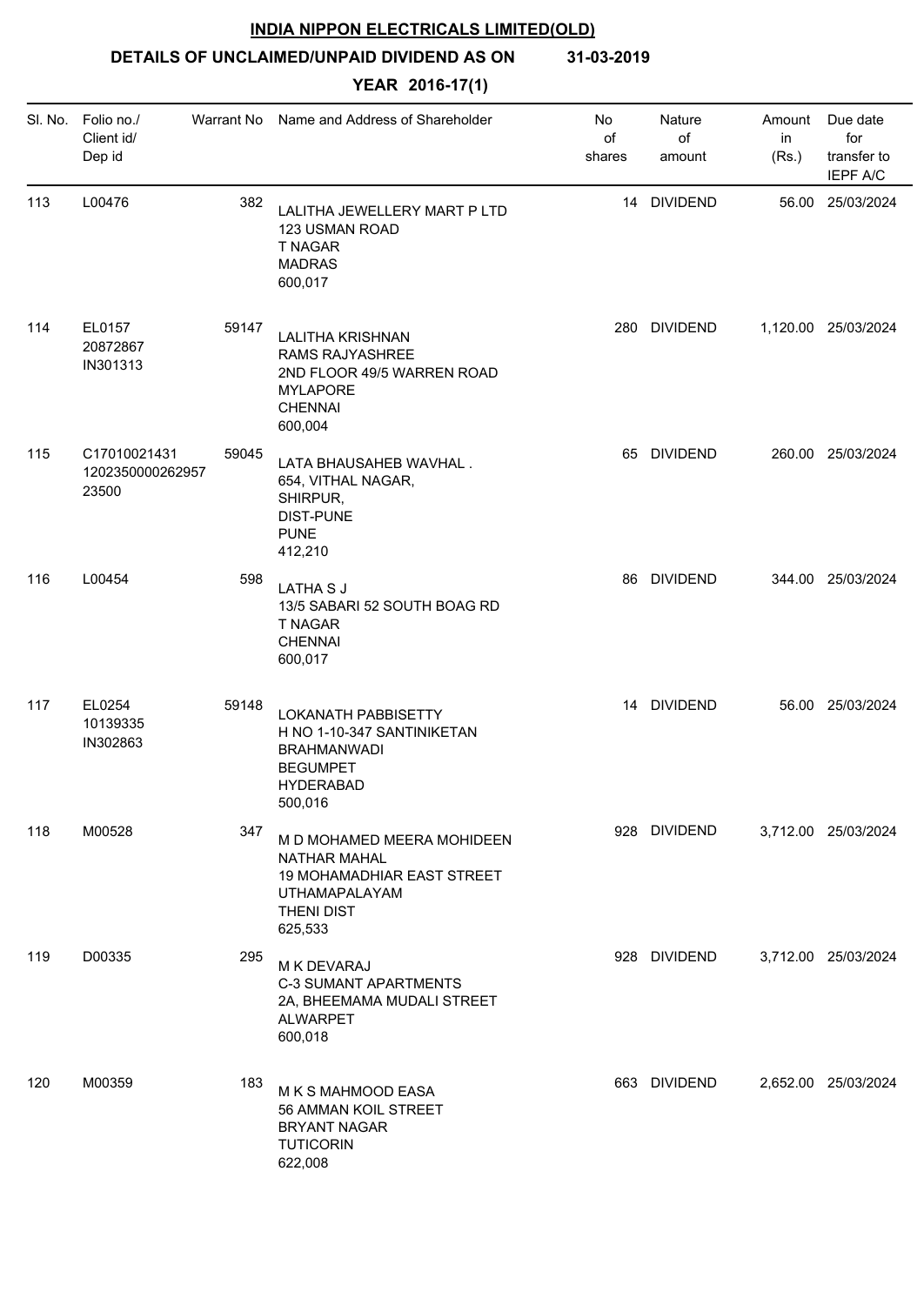**DETAILS OF UNCLAIMED/UNPAID DIVIDEND AS ON 31-03-2019**

| SI. No. | Folio no./<br>Client id/<br>Dep id  | Warrant No | Name and Address of Shareholder                                                                                              | No<br>of<br>shares | Nature<br>of<br>amount | Amount<br>in<br>(Rs.) | Due date<br>for<br>transfer to<br><b>IEPF A/C</b> |
|---------|-------------------------------------|------------|------------------------------------------------------------------------------------------------------------------------------|--------------------|------------------------|-----------------------|---------------------------------------------------|
| 121     | <b>UNSM00359</b>                    | 900025     | M K S MAHMOOD EASA<br>56 AMMAN KOIL STREET<br><b>BRYANT NAGAR</b><br><b>TUTICORIN</b><br>622,008                             |                    | 265 DIVIDEND           |                       | 1,060.00 25/03/2024                               |
| 122     | 100325                              | 294        | M M ISMAIL<br>8 JUSTICE SUNDARAM ROAD<br><b>MYLAPORE</b><br><b>CHENNAI</b><br>600,004                                        |                    | 630 DIVIDEND           |                       | 2,520.00 25/03/2024                               |
| 123     | T00316                              | 185        | <b>M M THAHIRA</b><br>PALAGAI VILLA<br><b>TONDI</b><br><b>TAMIL NADU</b><br>623,409                                          |                    | 928 DIVIDEND           |                       | 3,712.00 25/03/2024                               |
| 124     | EM1198<br>1304140000761430<br>41400 | 59054      | M PERUMAL<br>NO 74 OLD NO 25<br><b>IRULANDI STREET</b><br>NATRAJ NAGAR<br><b>MADURAI</b><br>625,016                          |                    | 29 DIVIDEND            |                       | 116.00 25/03/2024                                 |
| 125     | P00352                              | 203        | M R PALANISAMY<br>30 SANNATHI STREET<br><b>KARUR</b><br><b>TRICHY DIST</b><br>639,001                                        |                    | 928 DIVIDEND           |                       | 3,712.00 25/03/2024                               |
| 126     | S00104                              | 331        | M S SAMBAMURTHY<br>PRASANTHI NO14 (OLD NO 12) SBI<br><b>OFFICERS</b><br>COLONY POONAMALLEE HIGH<br><b>ROAD</b><br>ARUMBAKKAM |                    | 630 DIVIDEND           |                       | 2,520.00 25/03/2024                               |
| 127     | EG0070<br>10838126<br>IN300484      | 59137      | M V GOPINATH<br>243, GOPIKA<br>SADANANDANAGAR<br><b>NGEF LAYOUT</b><br><b>BANGALORE</b><br>560,038                           |                    | 35 DIVIDEND            |                       | 140.00 25/03/2024                                 |
| 128     | EM0461<br>13038209<br>IN300888      | 59149      | MADHU HAJELA<br><b>BRIG. S K HAJELA</b><br>JAIPRAKASH ASSOCIATE LTD.<br>DAALLA CEMENT FACTORY<br><b>DALLA</b><br>231,207     | $\overline{7}$     | <b>DIVIDEND</b>        |                       | 28.00 25/03/2024                                  |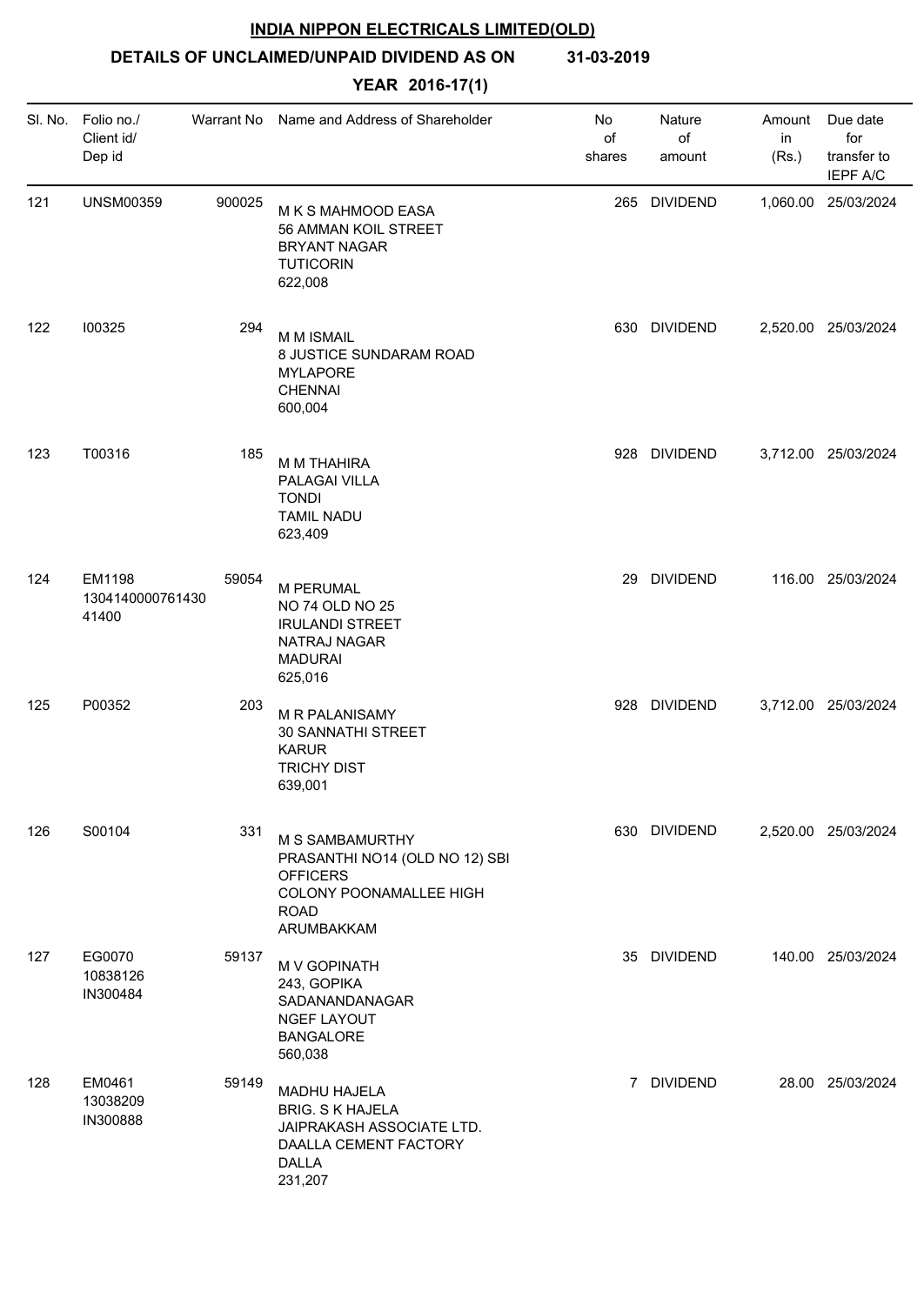**DETAILS OF UNCLAIMED/UNPAID DIVIDEND AS ON 31-03-2019**

| SI. No. | Folio no./<br>Client id/<br>Dep id   | Warrant No | Name and Address of Shareholder                                                                                                         | No<br>of<br>shares | Nature<br>of<br>amount | Amount<br>in<br>(Rs.) | Due date<br>for<br>transfer to<br><b>IEPF A/C</b> |
|---------|--------------------------------------|------------|-----------------------------------------------------------------------------------------------------------------------------------------|--------------------|------------------------|-----------------------|---------------------------------------------------|
| 129     | EM0573<br>20769280<br>IN301022       | 583        | <b>MADHU KALIDINDI</b><br>C/O H P PETROL BUNK<br><b>UNDI ROAD</b><br><b>BHIMAVARAM</b><br>W G DIST<br>534,202                           | 1                  | <b>DIVIDEND</b>        |                       | 4.00 25/03/2024                                   |
| 130     | EM0743<br>22165079<br>IN301080       | 681        | <b>MAHABIR MUNOT</b><br>NO.8, VICTORY FIELD, OPP ARUL<br><b>CHURCH</b><br>MADHAVARAM, C/O KRISHNA<br>KUMAR,<br><b>CHENNAI</b>           |                    | 35 DIVIDEND            |                       | 140.00 25/03/2024                                 |
| 131     | EM1140<br>10276854<br>IN301485       | 519        | MAHAMADYUNUS KATHIWALA<br>29, SUNNI BAVAHIR SOCIETY<br>AT-DHOLKA<br><b>DIST- AHMEDABAD</b><br>387,810                                   |                    | 77 DIVIDEND            |                       | 308.00 25/03/2024                                 |
| 132     | EM0476<br>10004177<br>IN301014       | 369        | <b>MAHENDRA THAKAR</b><br>149, MUKTA RAM BABU STREET<br>CALCUTTA<br>700,007                                                             |                    | 400 DIVIDEND           |                       | 1,600.00 25/03/2024                               |
| 133     | N10040004152<br>21780348<br>IN300360 | 59063      | <b>MALLIKA KASI</b><br><b>GF/C EAST WOOD</b><br>WINGATE GARDEN SCHOOL<br>R A PURAM<br><b>CHENNAI</b><br>600,028                         |                    | 630 DIVIDEND           |                       | 2,520.00 25/03/2024                               |
| 134     | <b>UNSM00379</b>                     | 900005     | <b>MALTI PANKAJ PATEL</b><br>SHRAMENDU MARVE ROAD<br><b>MALAD W</b><br><b>BOMBAY</b><br>400,064                                         |                    | 382 DIVIDEND           |                       | 1,528.00 25/03/2024                               |
| 135     | M00380                               | 34         | MAMTA DHANSUKHLAL VORA<br>157, GOVERDHAN BAUG, 1ST<br><b>FLOOR</b><br>FLAT NO.5, MANMALA TANK RD,<br><b>MATUNGA RD</b><br><b>BOMBAY</b> |                    | 928 DIVIDEND           |                       | 3,712.00 25/03/2024                               |
| 136     | N14110014023<br>11522529<br>IN300239 | 634        | <b>MANIKANDAN N</b><br>PLOT NO 15<br>VENKATESHWARA LAYOUT<br><b>1ST PHASE NEAR RAILWAY</b><br><b>STATION</b><br>HOSUR TAMILNADU         | $\mathbf{1}$       | <b>DIVIDEND</b>        |                       | 4.00 25/03/2024                                   |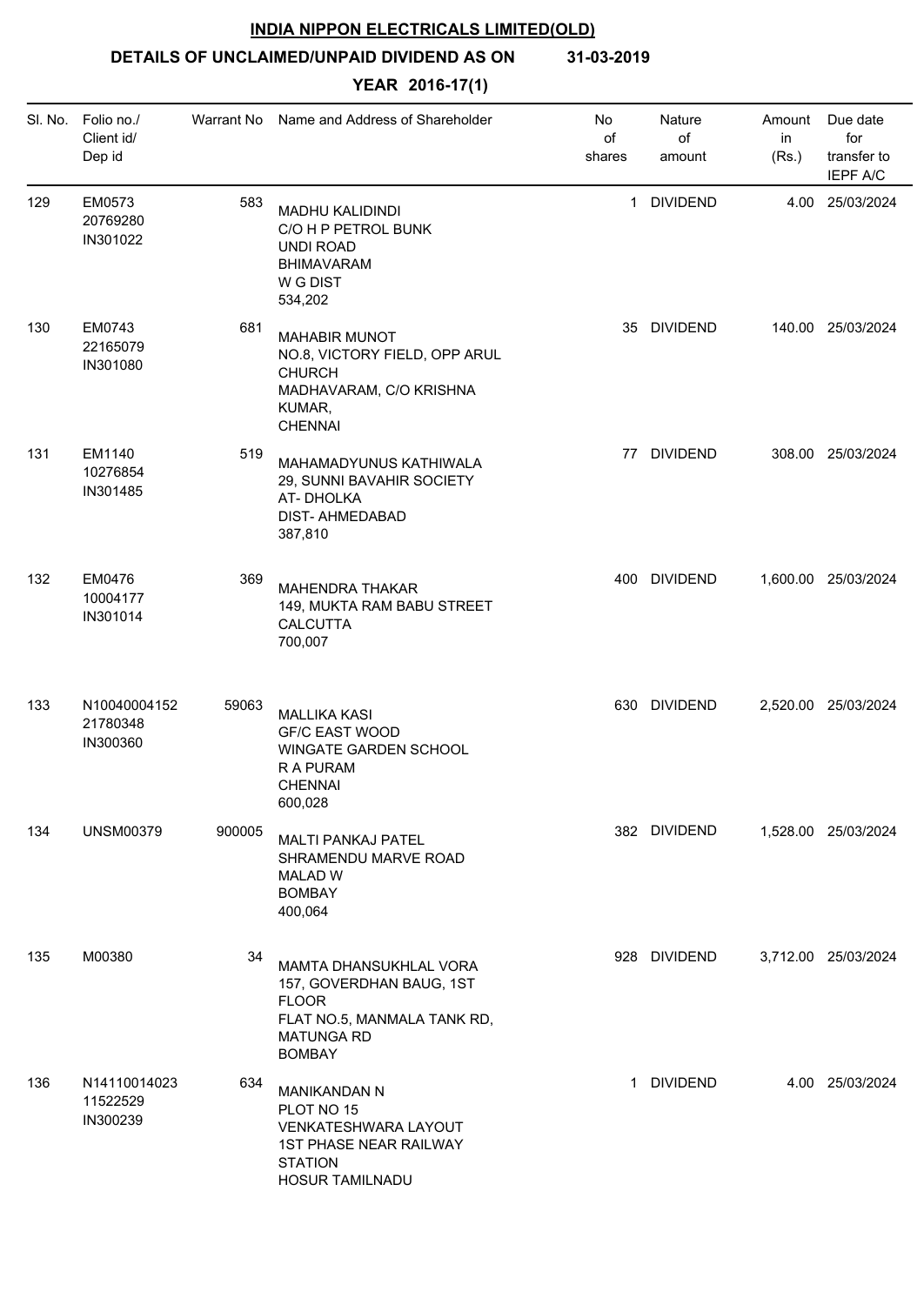**DETAILS OF UNCLAIMED/UNPAID DIVIDEND AS ON 31-03-2019**

| SI. No. | Folio no./<br>Client id/<br>Dep id        | Warrant No | Name and Address of Shareholder                                                                                               | No<br>of<br>shares | Nature<br>of<br>amount | Amount<br>in<br>(Rs.) | Due date<br>for<br>transfer to<br><b>IEPF A/C</b> |
|---------|-------------------------------------------|------------|-------------------------------------------------------------------------------------------------------------------------------|--------------------|------------------------|-----------------------|---------------------------------------------------|
| 137     | C14080012921<br>1206160000005686<br>61600 | 59029      | <b>MANJU DEVI</b><br>W/O SRI PREM KUMAR SAHU<br>NEAR JAYSWAL PETROL PUMP<br>RATU ROAD<br><b>RANCHI</b><br>834,001             |                    | 50 DIVIDEND            |                       | 200.00 25/03/2024                                 |
| 138     | EM1100<br>1202620000058548<br>26200       | 682        | <b>MANOHAR LAL RATHI</b><br>3/9, MAHESH NAGAR<br>INDORE.<br>452,002                                                           | 30                 | <b>DIVIDEND</b>        |                       | 120.00 25/03/2024                                 |
| 139     | C10090005606<br>1203320002671658<br>33200 | 510        | MANOJ LAXMANBHAI PATEL<br>12 K UMIYA SOCIETY<br><b>DEHGAM</b><br>382,305                                                      |                    | 56 DIVIDEND            |                       | 224.00 25/03/2024                                 |
| 140     | C09100001488<br>1203600000420814<br>36000 | 59009      | MANOJKUMAR CHAKUBHAI DONGA<br><b>B 11 AAGMAN APARTMENTS</b><br>NR JUDGES BANGLOW<br><b>BODAKDEV</b><br>AHMEDABAD<br>380,054   | 5                  | <b>DIVIDEND</b>        |                       | 20.00 25/03/2024                                  |
| 141     | M00653                                    | 91         | <b>MATHURA RAJAN</b><br>F-202 ADARSH PALACE<br>47TH CROSS, 5TH BLOCK, JAYA<br><b>NAGAR</b><br><b>BANGALORE</b><br>560,041     | 928                | DIVIDEND               |                       | 3,712.00 25/03/2024                               |
| 142     | EM0705<br>1302340000008015<br>23400       | 59150      | MCI SECURITIES PVT. LTD.<br>147, TEMPLE BAR BUILDING<br>2ND FLOOR<br>KHYBER RESTAURANT<br>KALAGHODA<br>400,023                |                    | 37 DIVIDEND            |                       | 148.00 25/03/2024                                 |
| 143     | N14050011687<br>28970444<br>IN301250      | 59091      | <b>MEERA MANDAL</b><br>1 B/19<br><b>ADITYA SYNDICATE</b><br>ICHCHHAPUR ADITYAPUR,<br>ADITYAPUR 2 SARAIKELA<br><b>KHARSWAN</b> |                    | 25 DIVIDEND            |                       | 100.00 25/03/2024                                 |
| 144     | N14090013024<br>11187774<br>IN300343      | 513        | MODI KUNJALBEN AJAYBHAI<br>15 NAVJIVAN SOCIETY,<br>RADHANPUR ROAD,<br><b>MEHSANA</b><br>384,002                               |                    | 110 DIVIDEND           |                       | 440.00 25/03/2024                                 |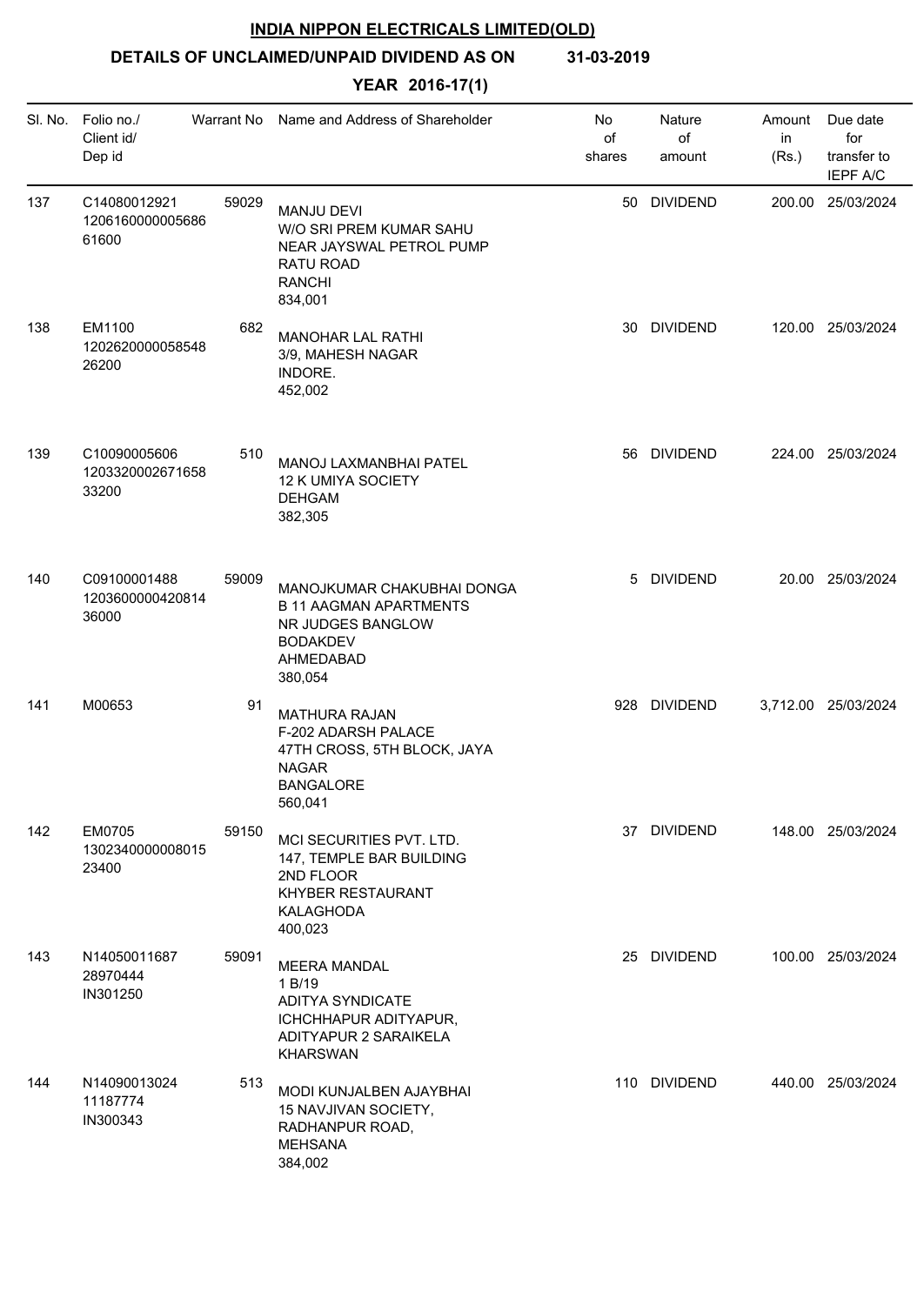**DETAILS OF UNCLAIMED/UNPAID DIVIDEND AS ON 31-03-2019**

| SI. No. | Folio no./<br>Client id/<br>Dep id   | Warrant No | Name and Address of Shareholder                                                                                                    | No<br>of<br>shares | Nature<br>of<br>amount | Amount<br>in<br>(Rs.) | Due date<br>for<br>transfer to<br><b>IEPF A/C</b> |
|---------|--------------------------------------|------------|------------------------------------------------------------------------------------------------------------------------------------|--------------------|------------------------|-----------------------|---------------------------------------------------|
| 145     | M00819                               | 396        | MOULI J C<br>903/921-A STOCK EXCHANGE<br><b>TOWER</b><br>DALAL STREET FORT<br><b>BOMBAY</b><br>400,001                             |                    | 56 DIVIDEND            |                       | 224.00 25/03/2024                                 |
| 146     | M00597                               | 59194      | MURALIDHAR R SUBRAMANIAN<br>F 1/103 POONAM KUNJ<br>POONAMNAGAR<br>ANDHERI EAST BOMBAY<br>400,093                                   | 663                | <b>DIVIDEND</b>        |                       | 2,652.00 25/03/2024                               |
| 147     | <b>UNSM00597</b>                     | 900006     | MURALIDHAR R SUBRAMANIAN<br>F 1/103 POONAM KUNJ<br>POONAMNAGAR<br>ANDHERI EAST BOMBAY<br>400,093                                   | 265                | <b>DIVIDEND</b>        |                       | 1,060.00 25/03/2024                               |
| 148     | M00772                               | 455        | MUTHURAMALINGAM V N<br>2/295, GREEN GARDEN FARM<br><b>HOUSE</b><br>MELAKAAL MAIN ROAD,<br><b>KEELAMATHUR</b><br>(VIA) THIRUVEDAGAM |                    | 140 DIVIDEND           |                       | 560.00 25/03/2024                                 |
| 149     | R00597                               | 436        | N RAMASWAMY<br>NO 8 FIRST LINK STREET<br>FLAT NO 6, CHITRALAYA<br>MANDAVELIPAKKAM, CHENNAI<br>600,028                              |                    | 100 DIVIDEND           |                       | 400.00 25/03/2024                                 |
| 150     | <b>UNSR00597</b>                     | 900043     | N RAMASWAMY<br>NO 8 FIRST LINK STREET<br>FLAT NO 6, CHITRALAYA<br>MANDAVELIPAKKAM, CHENNAI<br>600,028                              |                    | 40 DIVIDEND            |                       | 160.00 25/03/2024                                 |
| 151     | N10050004774<br>21383328<br>IN300360 | 59064      | N VIJAYRAJ KOTHARI<br>15/8 MAHAVEER COLONY NEW<br>COLONY<br>DR AMBEDKAR NAGAR<br>EVK SAMPATH ROAD<br><b>VEPERI CHENNAI</b>         | 1                  | <b>DIVIDEND</b>        |                       | 4.00 25/03/2024                                   |
| 152     | N00333                               | 59195      | NAJIB MOHAMEDRAZAK BHUJKIALA<br>5/12 LADHANI HOUSE<br>27A PROF ALMEIDA ROAD BANDRA<br><b>MUMBAI</b><br>400,050                     |                    | 273 DIVIDEND           |                       | 1,092.00 25/03/2024                               |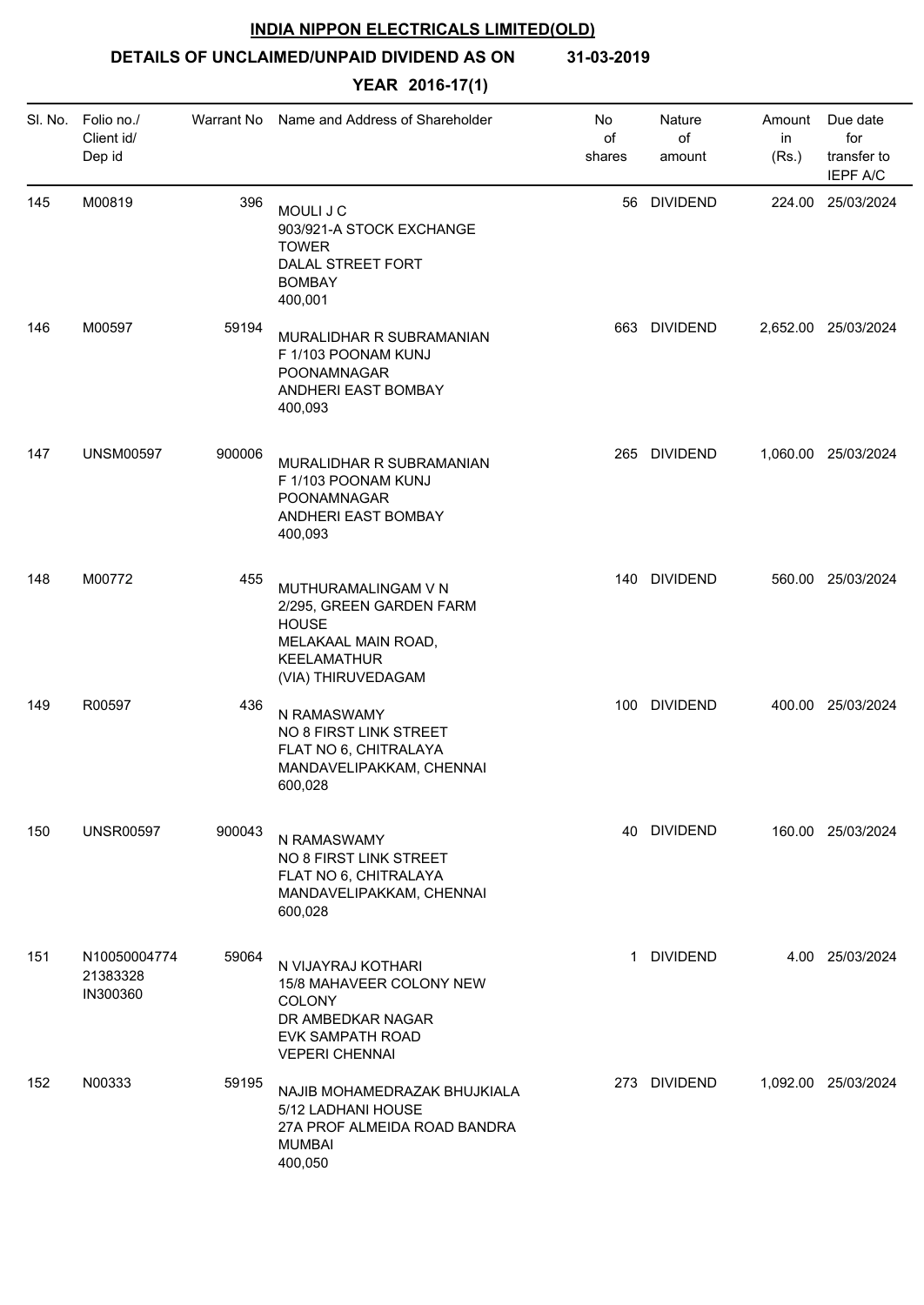**DETAILS OF UNCLAIMED/UNPAID DIVIDEND AS ON 31-03-2019**

| SI. No. | Folio no./<br>Client id/<br>Dep id        | Warrant No | Name and Address of Shareholder                                                                                                   | No<br>of<br>shares | Nature<br>of<br>amount | Amount<br>in<br>(Rs.) | Due date<br>for<br>transfer to<br><b>IEPF A/C</b> |
|---------|-------------------------------------------|------------|-----------------------------------------------------------------------------------------------------------------------------------|--------------------|------------------------|-----------------------|---------------------------------------------------|
| 153     | EN0345<br>18771833<br>IN301330            | 59155      | NAJIB MOHAMEDRAZAK BHUJWALA<br>FLAT NO 103, SANGRILA 2,<br>SEVEN BUNGLOWS, VERSOVA,<br>ANDHERI(WEST),<br><b>MUMBAI</b><br>400,061 | 109                | <b>DIVIDEND</b>        |                       | 436.00 25/03/2024                                 |
| 154     | EN0706<br>1201330000048846<br>13300       | 572        | NARENDRA KUMAR GAGRANY<br>192/2<br><b>TILAK WARD</b><br>DISTRICT - HOSHANGABAD<br><b>PIPARIYA</b><br>461,775                      | 100                | <b>DIVIDEND</b>        |                       | 400.00 25/03/2024                                 |
| 155     | C16110020826<br>1203230000045085<br>32300 | 59006      | NARENDRA KUMAR JHAWAR<br>F-170/E<br><b>WESTERN AVENUE LANE-5</b><br><b>SAINIK FARM</b><br><b>NEW DELHI</b><br>110,062             |                    | 50 DIVIDEND            |                       | 200.00 25/03/2024                                 |
| 156     | EN0573<br>60063904<br>IN301637            | 59055      | <b>NARESH SONI</b><br>43 THATHA MUTHIAPPAN ST<br>NEAR SELECT TALKIES<br>SOWCARPET<br><b>CHENNAI</b><br>600,079                    | $\mathbf{1}$       | <b>DIVIDEND</b>        |                       | 4.00 25/03/2024                                   |
| 157     | <b>UNSN00443</b>                          | 900033     | NAVIN CHANDRA<br><b>GUJRATI STREET</b><br><b>MORADABAD</b><br>244,001                                                             |                    | 14 DIVIDEND            |                       | 56.00 25/03/2024                                  |
| 158     | N00443                                    | 392        | NAVIN CHANDRA<br><b>GUJRATI STREET</b><br><b>MORADABAD</b><br>244,001                                                             |                    | 35 DIVIDEND            |                       | 140.00 25/03/2024                                 |
| 159     | C10090005664<br>1203320005084364<br>33200 | 493        | <b>NEEL MANI SHARMA</b><br>H NO-943<br><b>KAMLA NAGAR</b><br>KOSI KALAN MATHURA<br><b>MATHURA</b><br>281,403                      |                    | 1 DIVIDEND             |                       | 4.00 25/03/2024                                   |
| 160     | N00141                                    | 227        | <b>NEELAM RANI</b><br>C/O PROF GIRDHAR BIHARY, FLAT<br><b>NO.201</b><br>APARAJEETA ENCLAVE,<br>AMBEDKAR PATH<br>KHAJPURA PATNA    |                    | 309 DIVIDEND           |                       | 1,236.00 25/03/2024                               |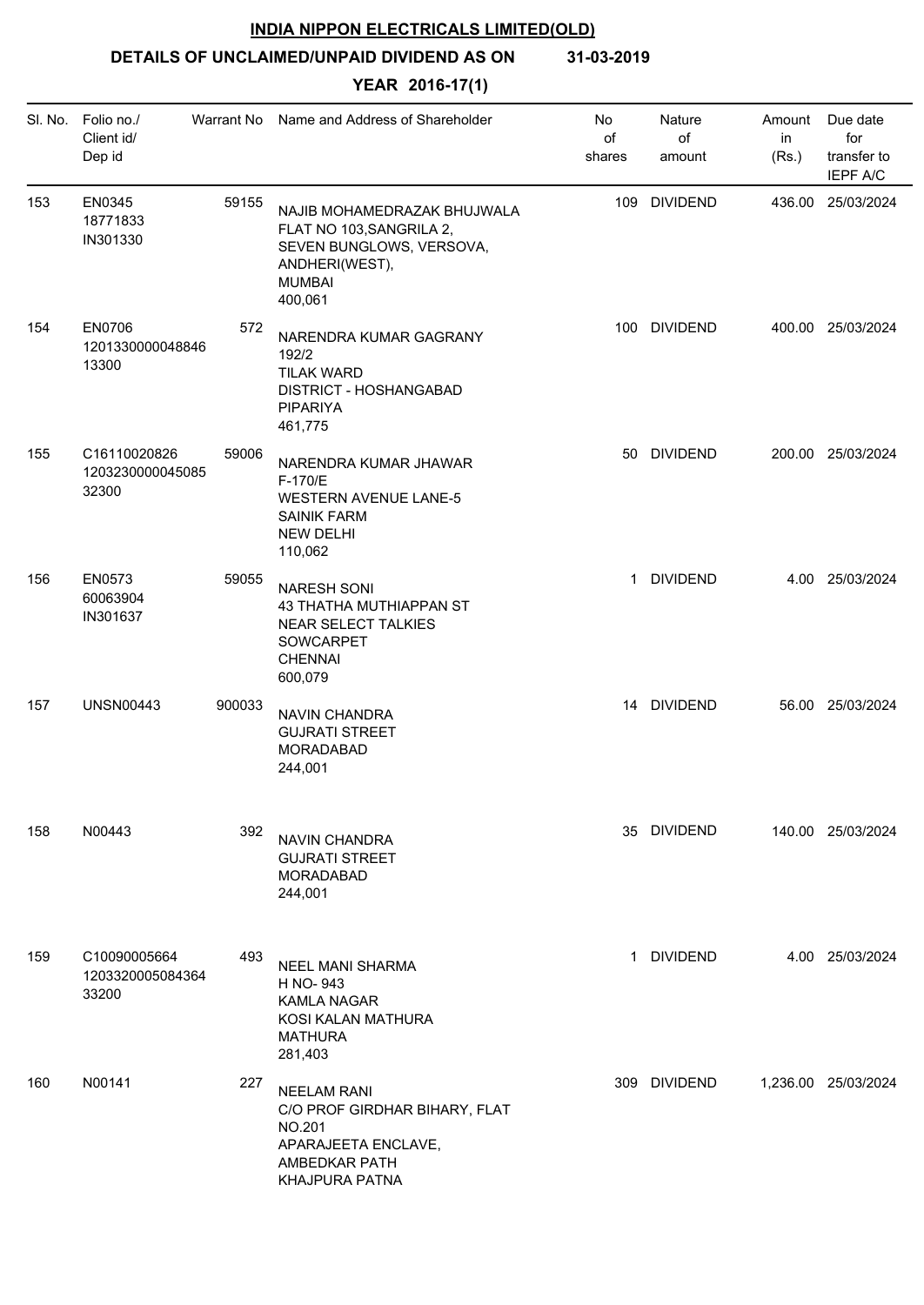# **DETAILS OF UNCLAIMED/UNPAID DIVIDEND AS ON 31-03-2019**

| SI. No. | Folio no./<br>Client id/<br>Dep id        | Warrant No | Name and Address of Shareholder                                                                                             | No<br>of<br>shares | Nature<br>of<br>amount | Amount<br>in<br>(Rs.) | Due date<br>for<br>transfer to<br><b>IEPF A/C</b> |
|---------|-------------------------------------------|------------|-----------------------------------------------------------------------------------------------------------------------------|--------------------|------------------------|-----------------------|---------------------------------------------------|
| 161     | EN0468<br>13130848<br>IN300888            | 649        | <b>NEETA PARESH SHAH</b><br>PARAS I FLOOR<br>13/994 E TRIKKOVIL LANE<br>JAIN TEMPLE COLONY<br>CALICUT<br>673,001            |                    | 140 DIVIDEND           |                       | 560.00 25/03/2024                                 |
| 162     | C09090001152<br>1204470003305816<br>44700 | 499        | NEHA TULSHIBHAI PATEL<br><b>PLOT NO 1196/C</b><br><b>GHOGHA CIRCLE</b><br><b>BHAVNAGAR</b><br><b>BHAVNAGAR</b><br>364,001   | 70                 | <b>DIVIDEND</b>        |                       | 280.00 25/03/2024                                 |
| 163     | N00495                                    | 144        | NIRMALVEL ANANDVEL<br>18 SINGARA GARDEN IV STREET<br><b>MADRAS</b><br>600,021                                               | 663                | <b>DIVIDEND</b>        |                       | 2,652.00 25/03/2024                               |
| 164     | <b>UNSN00495</b>                          | 900015     | NIRMALVEL ANANDVEL<br>18 SINGARA GARDEN IV STREET<br><b>MADRAS</b><br>600,021                                               |                    | 265 DIVIDEND           |                       | 1,060.00 25/03/2024                               |
| 165     | C16100020359<br>1204470002318530<br>44700 | 560        | NITIN POPATRAO KALGAONKAR<br><b>DORLEWADI</b><br><b>TAL BARAMATI</b><br><b>DORLEWADI</b><br>413,102                         |                    | 12 DIVIDEND            |                       | 48.00 25/03/2024                                  |
| 166     | EO0027<br>10543430<br>IN300206            | 59158      | OM PARKASH NAGPAL<br>C-52/585<br><b>GANESH NAGAR-2 GALI NO 3</b><br>SHAKARPUR NEAR KRISHNA<br><b>MANDIR</b><br><b>DELHI</b> |                    | 100 DIVIDEND           |                       | 400.00 25/03/2024                                 |
| 167     | <b>UNSP00632</b>                          | 900037     | PADMANABHUNI VENKAT RAO<br>27/2RT PUNJAGUTTA COLONY<br><b>HYDERABAD</b><br>500,482                                          |                    | 239 DIVIDEND           |                       | 956.00 25/03/2024                                 |
| 168     | P00334                                    | 336        | PADMASANI<br>84 N S C BOSE ROAD<br><b>MADRAS</b><br>600,079                                                                 |                    | 928 DIVIDEND           |                       | 3,712.00 25/03/2024                               |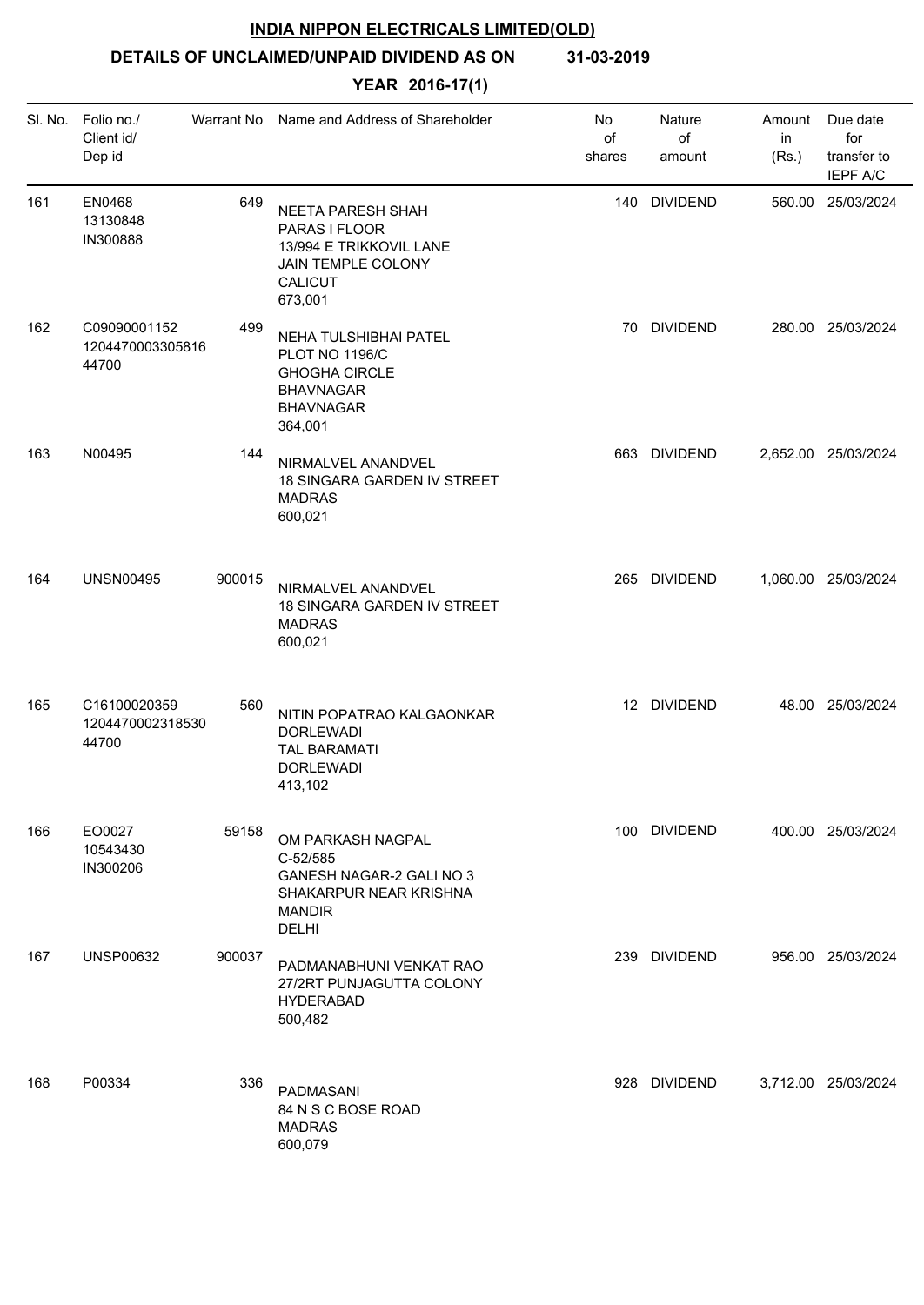# **DETAILS OF UNCLAIMED/UNPAID DIVIDEND AS ON 31-03-2019**

| SI. No. | Folio no./<br>Client id/<br>Dep id        | Warrant No | Name and Address of Shareholder                                                                                                            | No<br>of<br>shares | Nature<br>of<br>amount | Amount<br>in<br>(Rs.) | Due date<br>for<br>transfer to<br><b>IEPF A/C</b> |
|---------|-------------------------------------------|------------|--------------------------------------------------------------------------------------------------------------------------------------------|--------------------|------------------------|-----------------------|---------------------------------------------------|
| 169     | EP0637<br>13130830<br>IN300888            | 650        | PARESH BACHUBHAI SHAH<br>PARAS I FLOOR<br>13/994 E TRIKKOVIL LANE<br>JAIN TEMPLE COLONY<br><b>CALICUT</b><br>673,001                       |                    | 140 DIVIDEND           |                       | 560.00 25/03/2024                                 |
| 170     | N14120014820<br>30309743<br>IN301276      | 512        | PATEL RAMANBHAI PRAHLADBHAI<br>10 DIPALI CO OP HOU SOCIETY<br>NR CHAVELI NAGAR SOCIETY<br>AERODRAM,<br><b>MEHSANA</b><br>384,002           | 25                 | <b>DIVIDEND</b>        |                       | 100.00 25/03/2024                                 |
| 171     | C12040008809<br>1202200000015511<br>22000 | 59017      | POONAM PREMKUMAR BHATIA<br>B-20, AMEYA. BEHIND YMCA<br>D.N.NAGAR,<br>ANDHERI(W)<br><b>MUMBAI</b><br>400,053                                |                    | 100 DIVIDEND           |                       | 400.00 25/03/2024                                 |
| 172     | P00644                                    | 466        | PRADEEP N K<br>33/480 SREE GANESH<br><b>NELLISSERY</b><br>PALAKKAD<br>678,012                                                              |                    | 15 DIVIDEND            |                       | 60.00 25/03/2024                                  |
| 173     | P00792                                    | 38         | PRAMILA AMRIT BHOLE<br>18/525 NEHRU NAGAR<br><b>KURLA EAST</b><br><b>MUMBAI</b><br>400,024                                                 |                    | 630 DIVIDEND           |                       | 2,520.00 25/03/2024                               |
| 174     | C14070012215<br>1203910000013491<br>39100 | 578        | PRASHANTH KATIKAM<br>H.NO: 5-433/80<br>CHOUTUPPAL<br><b>NALGONDA DIST</b><br>508,252                                                       |                    | 50 DIVIDEND            |                       | 200.00 25/03/2024                                 |
| 175     | N15070016461<br>10391554<br>IN301895      | 59108      | PRAVESH NAHAR<br>OLD NO 11, NEW NO 21<br><b>KRISHNA BAI STREET</b><br><b>T NAGAR</b><br>CHENNAI, TAMILNADU<br>600,017                      |                    | 1 DIVIDEND             |                       | 4.00 25/03/2024                                   |
| 176     | P00490                                    | 244        | PREM CHAND MALHOTRA<br>C/O SUNDARAM-CLAYTON LIMITED<br>"JAYALAKSHMI ESTATES" FIRST<br><b>FLOOR</b><br>NO 29 HADDOWS ROAD<br><b>CHENNAI</b> |                    | 928 DIVIDEND           |                       | 3,712.00 25/03/2024                               |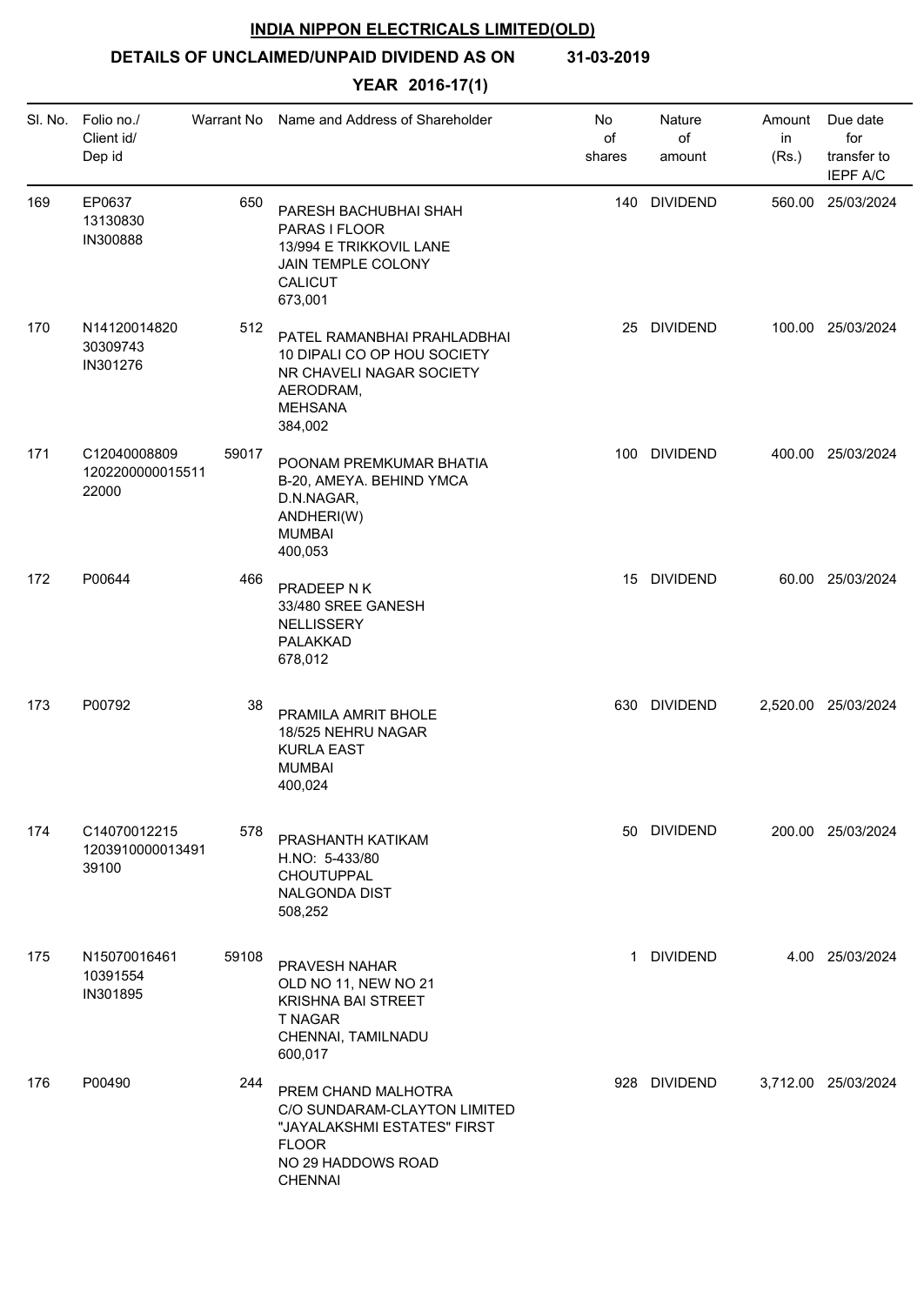# **DETAILS OF UNCLAIMED/UNPAID DIVIDEND AS ON 31-03-2019**

| SI. No. | Folio no./<br>Client id/<br>Dep id        | Warrant No | Name and Address of Shareholder                                                                                                    | No<br>of<br>shares | Nature<br>of<br>amount | Amount<br>in<br>(Rs.) | Due date<br>for<br>transfer to<br><b>IEPF A/C</b> |
|---------|-------------------------------------------|------------|------------------------------------------------------------------------------------------------------------------------------------|--------------------|------------------------|-----------------------|---------------------------------------------------|
| 177     | N14120015018<br>11245855<br>IN300757      | 59103      | PREMAL KIRITKUMAR SHAH<br>B/8 RAGESHREE SODAWALA LANE<br><b>BORIVALI WEST</b><br><b>MUMBAI</b><br>400,092                          |                    | 100 DIVIDEND           |                       | 400.00 25/03/2024                                 |
| 178     | C12040008810<br>1202200000015558<br>22000 | 59018      | PREMKUMAR DATARAM BHATIA<br>B-20, AMEYA B/H, Y M C A,<br>D.N. NAGAR,<br>ANDHERI(W)<br><b>MUMBAI</b><br>400,053                     | 100                | <b>DIVIDEND</b>        |                       | 400.00 25/03/2024                                 |
| 179     | P14110014516                              | 420        | PUSHPA DALICHAND KOTHARI<br>S R P KAWAD HOUSE<br>45 RAGHUNAYKULU STREET<br>3RD FLOOR PARK TOWN<br><b>CHENNAI</b><br>600,003        | $\mathbf{1}$       | <b>DIVIDEND</b>        |                       | 4.00 25/03/2024                                   |
| 180     | P00532                                    | 402        | PUSHPABAI KISHINCHAND<br><b>CHHABRIA</b><br>TULSI CHHAYA BLDG<br>SAROJINI NAIDU RD<br><b>IRANI WADI KANDIVLI W</b><br>400,067      |                    | 95 DIVIDEND            |                       | 380.00 25/03/2024                                 |
| 181     | C17010021654<br>1204470005429854<br>44700 | 623        | R HEMAMALINI<br>20, K.S.M.NAGAR,<br>DARASURAM,<br>KUMBAKONAM<br>612,702                                                            |                    | 75 DIVIDEND            |                       | 300.00 25/03/2024                                 |
| 182     | <b>UNSJ00361</b>                          | 900042     | R JAYALAKSHMI<br>NO 8 FIRST TRUST LINK STREET<br>FLAT NO 6, CHITRALAYA<br><b>APARTMENTS</b><br>MANDAVELIPAKKAM, CHENNAI<br>600,028 |                    | 20 DIVIDEND            |                       | 80.00 25/03/2024                                  |
| 183     | J00361                                    | 434        | R JAYALAKSHMI<br>NO 8 FIRST TRUST LINK STREET<br>FLAT NO 6, CHITRALAYA<br><b>APARTMENTS</b><br>MANDAVELIPAKKAM, CHENNAI<br>600,028 |                    | 50 DIVIDEND            |                       | 200.00 25/03/2024                                 |
| 184     | C14070012213<br>1203330000685059<br>33300 | 59027      | R K SAINI<br>CH CHARAN SINGH COLONY<br><b>NEW MOHANPURA</b><br>DOUBLE FATAK PO MILAP NAGAR<br><b>ROORKEE</b><br>247,667            |                    | 70 DIVIDEND            |                       | 280.00 25/03/2024                                 |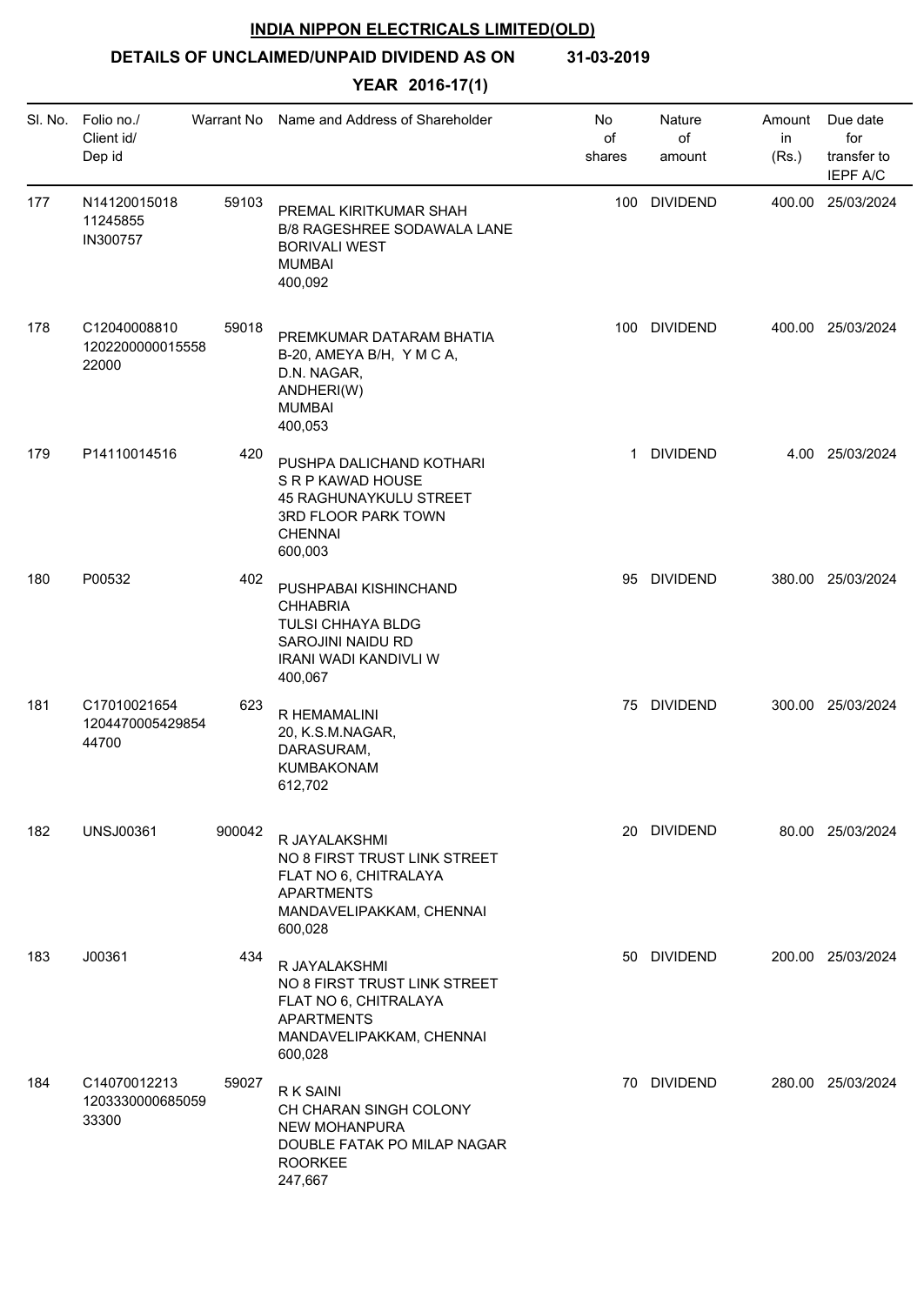**DETAILS OF UNCLAIMED/UNPAID DIVIDEND AS ON 31-03-2019**

| SI. No. | Folio no./<br>Client id/<br>Dep id        | Warrant No | Name and Address of Shareholder                                                                                                     | No<br>of<br>shares | Nature<br>of<br>amount | Amount<br>in<br>(Rs.) | Due date<br>for<br>transfer to<br><b>IEPF A/C</b> |
|---------|-------------------------------------------|------------|-------------------------------------------------------------------------------------------------------------------------------------|--------------------|------------------------|-----------------------|---------------------------------------------------|
| 185     | C00377                                    | 448        | R M CHIDAMBARAM<br>22A/1 WILLIAMS ROAD<br><b>TRICHIRAPALLI</b><br>620,001                                                           | 221                | <b>DIVIDEND</b>        |                       | 884.00 25/03/2024                                 |
| 186     | <b>UNSC00377</b>                          | 900045     | R M CHIDAMBARAM<br>22A/1 WILLIAMS ROAD<br><b>TRICHIRAPALLI</b><br>620,001                                                           | 88                 | <b>DIVIDEND</b>        |                       | 352.00 25/03/2024                                 |
| 187     | R00162                                    | 166        | <b>R RAMAN</b><br>II FLOOR PLOT NO.959 BLOCK 'N'<br>NEW DOOR NO.15 DR.LAKSHMANA<br><b>SAMY SALAI</b><br>K K NAGAR<br><b>CHENNAI</b> | 309                | <b>DIVIDEND</b>        |                       | 1,236.00 25/03/2024                               |
| 188     | ER1321<br>22627069<br>IN301080            | 59168      | R RAMANUJAM<br>OLD NO 17 NEW NO 4<br>PARTHASARATHY GARDEN<br><b>TEYNAMPET</b><br><b>CHENNAI</b><br>600,018                          |                    | 1856 DIVIDEND          |                       | 7,424.00 25/03/2024                               |
| 189     | S00164                                    | 59201      | R SOMASUNDARAM<br>7-A, 7TH STREET,<br>TVS NAGAR, PADI<br><b>MADRAS</b><br>600,050                                                   |                    | 928 DIVIDEND           |                       | 3,712.00 25/03/2024                               |
| 190     | C14050011723<br>1206120000249816<br>61200 | 59024      | RADHA GUPTA<br>159 TURNER GANJ<br><b>KALPI</b><br><b>DISTT JALAUN</b><br><b>KALPI</b><br>285,204                                    |                    | 15 DIVIDEND            |                       | 60.00 25/03/2024                                  |
| 191     | R00329                                    | 10         | RADHEY SHYAM GUPTA<br>1/16 ROOP NAGAR<br><b>DELHI</b><br>110,007                                                                    |                    | 309 DIVIDEND           |                       | 1,236.00 25/03/2024                               |
| 192     | R00002                                    | 600        | RAGHAVAN K V<br>NO 1 'FIELD VIEW'<br>BHEEMANNA MUDALI STREET<br><b>ALWARPET</b><br><b>CHENNAI</b><br>600,018                        |                    | 54 DIVIDEND            |                       | 216.00 25/03/2024                                 |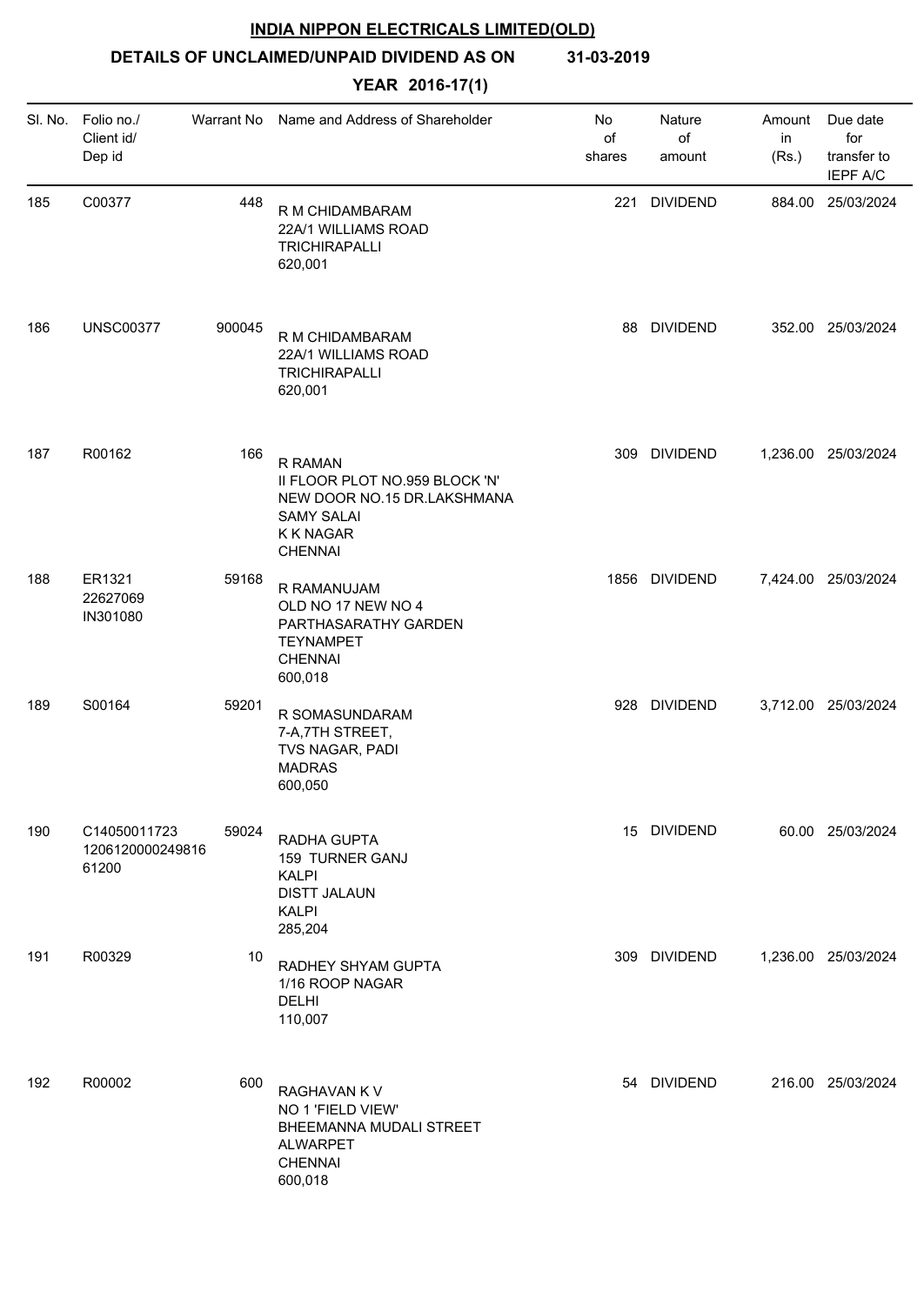**DETAILS OF UNCLAIMED/UNPAID DIVIDEND AS ON 31-03-2019**

| SI. No. | Folio no./<br>Client id/<br>Dep id   |        | Warrant No Name and Address of Shareholder                                                                      | No<br>of<br>shares | Nature<br>of<br>amount | Amount<br>in<br>(Rs.) | Due date<br>for<br>transfer to<br><b>IEPF A/C</b> |
|---------|--------------------------------------|--------|-----------------------------------------------------------------------------------------------------------------|--------------------|------------------------|-----------------------|---------------------------------------------------|
| 193     | <b>UNSR00134</b>                     | 900007 | RAJARAM PHADTARE<br>SAMBARWADI, P.O. YAVTESHWAR<br>TALUKA SATARA, JILLA SATARA<br>MAHARASHTRA<br>415,002        |                    | 290 DIVIDEND           |                       | 1,160.00 25/03/2024                               |
| 194     | R00134                               | 56     | RAJARAM PHADTARE<br>SAMBARWADI, P.O. YAVTESHWAR<br>TALUKA SATARA, JILLA SATARA<br>MAHARASHTRA<br>415,002        |                    | 638 DIVIDEND           |                       | 2,552.00 25/03/2024                               |
| 195     | R01069                               | 391    | <b>RAJEEV SONI</b><br>120/193 LAJPAT NAGAR<br><b>KANPUR</b><br>208,005                                          |                    | 49 DIVIDEND            |                       | 196.00 25/03/2024                                 |
| 196     | ER0861<br>19297146<br>IN301330       | 481    | RAJESH JAIN<br>BXXV\544\13\4<br>GALI NO 3<br><b>NEW SHIVPURI</b><br>LUDHIANA<br>141,007                         |                    | 4 DIVIDEND             |                       | 16.00 25/03/2024                                  |
| 197     | N10070005187<br>13753265<br>IN301774 | 59069  | RAJU PARASRAM JETHWANI<br>74<br>BHOLESHWAR SOC HANSOL<br>SARDARNAGAR<br>AHMEDABAD<br>380,001                    |                    | 140 DIVIDEND           |                       | 560.00 25/03/2024                                 |
| 198     | N15010015308<br>10186126<br>IN300556 | 487    | RAKESH KUMAR YADAV<br>H.NO.1/149 NAWAB GANJ<br><b>KANPUR</b><br>208,002                                         |                    | 100 DIVIDEND           |                       | 400.00 25/03/2024                                 |
| 199     | N15040015844<br>10188584<br>IN300669 | 576    | RAMACHANDRAPURAPU RAMU<br>H NO 17-50/1<br><b>JYOTHI NAGAR</b><br>NORTH LALLAGUDA<br>SECUNDERABAD<br>500,017     |                    | 27 DIVIDEND            |                       | 108.00 25/03/2024                                 |
| 200     | ER1131<br>11041557<br>IN302269       | 59164  | RAMESH P NANKANI<br>PRASUN PARK BLDG C,<br>OPP DEODHAR HOSPITAL FLAT NO<br>5,<br>PIMPRI WAGHIRE,<br><b>PUNE</b> |                    | 35 DIVIDEND            |                       | 140.00 25/03/2024                                 |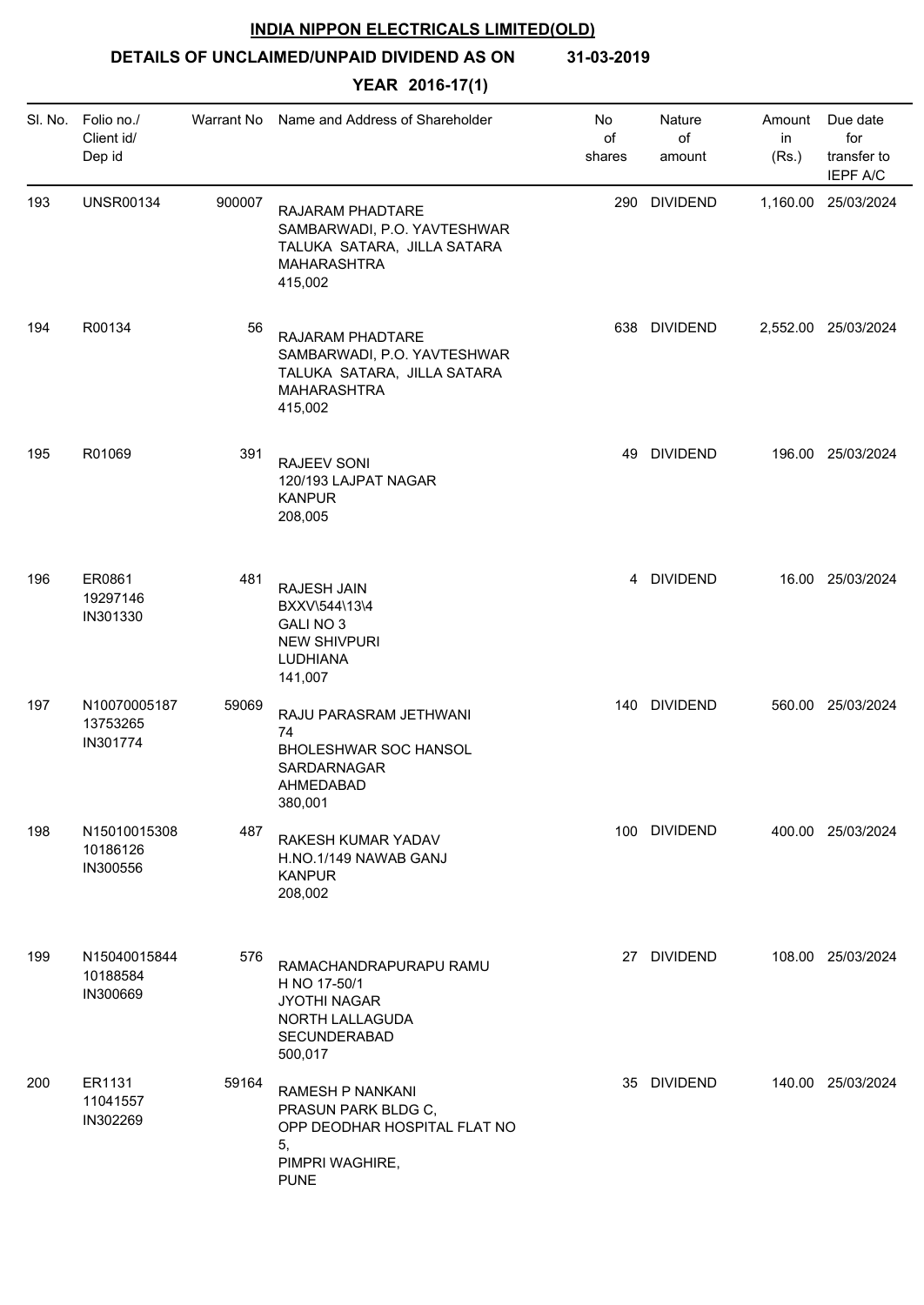**DETAILS OF UNCLAIMED/UNPAID DIVIDEND AS ON 31-03-2019**

|     | SI. No. Folio no./<br>Client id/<br>Dep id |        | Warrant No Name and Address of Shareholder                                                                                      | No<br>of<br>shares | Nature<br>of<br>amount | Amount<br>in<br>(Rs.) | Due date<br>for<br>transfer to<br><b>IEPF A/C</b> |
|-----|--------------------------------------------|--------|---------------------------------------------------------------------------------------------------------------------------------|--------------------|------------------------|-----------------------|---------------------------------------------------|
| 201 | N12010008426<br>30913105<br>IN302679       | 59081  | RAMESHWAR DAYAL AGARWAL<br>C/O SHREE BALAJI EXPORTS<br>11, CLIVE ROW<br>5TH FLOOR, ROOM NO.506<br><b>KOLKATA</b><br>700,001     |                    | 50 DIVIDEND            |                       | 200.00 25/03/2024                                 |
| 202 | <b>UNSR00663</b>                           | 900022 | RANGARAO VANGARAO<br>F3 18 BHARATHIYAR 2ND STREET<br>PALAVANTHANGAL<br><b>CHENNAI</b><br>600,114                                |                    | 259 DIVIDEND           |                       | 1,036.00 25/03/2024                               |
| 203 | C17020022151<br>1201910300588734<br>19103  | 661    | RANJEETA MALOO<br>69/22/201 UJAAS THE CONDOVILLE<br>S K DEB ROAD SOUTH DUMDUM<br><b>LAKE TOWN</b><br><b>KOLKATA</b><br>700,048  |                    | 30 DIVIDEND            |                       | 120.00 25/03/2024                                 |
| 204 | ER1283<br>1203440000148499<br>34400        | 59167  | RASHMIKA MAHENDRA PAREKH<br>A-103 SANKHESVAR<br>ADAJAN - 5,<br><b>SURAT</b><br><b>SURAT</b><br>395,009                          |                    | 70 DIVIDEND            |                       | 280.00 25/03/2024                                 |
| 205 | R00681                                     | 37     | RATAN ARDESHIR CHOKSEY<br>73/2 SUNITY RELE NIWAS<br>TATA NAGAR V N PURAV MARG<br><b>CHUNABHATTI</b><br><b>MUMBAI</b><br>400,022 |                    | 1326 DIVIDEND          |                       | 5,304.00 25/03/2024                               |
| 206 | R01174                                     | 156    | <b>RAVIE N S</b><br>"X" - 19 6TH MAIN ROAD<br><b>ANNA NAGAR</b><br><b>MADRAS</b><br>600,040                                     |                    | 260 DIVIDEND           |                       | 1,040.00 25/03/2024                               |
| 207 | <b>UNSR01174</b>                           | 900018 | <b>RAVIE N S</b><br>"X" - 19 6TH MAIN ROAD<br>ANNA NAGAR<br><b>MADRAS</b><br>600,040                                            |                    | 358 DIVIDEND           |                       | 1,432.00 25/03/2024                               |
| 208 | N17010021383<br>10108622<br>IN302822       | 59123  | <b>REKHA BATRA</b><br>A-120, IIND FLOOR<br>SUBHADRA COLONY<br><b>SARAI ROHILLA</b><br><b>DELHI</b><br>110,035                   |                    | 2 DIVIDEND             |                       | 8.00 25/03/2024                                   |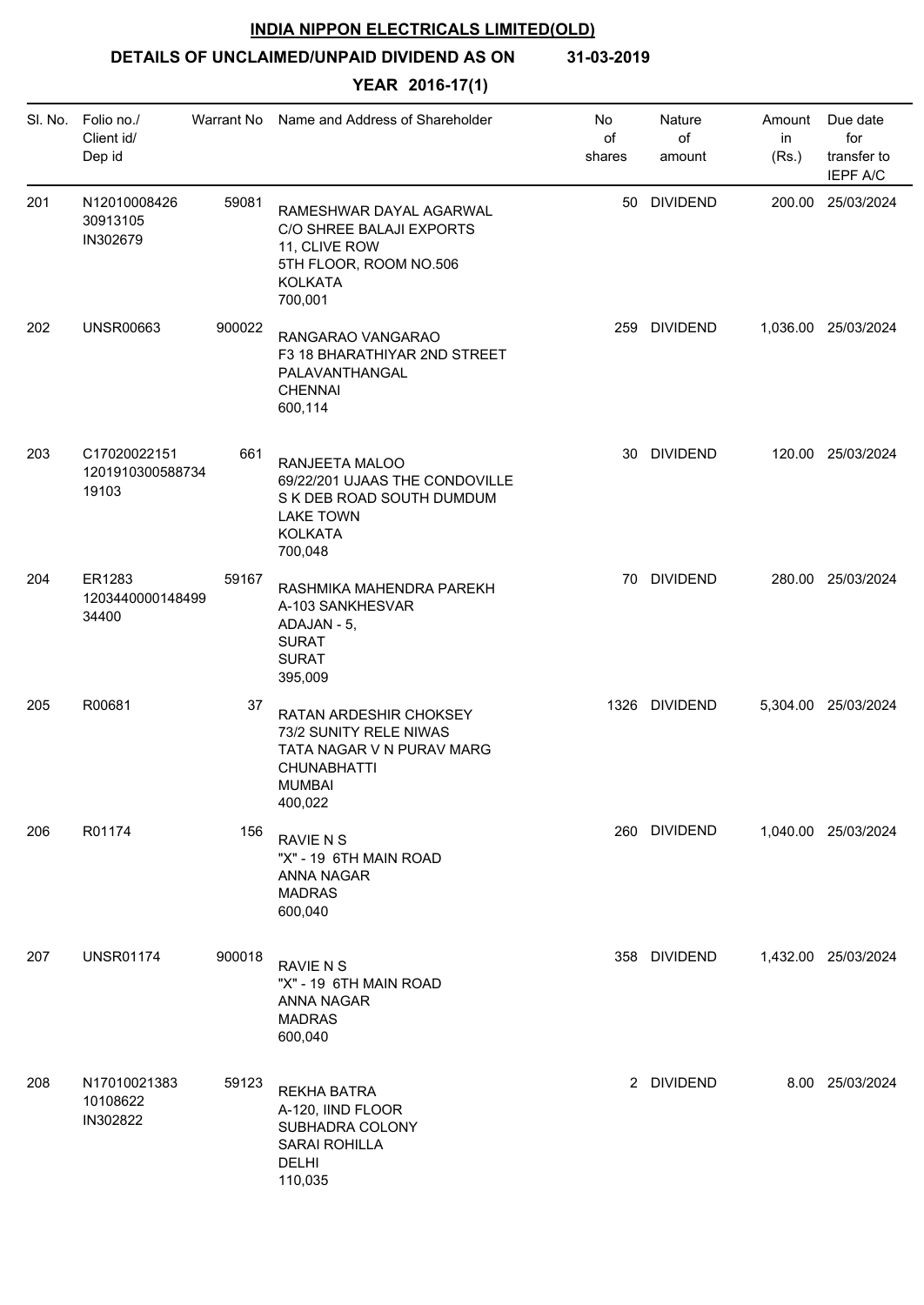# **DETAILS OF UNCLAIMED/UNPAID DIVIDEND AS ON 31-03-2019**

| SI. No. | Folio no./<br>Client id/<br>Dep id   | Warrant No | Name and Address of Shareholder                                                                                                             | No<br>of<br>shares | Nature<br>of<br>amount | Amount<br>in<br>(Rs.) | Due date<br>for<br>transfer to<br><b>IEPF A/C</b> |
|---------|--------------------------------------|------------|---------------------------------------------------------------------------------------------------------------------------------------------|--------------------|------------------------|-----------------------|---------------------------------------------------|
| 209     | N14110013888<br>11308069<br>IN300239 | 362        | <b>RITU GARG</b><br>NO.4<br><b>KALIAMMAN NAGAR</b><br>BEHIND CHERAN NAGAR<br><b>G.N MILLS POST, COIMBATORE</b><br>641,029                   | 250                | <b>DIVIDEND</b>        |                       | 1,000.00 25/03/2024                               |
| 210     | R01031                               | 92         | <b>ROOPA</b><br>164/44 9TH MAIN ROAD<br>R M V EXTN<br><b>BANGALORE</b><br>560,080                                                           |                    | 928 DIVIDEND           |                       | 3,712.00 25/03/2024                               |
| 211     | N14110014585<br>10192232<br>IN300907 | 59101      | RUPA DHARMENDRA MEHTA<br>301 MEERA SAGAR II 3RD FLOOR<br>NAVROJI LANE ABOVE COSMOS<br><b>BANK</b><br><b>GAHTKOPAR WEST</b><br><b>MUMBAI</b> |                    | 9 DIVIDEND             |                       | 36.00 25/03/2024                                  |
| 212     | H00322                               | 217        | S HARIHARAN<br><b>BHAVANI NIVAS</b><br><b>THYCAUD</b><br>THIRUVANANTHAPURAM<br>695,014                                                      |                    | 851 DIVIDEND           |                       | 3,404.00 25/03/2024                               |
| 213     | ES2055<br>1202990000466898<br>29900  | 59176      | S K PANDIAN<br>NO 26 LAZAR NAGAR III SRTEET<br>AVADI AMBATTUR (DT)<br><b>CHENNAI</b><br>600,071                                             |                    | 4 DIVIDEND             |                       | 16.00 25/03/2024                                  |
| 214     | N11110008252<br>10029432<br>IN300095 | 476        | S L Pahuja<br>12 National Park<br>Lajpat Nagar-IV<br>New Delhi<br>110,024                                                                   |                    | 10 DIVIDEND            |                       | 40.00 25/03/2024                                  |
| 215     | S01150                               | 404        | S SYED RASUL<br>184/19 SRI SATIDHAM<br><b>GARODIA NAGAR</b><br><b>GHATKOPAR</b><br>400,077                                                  | 51                 | <b>DIVIDEND</b>        |                       | 204.00 25/03/2024                                 |
| 216     | <b>UNSS01150</b>                     | 900034     | S SYED RASUL<br>184/19 SRI SATIDHAM<br><b>GARODIA NAGAR</b><br><b>GHATKOPAR</b><br>400,077                                                  | 20                 | <b>DIVIDEND</b>        |                       | 80.00 25/03/2024                                  |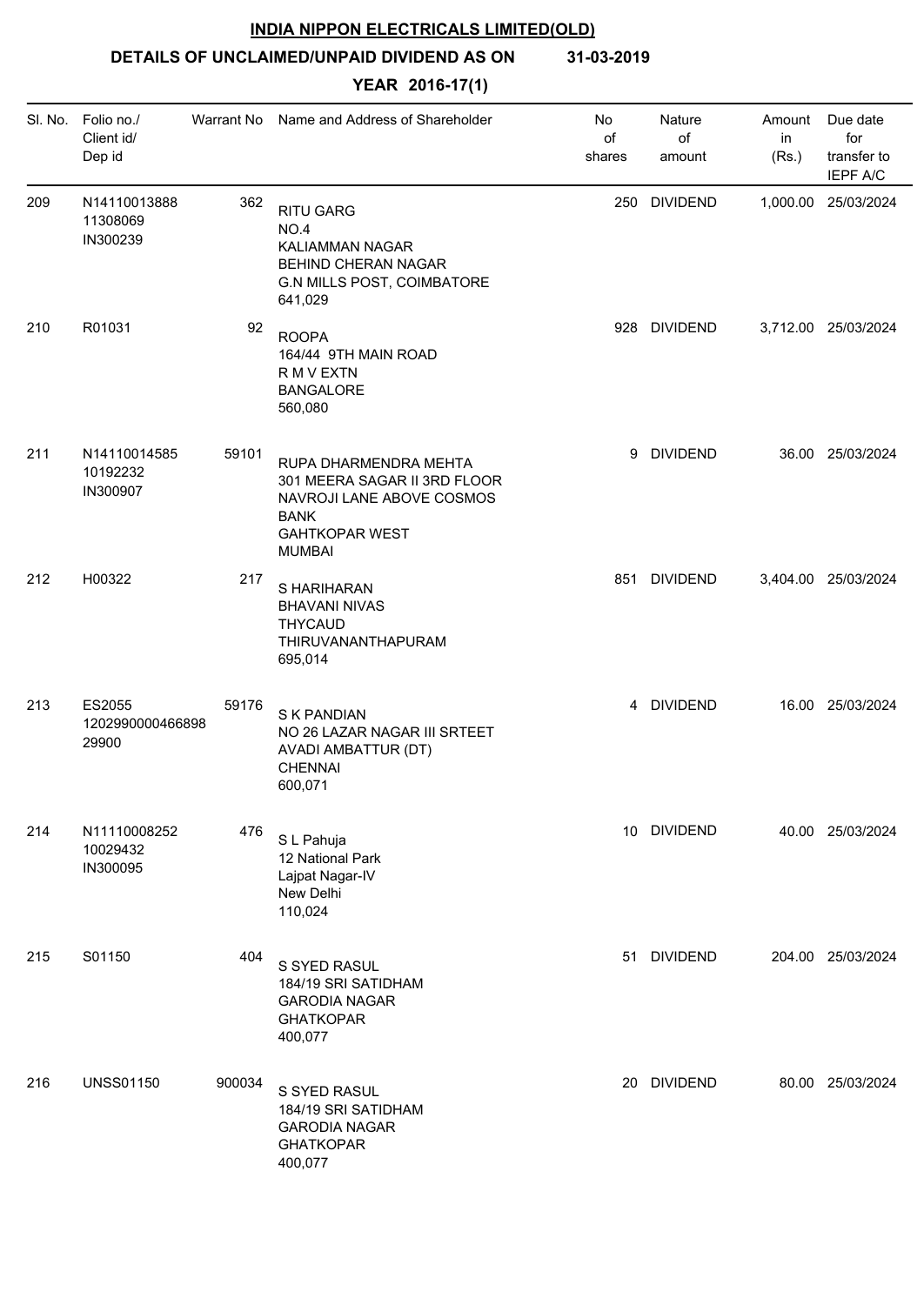**DETAILS OF UNCLAIMED/UNPAID DIVIDEND AS ON 31-03-2019**

| SI. No. | Folio no./<br>Client id/<br>Dep id        | Warrant No | Name and Address of Shareholder                                                                                                         | No<br>of<br>shares | Nature<br>of<br>amount | Amount<br>in<br>(Rs.) | Due date<br>for<br>transfer to<br><b>IEPF A/C</b> |
|---------|-------------------------------------------|------------|-----------------------------------------------------------------------------------------------------------------------------------------|--------------------|------------------------|-----------------------|---------------------------------------------------|
| 217     | ES2213<br>14459935<br>IN300513            | 559        | SACHIN BABANRAO KALAMKAR<br>A/23 SAGAR APT B/H ST STAND<br>AT RAKSHEWADI POST<br><b>RAJGURUNAGAR</b><br><b>KHED PUNE</b><br>MAHARASHTRA |                    | 2 DIVIDEND             |                       | 8.00 25/03/2024                                   |
| 218     | <b>UNSS00101</b>                          | 900011     | SADANALA BASHYAM<br><b>DAMODHARAN</b><br>68 GENGU REDDY STREET<br><b>EGMORE</b><br><b>MADRAS</b><br>600,008                             | 309                | <b>DIVIDEND</b>        |                       | 1,236.00 25/03/2024                               |
| 219     | ES1721<br>10401570<br>IN302148            | 59173      | <b>SAKUNTHALA</b><br>80 14TH CROSS<br>20TH MAIN<br>J P NAGAR 2ND PHASE<br><b>BANGALORE</b><br>560,078                                   | 21                 | <b>DIVIDEND</b>        |                       | 84.00 25/03/2024                                  |
| 220     | <b>UNSS00350</b>                          | 900021     | SAMUEL OOMMEN<br>112 POONAMALLEE HIGH ROAD<br><b>MADRAS</b><br>600,084                                                                  |                    | 273 DIVIDEND           |                       | 1,092.00 25/03/2024                               |
| 221     | S00350                                    | 170        | SAMUEL OOMMEN<br>112 POONAMALLEE HIGH ROAD<br><b>MADRAS</b><br>600,084                                                                  |                    | 655 DIVIDEND           |                       | 2,620.00 25/03/2024                               |
| 222     | C15100017037<br>1201910101352651<br>19101 | 532        | SANGITA SANTOSH SALVI<br>HOUSE NO 361<br>DARJI FALIYA NR HATHIBAUG<br><b>MOTI DAMAN</b><br><b>DAMAN</b><br>396,220                      |                    | 10 DIVIDEND            |                       | 40.00 25/03/2024                                  |
| 223     | N09080000492<br>10181826<br>IN301233      | 59053      | SANJOGITA S. SEKHRI<br>D/6, BHAKTINAGAR SOCIETY<br>I.O.C. ROAD, CHANDANNAGAR<br>CHANDKHEDA<br>AHMEDABAD<br>382,424                      |                    | 70 DIVIDEND            |                       | 280.00 25/03/2024                                 |
| 224     | <b>UNSS00120</b>                          | 900012     | SANKARANARAYANAN<br><b>KUPPUSWAMI</b><br>RL 8 LLOYDS ESTATE<br><b>LLOYDS ROAD</b><br><b>MADRAS</b><br>600,014                           |                    | 265 DIVIDEND           |                       | 1,060.00 25/03/2024                               |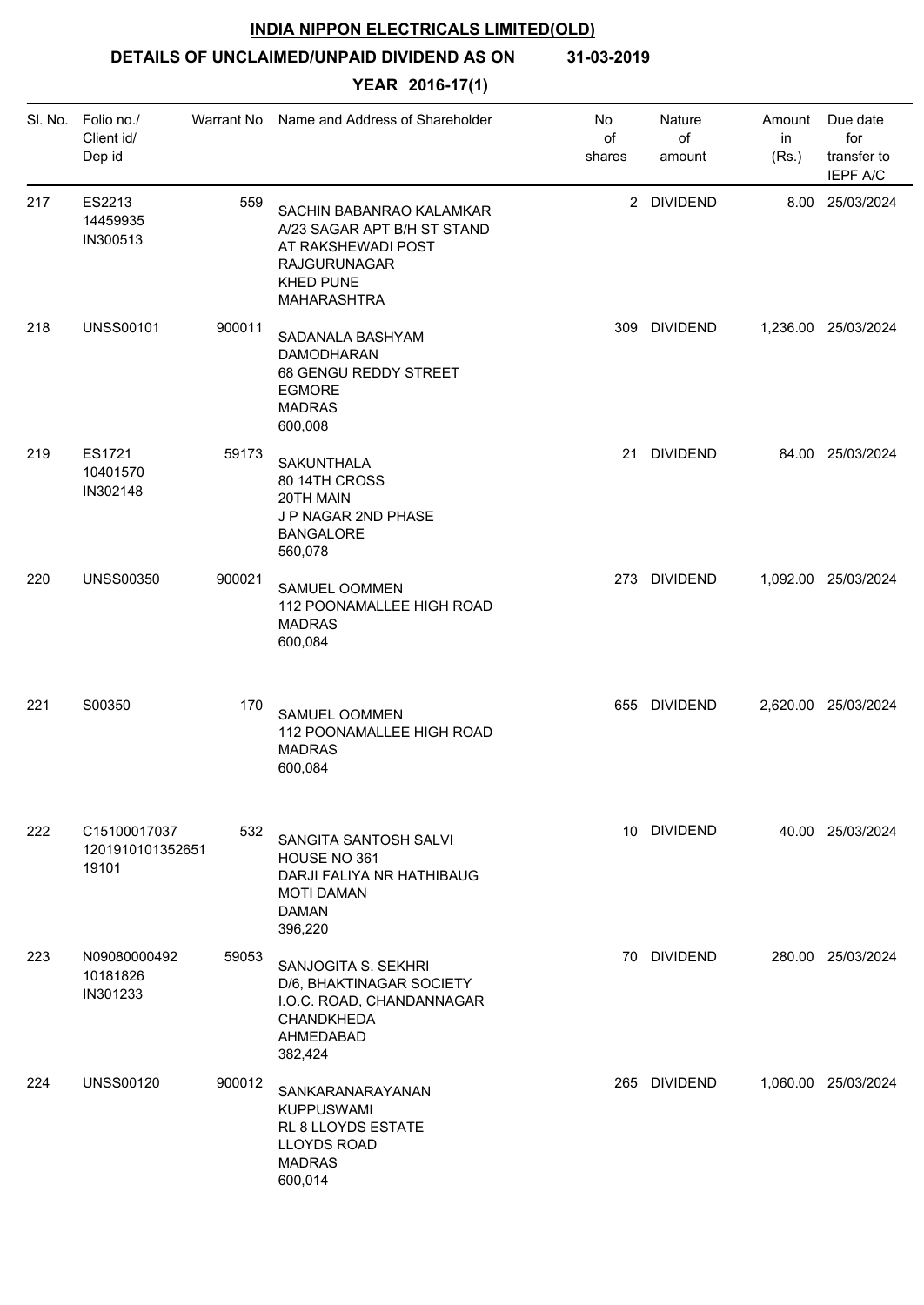**DETAILS OF UNCLAIMED/UNPAID DIVIDEND AS ON 31-03-2019**

|     | SI. No. Folio no./<br>Client id/<br>Dep id | Warrant No | Name and Address of Shareholder                                                                                          | No<br>of<br>shares | Nature<br>of<br>amount | Amount<br>in<br>(Rs.) | Due date<br>for<br>transfer to<br><b>IEPF A/C</b> |
|-----|--------------------------------------------|------------|--------------------------------------------------------------------------------------------------------------------------|--------------------|------------------------|-----------------------|---------------------------------------------------|
| 225 | S00120                                     | 132        | SANKARANARAYANAN<br>KUPPUSWAMI<br>RL 8 LLOYDS ESTATE<br>LLOYDS ROAD<br><b>MADRAS</b><br>600,014                          | 663                | <b>DIVIDEND</b>        |                       | 2,652.00 25/03/2024                               |
| 226 | S00446                                     | 412        | SARASWATI TRIPATHI<br><b>M/S SHAKTI MEDICOS</b><br>PAUL CHOWRAHA GUPTESHWAR<br><b>ROAD</b><br><b>JABALPUR</b><br>482,001 |                    | 210 DIVIDEND           |                       | 840.00 25/03/2024                                 |
| 227 | S00528                                     | 660        | <b>SEEMA BHASIN</b><br><b>CAMELLIA HOUSE</b><br>14 GURUSADAY ROAD<br>CALCUTTA<br>700,019                                 |                    | 140 DIVIDEND           |                       | 560.00 25/03/2024                                 |
| 228 | N14060012151<br>59043103<br>IN303028       | 672        | SEEMA RAMESH SERAI<br>PO BOX 2037<br><b>DUBAI</b><br><b>DUBAI</b><br><b>UAE</b><br>2,037                                 |                    | 84 DIVIDEND            |                       | 336.00 25/03/2024                                 |
| 229 | N10100005743<br>12915636<br>IN300239       | 635        | <b>SELVAM N</b><br>3-730-21<br><b>THOTTAGIRI ROAD</b><br>ALASANATHAM<br><b>HOSUR</b><br>635,109                          |                    | 14 DIVIDEND            |                       | 56.00 25/03/2024                                  |
| 230 | S01671                                     | 379        | SHANMUGAM K<br>7 STONE LINK AVENUE<br>R A PURAM<br><b>MADRAS</b><br>600,028                                              |                    | 4950 DIVIDEND          |                       | 19,800.00 25/03/2024                              |
| 231 | N14110013914<br>18917884<br>IN301549       | 558        | SHANTA LAXMIKANT AUDI<br>H NO 2400/2 MADDICOTTO<br><b>CUNCOLIM</b><br>SALCETTE GOA<br>GOA<br>403,703                     |                    | 10 DIVIDEND            |                       | 40.00 25/03/2024                                  |
| 232 | S00663                                     | 122        | SHASHIKANT PRABHAKAR<br>NEW NO 17 (OLD NO 9)<br>SINGARCHARI STREET<br><b>TRIPLICANE</b><br><b>CHENNAI</b><br>600,005     |                    | 928 DIVIDEND           |                       | 3,712.00 25/03/2024                               |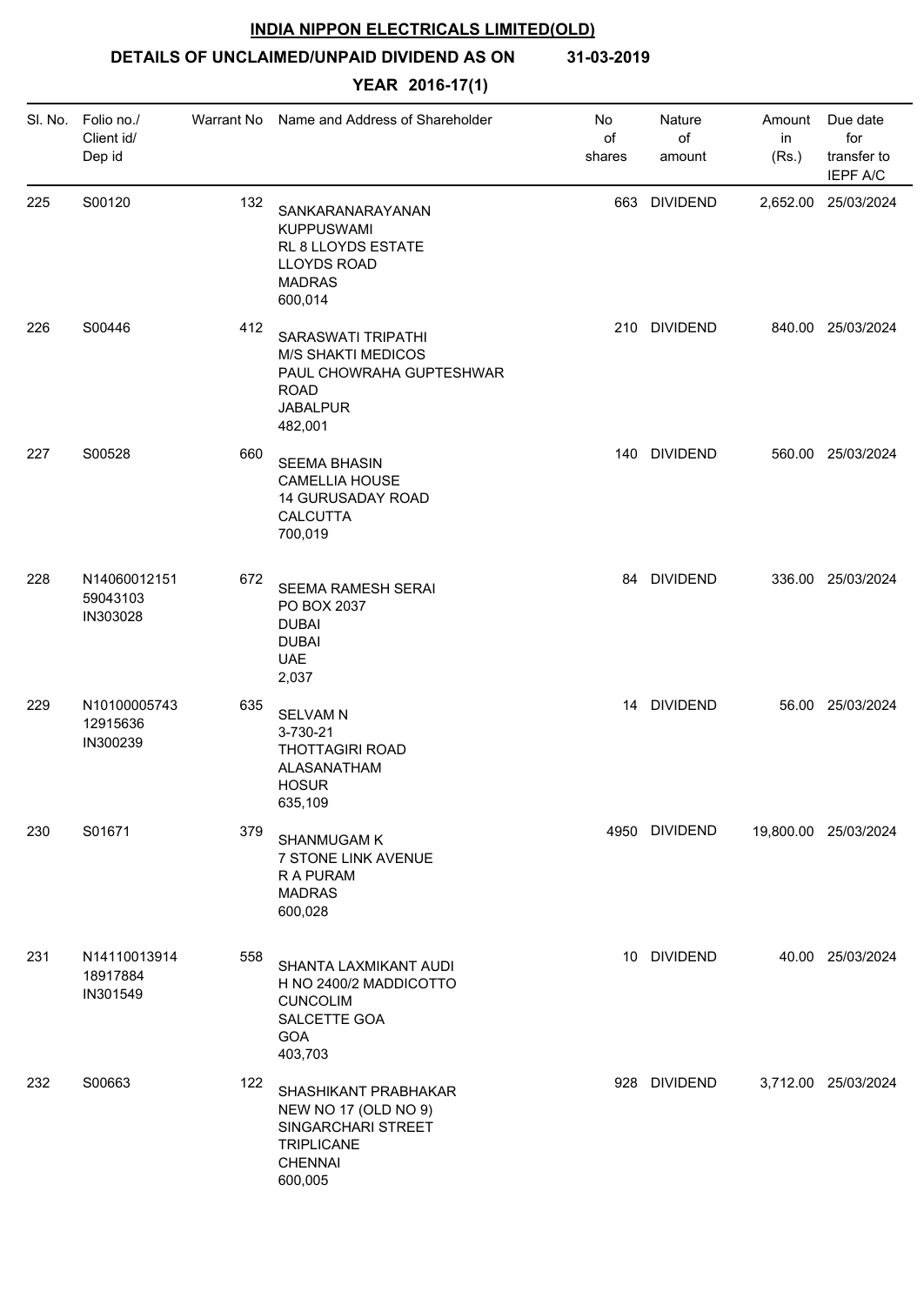**DETAILS OF UNCLAIMED/UNPAID DIVIDEND AS ON 31-03-2019**

| SI. No. | Folio no./<br>Client id/<br>Dep id        | Warrant No | Name and Address of Shareholder                                                                                                               | No<br>of<br>shares | Nature<br>of<br>amount | Amount<br>in<br>(Rs.) | Due date<br>for<br>transfer to<br><b>IEPF A/C</b> |
|---------|-------------------------------------------|------------|-----------------------------------------------------------------------------------------------------------------------------------------------|--------------------|------------------------|-----------------------|---------------------------------------------------|
| 233     | S00152                                    | 290        | SHEELA MEHTA<br>Y-6 ANNANAGAR<br><b>MADRAS</b><br>600,040                                                                                     | 663                | <b>DIVIDEND</b>        |                       | 2,652.00 25/03/2024                               |
| 234     | <b>UNSS00152</b>                          | 900017     | SHEELA MEHTA<br>Y-6 ANNANAGAR<br><b>MADRAS</b><br>600,040                                                                                     | 265                | <b>DIVIDEND</b>        |                       | 1,060.00 25/03/2024                               |
| 235     | S00667                                    | 216        | SHEELA ZACHARIA<br>KUTTOTHARA HOUSE<br>R PAZHAVANGADI P O<br><b>RANNY</b><br>689,673                                                          |                    | 718 DIVIDEND           |                       | 2,872.00 25/03/2024                               |
| 236     | S00720                                    | 372        | SIKHARANI SOM<br>CE 117 SALT LAKE CITY<br><b>SECTOR-I</b><br><b>CALCUTTA</b><br>700,064                                                       | 309                | <b>DIVIDEND</b>        |                       | 1,236.00 25/03/2024                               |
| 237     | S00165                                    | 59202      | SONALI BASU<br>C-302 GROUND FLOOR<br>DEFENCE COLONY<br><b>NEW DELHI</b><br>110,024                                                            |                    | 928 DIVIDEND           |                       | 3,712.00 25/03/2024                               |
| 238     | N14110014535<br>11641702<br>IN300214      | 59100      | SONAWALA RAHIM HABIBBHAI<br>6 NEW ROYAL APT OPP ROYAL<br><b>AKBAR</b><br>NEAR NAWAB PLAZA SARKHEJ RD<br>JUHAPURA MAKTAMPURA GRAM<br>AHMEDABAD |                    | 4 DIVIDEND             |                       | 16.00 25/03/2024                                  |
| 239     | S01250                                    | 164        | SORUBARANI R<br>DIRECTOR, ALPHA STANDARDS,<br>100-A<br>SOUTH PHASE, AMBATTUR<br><b>INDUSTRIAL ESTATE</b><br><b>CHENNAI</b>                    |                    | 928 DIVIDEND           |                       | 3,712.00 25/03/2024                               |
| 240     | C10010002972<br>1203600000308059<br>36000 | 616        | SRIDEVI.<br><b>19 KABIRDAS B BLOCK</b><br><b>BHAVINI TOWNSHIP</b><br>ANUPURAM BUS STOP<br>KANCHEEPURAM<br>603,127                             |                    | 14 DIVIDEND            |                       | 56.00 25/03/2024                                  |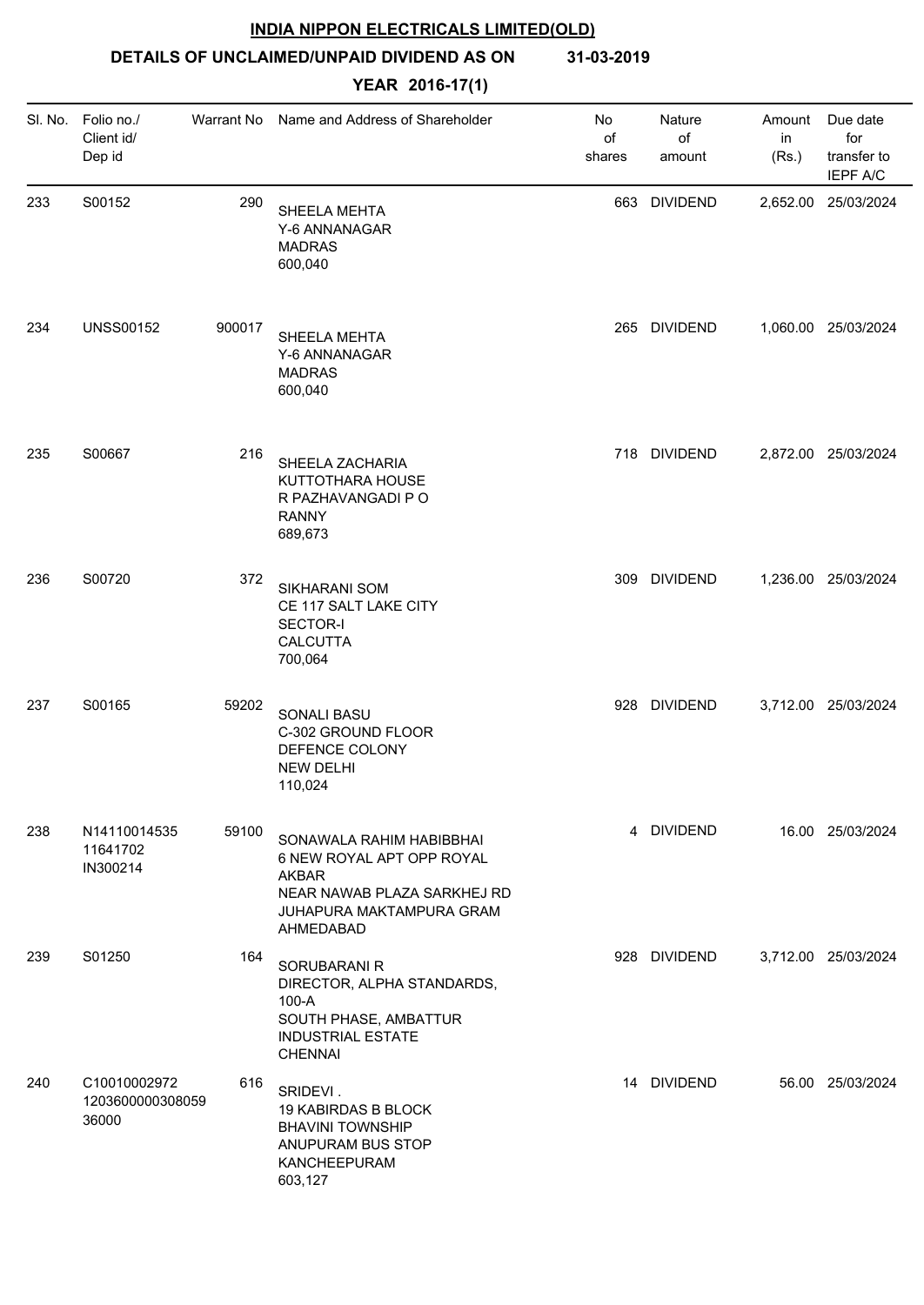**DETAILS OF UNCLAIMED/UNPAID DIVIDEND AS ON 31-03-2019**

| SI. No. | Folio no./<br>Client id/<br>Dep id   | Warrant No | Name and Address of Shareholder                                                                                              | No.<br>of<br>shares | Nature<br>of<br>amount | Amount<br>in<br>(Rs.) | Due date<br>for<br>transfer to<br><b>IEPF A/C</b> |
|---------|--------------------------------------|------------|------------------------------------------------------------------------------------------------------------------------------|---------------------|------------------------|-----------------------|---------------------------------------------------|
| 241     | N09100001351<br>30411695<br>IN301276 | 59057      | SUDEEP S SINGH<br>SINGH SADAN C/6 MANGALYA<br><b>BUNGLOWS</b><br>NEAR SOLA RLY CROSSING<br><b>GHATLODIA</b><br>AHMEDABAD     |                     | 210 DIVIDEND           |                       | 840.00 25/03/2024                                 |
| 242     | S00965                               | 23         | SUDHIR KUMAR MIDHA<br>C/O ECL MAGTRONICS (P) LTD<br>A-47 SECTOR-2<br><b>NOIDA</b><br>201,301                                 |                     | 309 DIVIDEND           |                       | 1,236.00 25/03/2024                               |
| 243     | S01757                               | 52         | SUDHIR PRABHAKAR KULKARNI<br>1/403-A GARDEN ENCLAVE<br>POKHARAN ROAD 2<br><b>THANE</b><br>MAHARASHTRA INDIA<br>400,610       |                     | 280 DIVIDEND           |                       | 1,120.00 25/03/2024                               |
| 244     | <b>UNSS00982</b>                     | 900019     | SUJATHA RAMA RAO<br>B 241 CORP NO 2, 3RD CIRCULAR<br><b>ROAD</b><br>JAWAHAR NAGAR, AGARAM<br><b>MADRAS</b><br>600,082        |                     | 265 DIVIDEND           |                       | 1,060.00 25/03/2024                               |
| 245     | <b>UNSS01003</b>                     | 900003     | <b>SUMEETHA BHAW</b><br>C/O ASHOK THUSSU M.D<br>BLUE INFORMATION TECHNOLOGY<br><b>LTD</b><br>205-206 SHAHPURJAT<br>110,016   |                     | 538 DIVIDEND           |                       | 2,152.00 25/03/2024                               |
| 246     | S01003                               | 11         | <b>SUMEETHA BHAW</b><br>C/O ASHOK THUSSU M.D<br>BLUE INFORMATION TECHNOLOGY<br><b>LTD</b><br>205-206 SHAHPURJAT<br>110,016   |                     | 390 DIVIDEND           |                       | 1,560.00 25/03/2024                               |
| 247     | P14110014518                         | 422        | SUMITRA DEEPACHAND BAFNA<br>S R P KAWAD HOUSE<br>45 RAGHUNAYKULU STREET<br>3RD FLOOR PARK TOWN<br><b>CHENNAI</b><br>600,003  |                     | 1 DIVIDEND             |                       | 4.00 25/03/2024                                   |
| 248     | N14110014584<br>13084376<br>IN300888 | 546        | SUNILA DHIMANT SAVAI<br>165 4TH FLOOR JAWAHAR NAGAR<br>ROAD NO 10 GOREGAON WEST<br><b>MUMBAI</b><br><b>MUMBAI</b><br>400,062 |                     | 5 DIVIDEND             |                       | 20.00 25/03/2024                                  |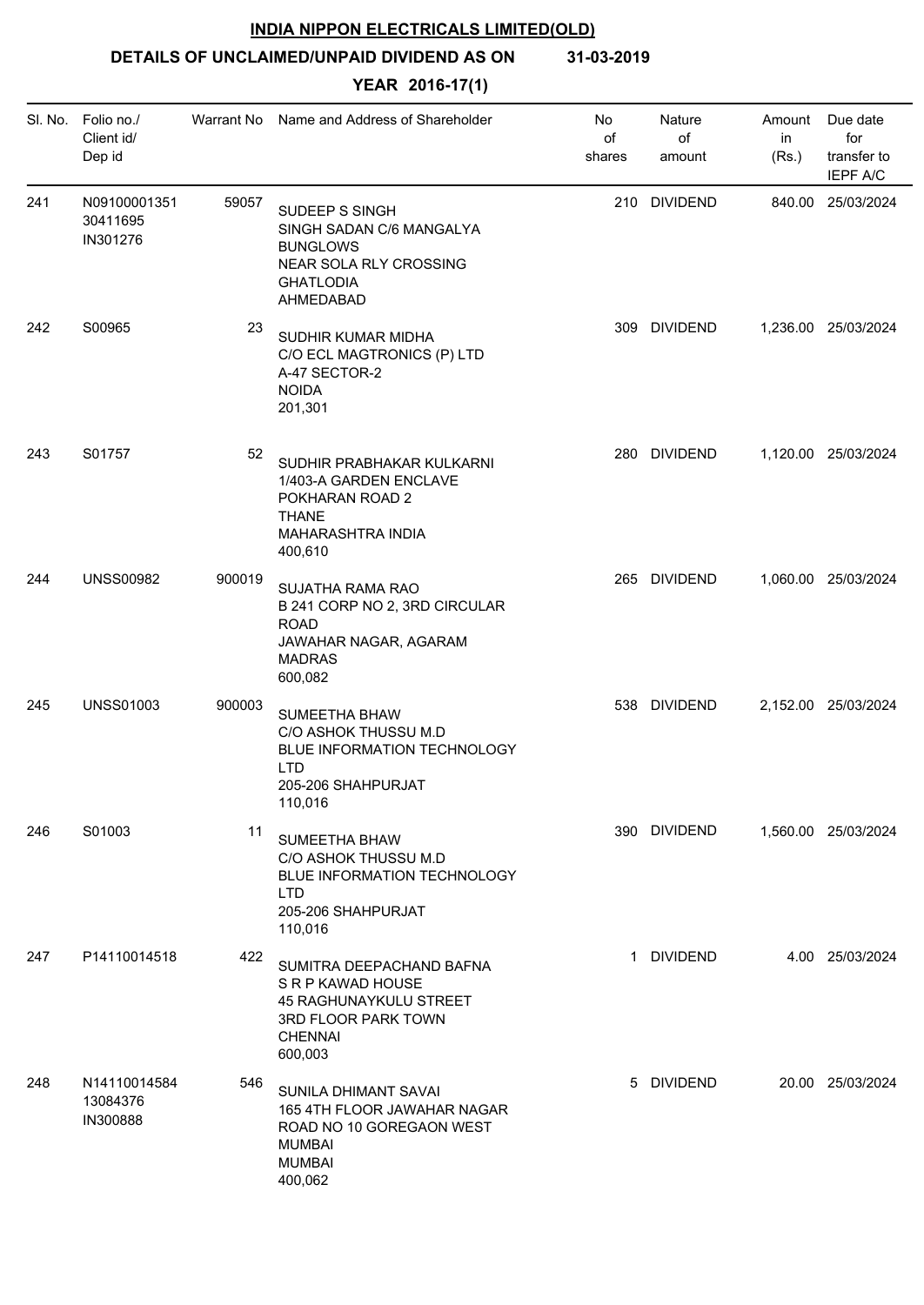**DETAILS OF UNCLAIMED/UNPAID DIVIDEND AS ON 31-03-2019**

| SI. No. | Folio no./<br>Client id/<br>Dep id        | Warrant No | Name and Address of Shareholder                                                                                 | No<br>of<br>shares | Nature<br>of<br>amount | Amount<br>in<br>(Rs.) | Due date<br>for<br>transfer to<br><b>IEPF A/C</b> |
|---------|-------------------------------------------|------------|-----------------------------------------------------------------------------------------------------------------|--------------------|------------------------|-----------------------|---------------------------------------------------|
| 249     | N14110014597<br>10142053<br>IN301209      | 477        | <b>SUNITA JAIN</b><br>KA - 69, 1st FLOOR<br>NEAR WAVE CINEMA<br><b>KAUSHAMBI</b><br><b>GHAZIABAD</b><br>201,010 |                    | 50 DIVIDEND            |                       | 200.00 25/03/2024                                 |
| 250     | N17010021329<br>12700098<br>IN300214      | 270        | <b>SUREKHAK</b><br>H NO 1-3-337/A METAPALLI<br>KARIMNAGAR ANDHRA PRADESH<br>505,325                             |                    | 500 DIVIDEND           |                       | 2,000.00 25/03/2024                               |
| 251     | P12030008717                              | 13         | <b>SUSHMA RANI</b><br>$C - 8/64$<br><b>BLOCK - C</b><br><b>KESHAV PURAM</b><br><b>DELHI</b><br>110,035          | 265                | <b>DIVIDEND</b>        |                       | 1,060.00 25/03/2024                               |
| 252     | P11120008335                              | 14         | <b>SUSHMA RANI</b><br>$C-8/64$<br>BLOCK C - 8<br><b>KESHAV PURAM</b><br><b>DELHI</b><br>110,035                 |                    | 663 DIVIDEND           |                       | 2,652.00 25/03/2024                               |
| 253     | S00237                                    | 333        | SWAMINATHAN NAGESWARAN<br>PLOT NO 1500 16TH MAIN ROAD<br>ANNA NAGAR WEST<br><b>CHENNAI</b><br>600,040           |                    | 928 DIVIDEND           |                       | 3,712.00 25/03/2024                               |
| 254     | S01901                                    | 474        | SWAPAN KUMAR KHANRA<br>101/A/19/1<br><b>BRINDABON MULLICK LANE</b><br>KADAMTALA, HOWRAH<br>711,101              |                    | 71 DIVIDEND            |                       | 284.00 25/03/2024                                 |
| 255     | C17010021421<br>1202350000119135<br>23500 | 59044      | SWAPAN KUMAR MUKHERJEE.<br>186 / C,<br>HARISH MUKHERJEE ROAD<br><b>KOLKATA</b><br>700,026                       |                    | 200 DIVIDEND           |                       | 800.00 25/03/2024                                 |
| 256     | N10010002536<br>10047697<br>IN303116      | 571        | <b>SWATI PRAMOD PATIL</b><br>30<br><b>INDRAYANI COLONY</b><br><b>AMRAVATI</b><br><b>AMRAVATI</b><br>444,607     |                    | 50 DIVIDEND            |                       | 200.00 25/03/2024                                 |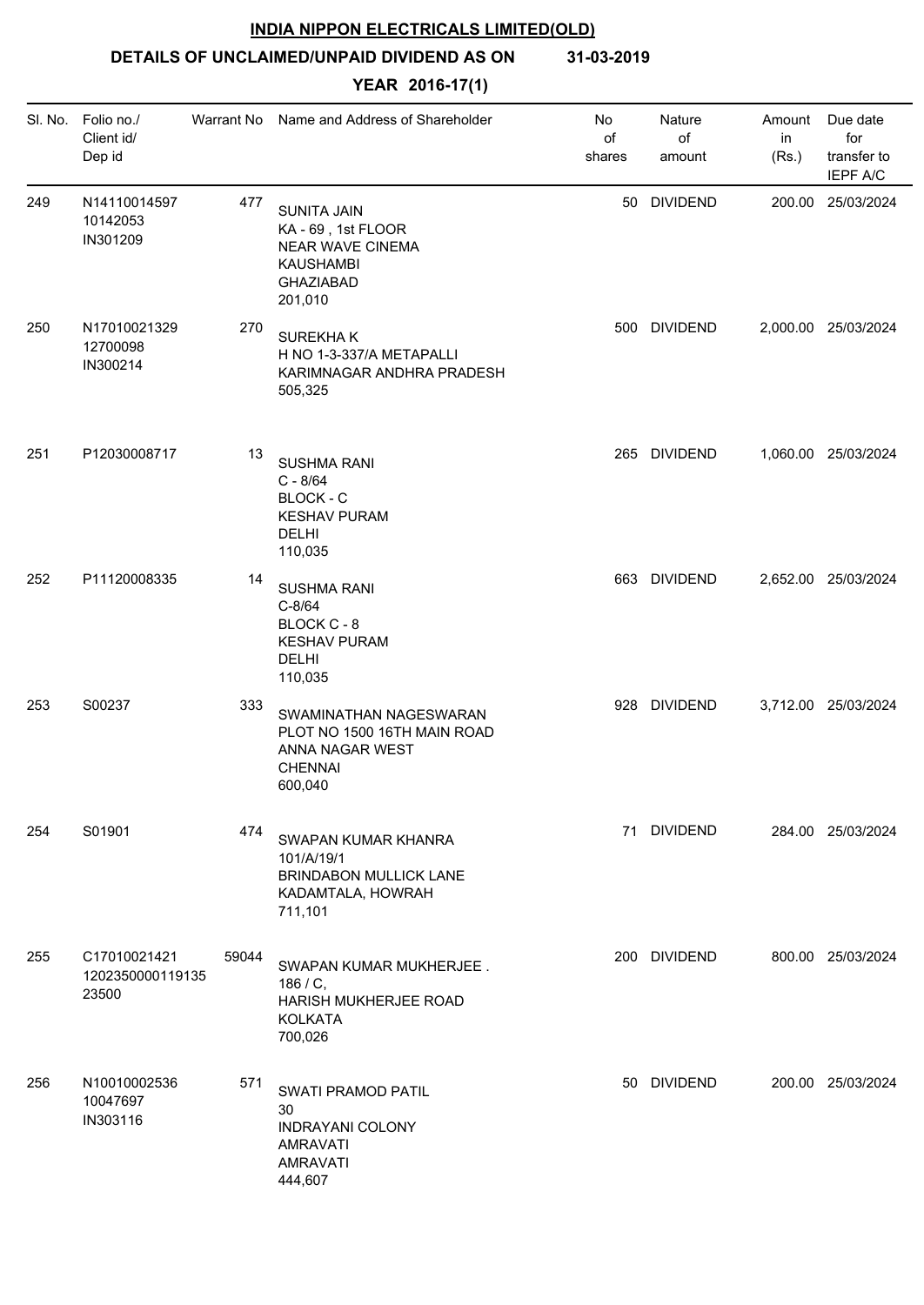# **DETAILS OF UNCLAIMED/UNPAID DIVIDEND AS ON 31-03-2019**

| SI. No. | Folio no./<br>Client id/<br>Dep id | Warrant No | Name and Address of Shareholder                                                                                  | No<br>of<br>shares | Nature<br>of<br>amount | Amount<br>in<br>(Rs.) | Due date<br>for<br>transfer to<br><b>IEPF A/C</b> |
|---------|------------------------------------|------------|------------------------------------------------------------------------------------------------------------------|--------------------|------------------------|-----------------------|---------------------------------------------------|
| 257     | S01785                             | 449        | SYED MUBARAK ALI NISHAL<br>PLOT NO 86 J K NAGAR EXTN<br>KHAJAMALAI MAIN ROAD<br>THIRUCHIRAPPALLI<br>620,023      |                    | 95 DIVIDEND            |                       | 380.00 25/03/2024                                 |
| 258     | V00399                             | 457        | <b>T VELKUMAR</b><br><b>GOVT EMPLOYEES NAGAR</b><br>KARIAPATTI<br><b>KAMARAJ DI</b><br>626,106                   |                    | 100 DIVIDEND           |                       | 400.00 25/03/2024                                 |
| 259     | <b>UNSV00399</b>                   | 900027     | <b>T VELKUMAR</b><br><b>GOVT EMPLOYEES NAGAR</b><br><b>KARIAPATTI</b><br><b>KAMARAJ DI</b><br>626,106            |                    | 828 DIVIDEND           |                       | 3,312.00 25/03/2024                               |
| 260     | U00402                             | 209        | UMA SARASWATHY N<br>B-1/5 ANNA POORNA APTS<br>BHARATI PARK 1ST SAIBABA<br><b>COLONY</b><br>COIMBATORE<br>641,011 |                    | 309 DIVIDEND           |                       | 1,236.00 25/03/2024                               |
| 261     | EU0070<br>10016695<br>IN300556     | 486        | UMESH CHANDRA GUPTA<br>UMESH CHANDRA GUPTA<br>JHINJHAK<br><b>KANPUR DEHAT</b><br>209,302                         |                    | 71 DIVIDEND            |                       | 284.00 25/03/2024                                 |
| 262     | EU0151<br>10417312<br>IN301696     | 284        | USHA.D<br>NO.514, BAZAAR STREET<br>MANDYA<br>571,401                                                             |                    | 928 DIVIDEND           |                       | 3,712.00 25/03/2024                               |
| 263     | EV0720<br>22031327<br>IN301080     | 597        | V A RAGHU<br>25/28 'PRAKRUTI APTS'<br>PRITHVI AVENUE II ND STREET<br>ABHIRAMAPURAM<br><b>CHENNAI</b><br>600,018  |                    | 4 DIVIDEND             |                       | 16.00 25/03/2024                                  |
| 264     | S00907                             | 188        | V H SUBRAMANI IYER<br>10 SPENCER COMPOUND<br><b>DINDIGUL</b><br>624,001                                          |                    | 928 DIVIDEND           |                       | 3,712.00 25/03/2024                               |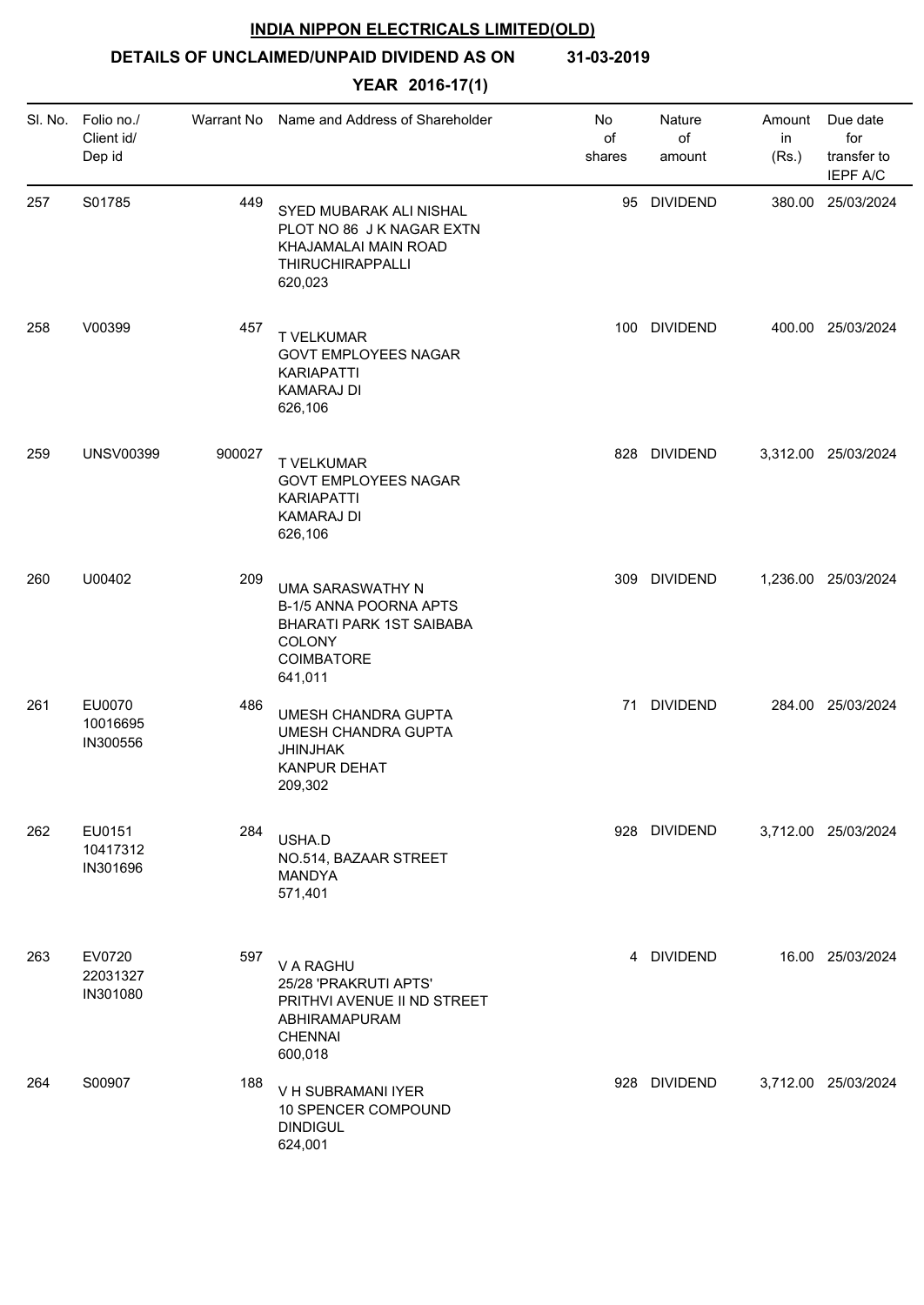# **DETAILS OF UNCLAIMED/UNPAID DIVIDEND AS ON 31-03-2019**

|     | SI. No. Folio no./<br>Client id/<br>Dep id | Warrant No | Name and Address of Shareholder                                                                                                    | No<br>of<br>shares | Nature<br>of<br>amount | Amount<br>in<br>(Rs.) | Due date<br>for<br>transfer to<br><b>IEPF A/C</b> |
|-----|--------------------------------------------|------------|------------------------------------------------------------------------------------------------------------------------------------|--------------------|------------------------|-----------------------|---------------------------------------------------|
| 265 | EV0536<br>40763104<br>IN300476             | 59056      | <b>VL SUNIL</b><br>C/O V L RAHESH<br>ITC LTD FOODS DIVISION<br>PULIKESHINAGAR<br><b>BANGALORE</b><br>560,005                       | $\mathbf{1}$       | <b>DIVIDEND</b>        |                       | 4.00 25/03/2024                                   |
| 266 | ES0135<br>22180569<br>IN301080             | 624        | V SANKARA NARAYANAN<br>NO 15 GROUND FLOOR 10TH<br><b>CROSS</b><br>TAGORE NAGAR LAWSPET<br><b>PONDICHERRY</b><br><b>PONDICHERRY</b> |                    | 140 DIVIDEND           |                       | 560.00 25/03/2024                                 |
| 267 | <b>UNSS00562</b>                           | 900035     | V SENTHIL NATHAN<br>AISWARYA BUILDING<br>13/20, PESTOMASAGAR RD.,<br><b>CHEMBUR</b><br><b>BOMBAY</b><br>400,089                    | 68                 | <b>DIVIDEND</b>        |                       | 272.00 25/03/2024                                 |
| 268 | S00562                                     | 405        | V SENTHIL NATHAN<br>AISWARYA BUILDING<br>13/20, PESTOMASAGAR RD.,<br><b>CHEMBUR</b><br><b>BOMBAY</b><br>400,089                    |                    | 170 DIVIDEND           |                       | 680.00 25/03/2024                                 |
| 269 | V00322                                     | 169        | VANDANA H<br>B 241 CORPORATION NO 2<br>III CIRCULAR ROAD JAWAHAR<br><b>NAGAR</b><br><b>CHENNAI</b><br>600,082                      |                    | 663 DIVIDEND           |                       | 2,652.00 25/03/2024                               |
| 270 | <b>UNSV00322</b>                           | 900020     | VANDANA H<br><b>B 241 CORPORATION NO 2</b><br>III CIRCULAR ROAD JAWAHAR<br><b>NAGAR</b><br><b>CHENNAI</b><br>600,082               |                    | 265 DIVIDEND           |                       | 1,060.00 25/03/2024                               |
| 271 | EV0790<br>20717844<br>IN301313             | 59181      | VARMAN H C<br>NEW 2 OLD 31<br>MUTHU KALATHI STREET<br>TRIPLICANE<br><b>CHENNAI</b><br>600,005                                      |                    | 708 DIVIDEND           |                       | 2,832.00 25/03/2024                               |
| 272 | C16040018047<br>1202060000356620<br>20600  | 503        | VARSHA BHARATBHAI MEHTA<br><b>DOSHI FALIO</b><br>K T SHAH ROAD<br><b>MANDVI</b><br>370,465                                         | 10                 | <b>DIVIDEND</b>        |                       | 40.00 25/03/2024                                  |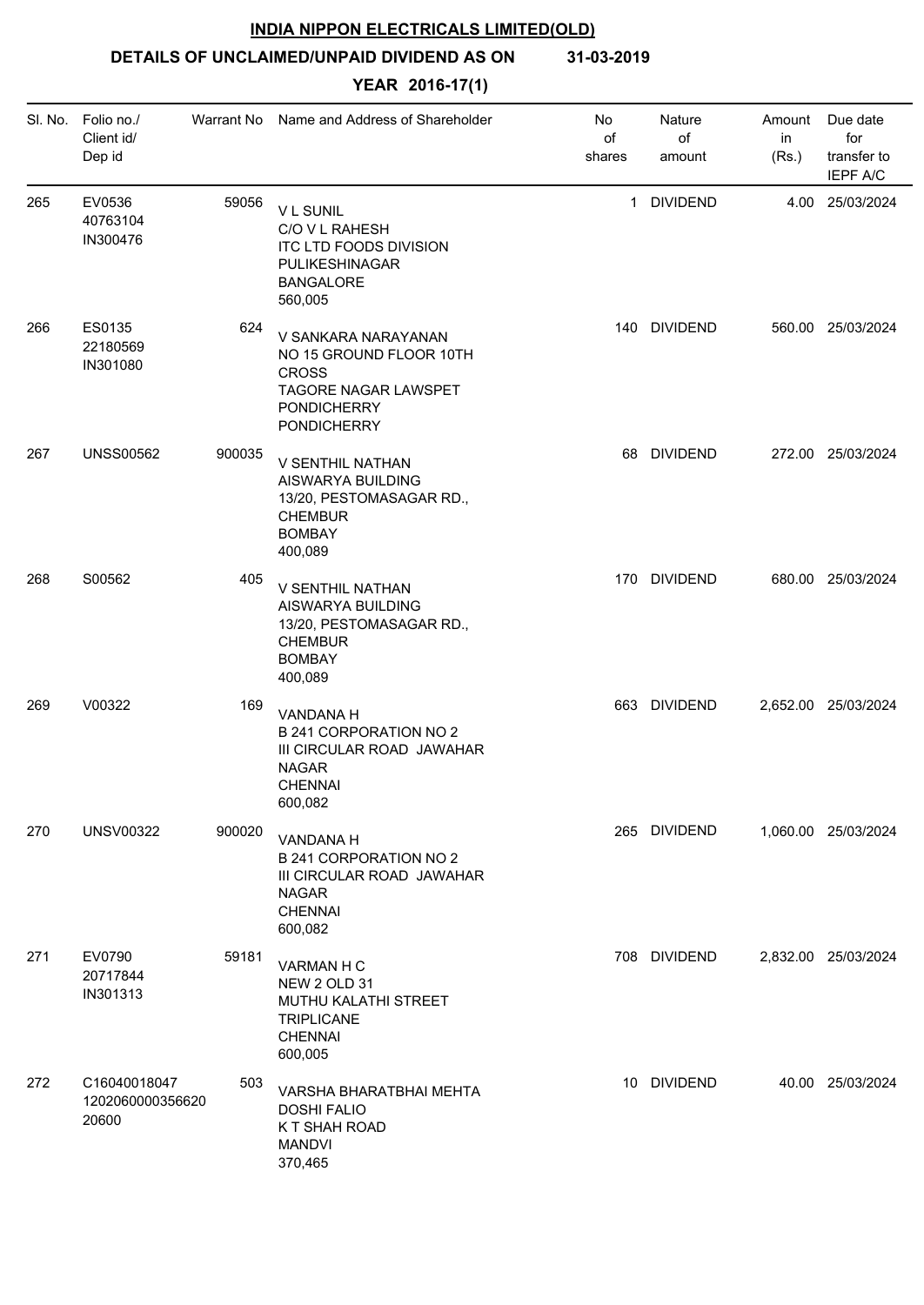**DETAILS OF UNCLAIMED/UNPAID DIVIDEND AS ON 31-03-2019**

| SI. No. | Folio no./<br>Client id/<br>Dep id   | Warrant No | Name and Address of Shareholder                                                                                                                  | No<br>of<br>shares | Nature<br>of<br>amount | Amount<br>in<br>(Rs.) | Due date<br>for<br>transfer to<br><b>IEPF A/C</b> |
|---------|--------------------------------------|------------|--------------------------------------------------------------------------------------------------------------------------------------------------|--------------------|------------------------|-----------------------|---------------------------------------------------|
| 273     | V00884                               | 130        | VASANTHAKUMAR C<br>5 III STREET<br>ADISESHA NAGAR PERAMBUR<br><b>CHENNAI</b><br>600,012                                                          | 546                | <b>DIVIDEND</b>        |                       | 2,184.00 25/03/2024                               |
| 274     | <b>UNSV00379</b>                     | 900009     | VASUDEVAN VENKATAVARADHAN<br>NO.509 FLAT NO.3 FIRST FLOOR<br>IIND CROSS 'B' BLOCK AECS<br>LAYOUT<br>KUNDANAHALLI BANGALORE<br>560,037            | 265                | <b>DIVIDEND</b>        |                       | 1,060.00 25/03/2024                               |
| 275     | EK0785<br>10376188<br>IN300175       | 363        | <b>VENKATACHALAM. K</b><br>3/58, KAPPINIAPPAN THOTTAM<br>KARAVAZHI MADHAPPUR POST<br><b>SOMANUR VIA</b><br><b>COIMBATORE</b><br>641,668          |                    | 928 DIVIDEND           |                       | 3,712.00 25/03/2024                               |
| 276     | V00149                               | 223        | <b>VIDYASAGAR GHOSH</b><br><b>VILLAGE PANCHGHORA</b><br>POST PANCHGHORA BAZAR VIA<br><b>BEGUMPUR</b><br>DISTRICT HOOGHLY (WEST<br><b>BENGAL)</b> |                    | 928 DIVIDEND           |                       | 3,712.00 25/03/2024                               |
| 277     | V00467                               | 140        | VIDYASUNDARI GULLAPALLI<br>NO 1 SEETHAMMAL EXTENSION<br><b>1ST MAIN ROAD</b><br>TEYNAMPET CHENNAI<br>600,018                                     |                    | 928 DIVIDEND           |                       | 3,712.00 25/03/2024                               |
| 278     | N09060000353<br>10444079<br>IN300011 | 59051      | <b>VIJAY K KAUSHAL</b><br>SCO 819 CHD KALKA ROAD<br>NAC MANI MAJRA<br><b>CHANDIGARH</b><br><b>CHANDIGARH</b><br>160,101                          |                    | 2 DIVIDEND             |                       | 8.00 25/03/2024                                   |
| 279     | EV0771<br>10063364<br>IN303116       | 59180      | <b>VIJAYARAJ KOTHARI</b><br>NO.8, MAHAVEER COLONY<br>E.V.K SAMPATH ROAD<br><b>VEPERY</b><br><b>CHENNAI</b><br>600,007                            | -1                 | <b>DIVIDEND</b>        |                       | 4.00 25/03/2024                                   |
| 280     | V00820                               | 123        | VINOD JUTHANI<br>C/O SUNDARAM- CLAYTON LIMITED<br>'JAYALAKSHMI ESTATES' 1ST<br><b>FLOOR</b><br>NO.29, HADDOWS ROAD<br><b>CHENNAI</b>             |                    | 928 DIVIDEND           |                       | 3,712.00 25/03/2024                               |